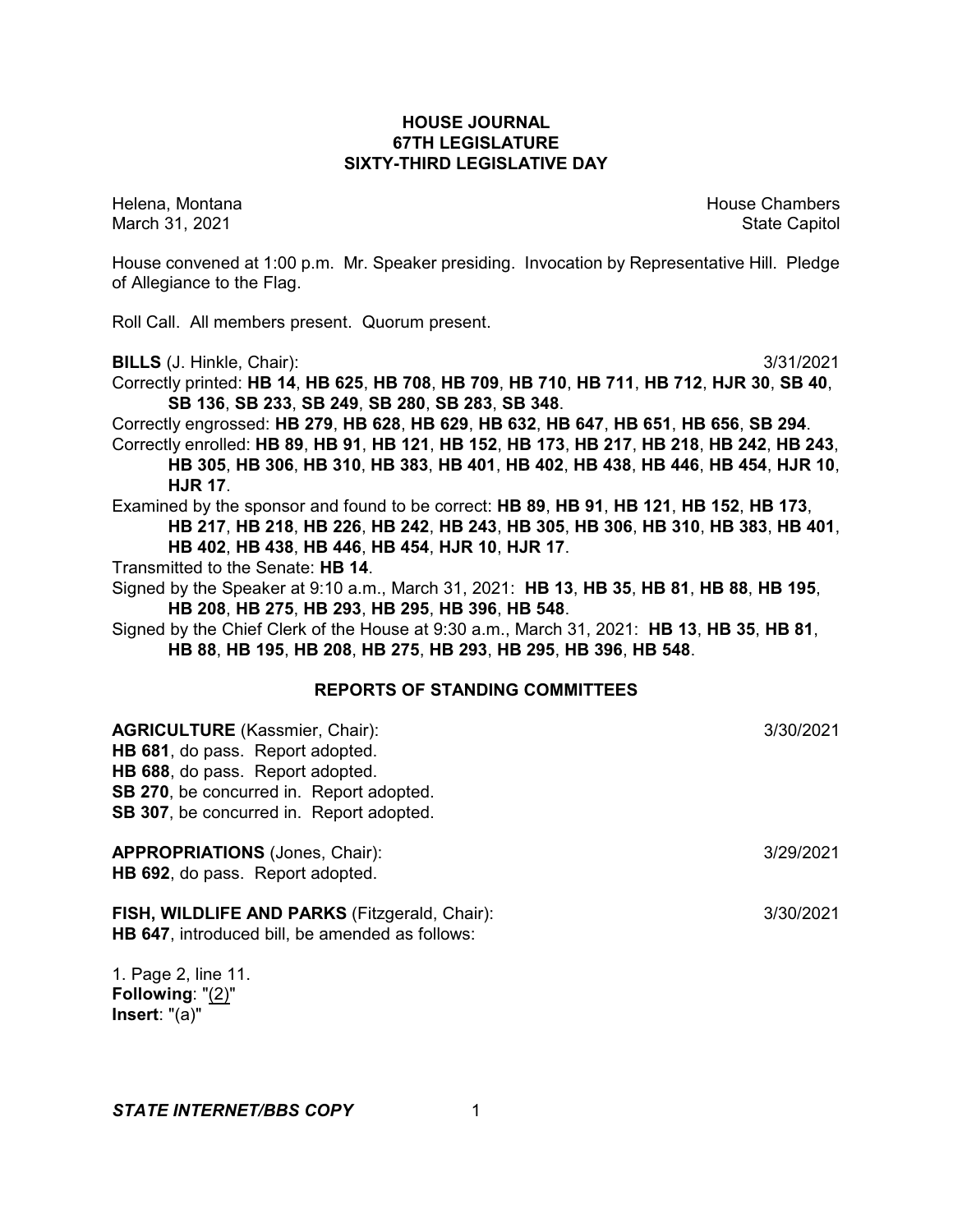2. Page 2. **Following**: line 13 **Insert**: "(b) A student may not purchase a license pursuant to this section for more than 4 license years."

And, as amended, do pass. Report adopted.

**JUDICIARY** (Usher, Chair): 3/31/2021 **HB 641**, do pass. Report adopted. **HB 665**, do pass. Report adopted.

LOCAL GOVERNMENT (Custer, Chair): 3/30/2021 **SB 294**, be amended as follows:

1. Title, line 6. **Following**: "COURT;" **Insert**: "PROVIDING MINIMUM LOT SIZE RESTRICTIONS IN RESIDENTIAL ZONING;"

2. Title, line 8. **Strike:** "AND AN APPLICABILITY DATE"

3. Page 1, line 17. **Strike**: "15%" **Insert**: "20%"

4. Page 3.

**Following**: line 6

**Insert**: "NEW SECTION. **Section 3. Minimum lot size restrictions.** A board of county commissioners may not adopt zoning regulations under this part that require minimum lot sizes in an area zoned for residential use unless:

(1) the zoning regulation requiring minimum lot sizes is applied to land that is within 3 miles of the limits of an incorporated municipality; or

(2) the county has adopted a land use map in its growth policy pursuant to 76-1-601(5) that sets forth projected population densities and recommended minimum lot sizes." **Renumber:** subsequent sections

5. Page 3, line 7. **Strike**: "[Section 1] is" **Insert**: "[Sections 1 and 3] are"

6. Page 3, line 8. **Strike**: "[section 1]" **Insert**: "[sections 1 and 3]"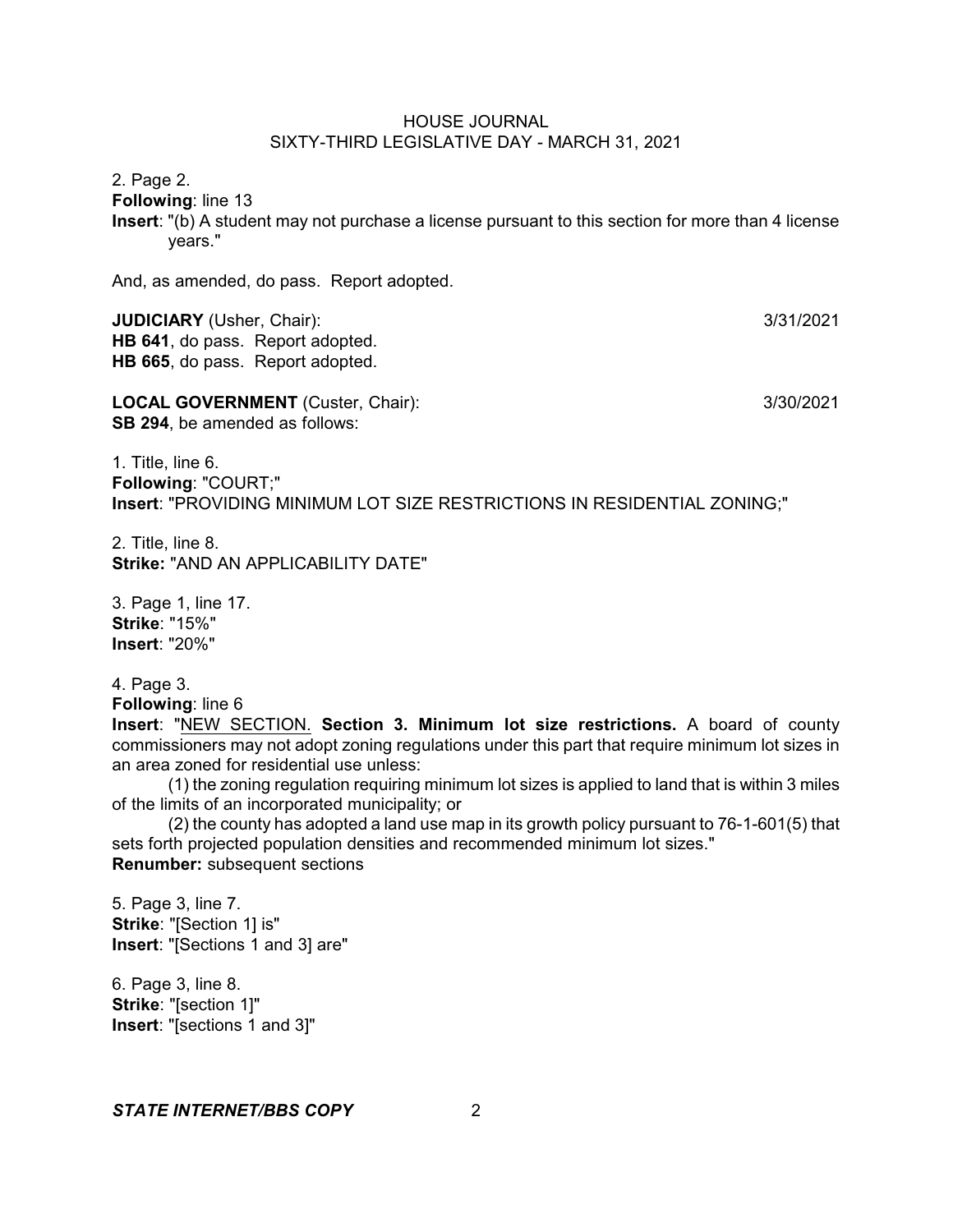7. Page 3, line 12 through line 13 **Strike:** section 5 in its entirety

And, as amended, be concurred in. Report adopted.

### **MESSAGES FROM THE SENATE**

**House bills** concurred in and returned to the House:  $3/29/2021$ 

**HB 31**, introduced by E. Buttrey **HB 159**, introduced by L. Jones **HB 192**, introduced by L. Reksten **HB 346**, introduced by T. Welch **HB 432**, introduced by S. Gunderson

**House bills** concurred in as amended and returned to the House for concurrence in Senate amendments:

3/29/2021

3/29/2021

**HB 63**, introduced by J. Dooling **HB 146**, introduced by B. Mercer **HB 318**, introduced by K. Holmlund **HB 333**, introduced by B. Usher **HB 336**, introduced by B. Ler **HB 416**, introduced by D. Lenz **HB 614**, introduced by M. Caferro

**House joint resolution** concurred in as amended and returned to the House for concurrence in Senate amendments:

**HJR 14**, introduced by F. Garner

**House amendments to Senate bills** concurred in: 3/29/2021

**SB 49**, introduced by M. Blasdel **SB 57**, introduced by J. Pomnichowski

### **FIRST READING AND COMMITMENT OF BILLS**

The following House joint resolution was introduced, read first time, and referred to committee:

**HJR 31**, introduced by F. Fleming, referred to Judiciary.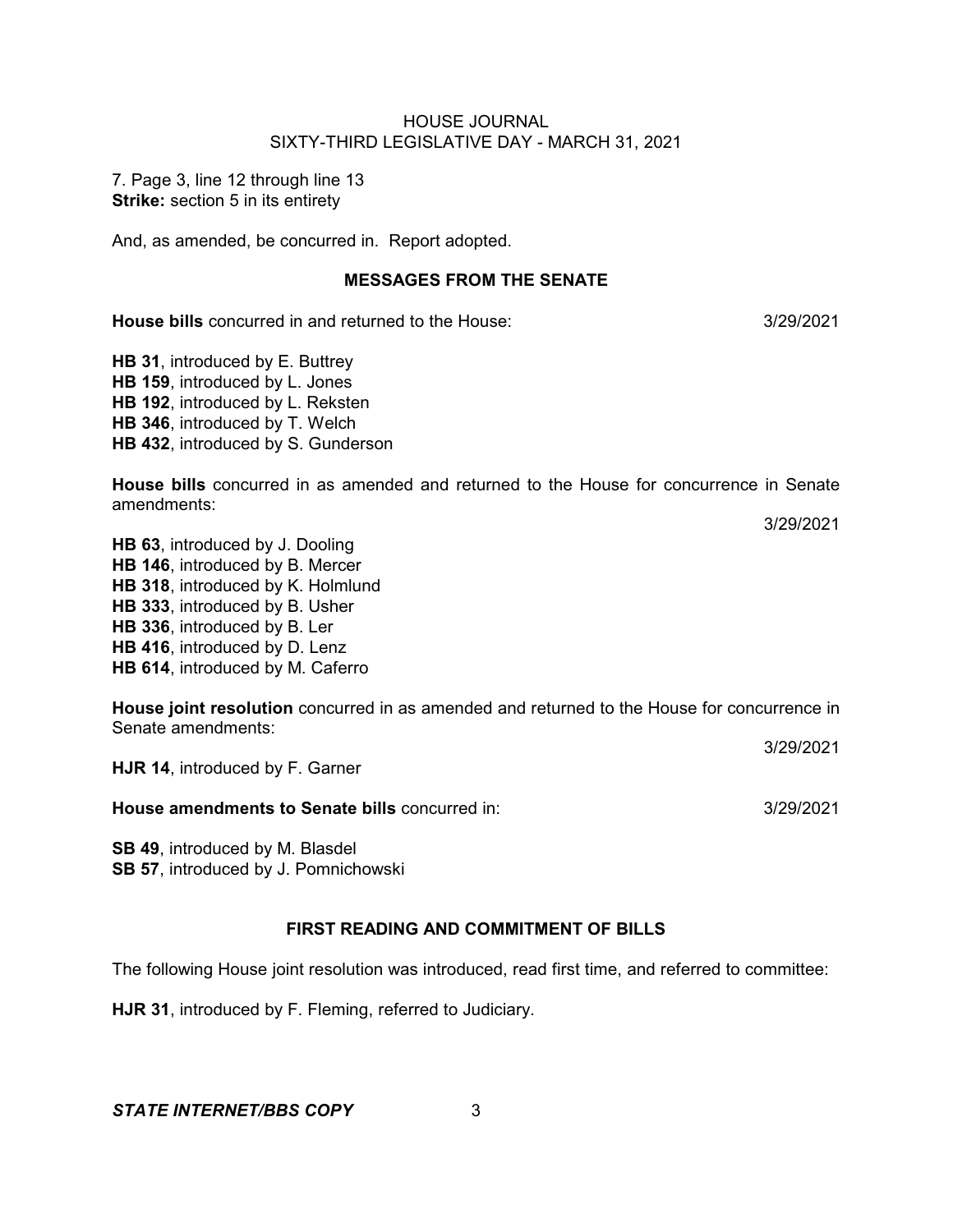# **SECOND READING OF BILLS (COMMITTEE OF THE WHOLE)**

Majority Leader Vinton moved the House resolve itself into a Committee of the Whole for consideration of business on second reading. Motion carried. Representative Noland in the chair.

Mr. Speaker: We, your Committee of the Whole, having had under consideration business on second reading, recommend as follows:

**HB 637** - Representative Berglee moved **HB 637** do pass. Motion carried as follows:

Yeas: Anderson, Bartel, Beard, Bedey, Berglee, Bertoglio, Binkley, Brewster, Buckley, Custer, Dooling, Duram, Fielder, Fitzgerald, Fleming, Frazer, Fuller, Galloway, Garner, Gillette, Gist, Greef, Gunderson, Harvey, Hill, Hinkle C, Hinkle J, Holmlund, Hopkins, Jones, Kassmier, Kerns, Kerr-Carpenter, Knudsen C, Knudsen R, Lenz, Ler, Loge, Malone, Marshall, McKamey, Mercer, Mitchell, Moore, Nave, Noland, Novak, Patelis, Phalen, Putnam, Read, Regier A, Regier M, Reksten, Ricci, Schillinger, Seekins-Crowe, Sheldon-Galloway, Skees, Stromswold, Trebas, Tschida, Usher, Vinton, Walsh, Welch, Whitman, Zolnikov, Mr. Speaker. Total 69

Nays: Abbott, Bishop, Buttrey, Caferro, Carlson, Curdy, Dunwell, Farris-Olsen, Fern, France, Funk, Hamilton, Hawk, Hayman, Karjala, Keane, Kelker, Keogh, Kortum, Marler, Olsen, Running Wolf, Smith, Stafman, Stewart Peregoy, Sullivan, Tenenbaum, Thane, Weatherwax, Whiteman Pena, Windy Boy. Total 31

Voted absentee: None.

Excused: None. Total 0

Absent or not voting: None. Total 0

**HB 640** - Representative Hopkins moved **HB 640** do pass. Motion carried as follows:

Yeas: Abbott, Anderson, Bartel, Beard, Bedey, Berglee, Bertoglio, Binkley, Brewster, Buckley, Buttrey, Caferro, Carlson, Curdy, Custer, Dooling, Dunwell, Duram, Farris-Olsen, Fern, Fielder, Fitzgerald, Fleming, France, Frazer, Fuller, Funk, Galloway, Garner, Gillette, Gist, Greef, Gunderson, Hamilton, Harvey, Hawk, Hayman, Hill, Hinkle C, Hinkle J, Holmlund, Hopkins, Jones, Karjala, Kassmier, Keane, Kelker, Keogh, Kerns, Kerr-Carpenter, Knudsen C, Knudsen R, Kortum, Lenz, Ler, Loge, Malone, Marler, Marshall, Mercer, Mitchell, Moore, Nave, Noland, Novak, Patelis, Phalen, Putnam, Read, Regier A, Regier M, Reksten, Ricci, Running Wolf, Schillinger, Seekins-Crowe, Sheldon-Galloway, Skees, Smith, Stafman, Stewart Peregoy, Stromswold,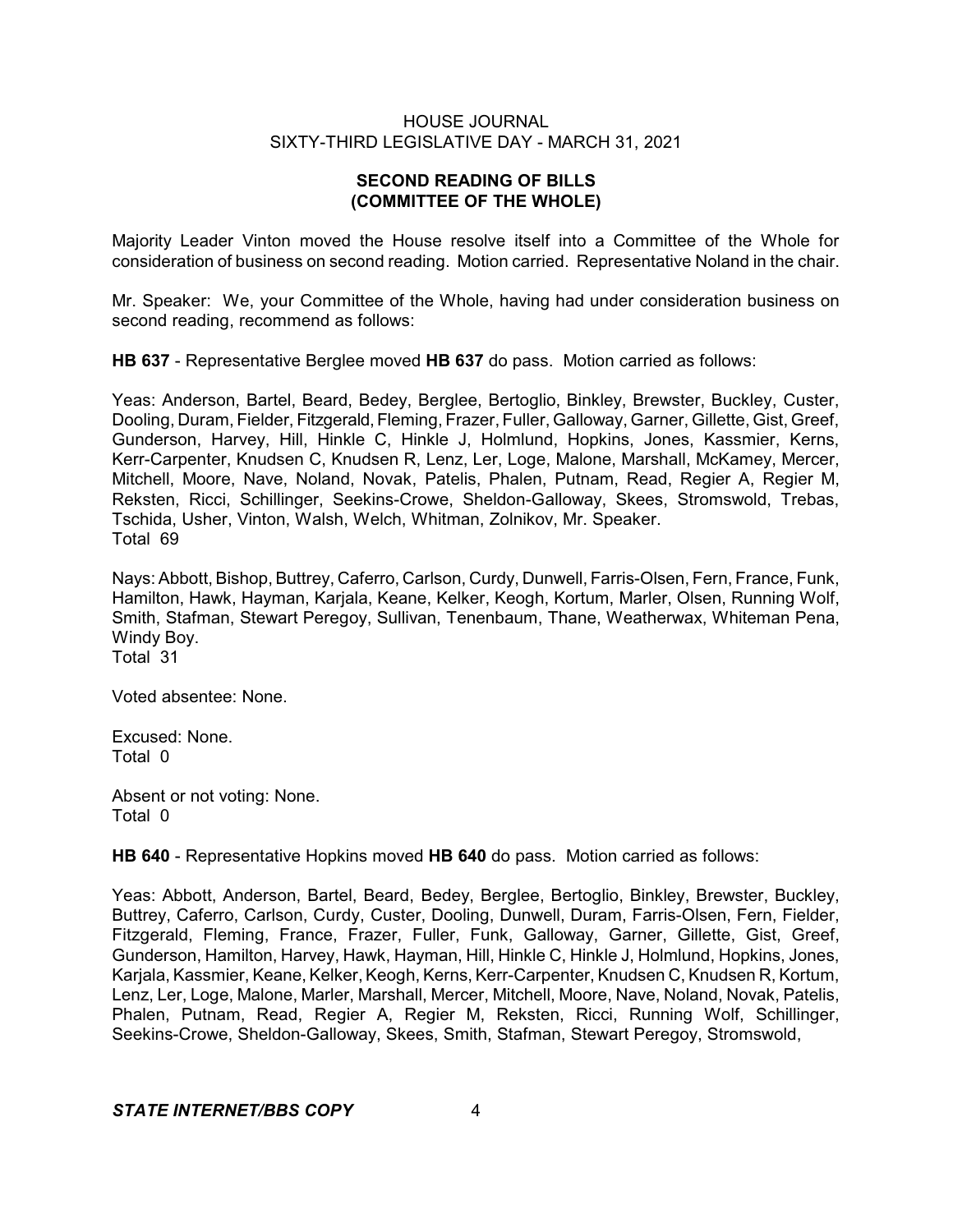Sullivan, Thane, Trebas, Tschida, Usher, Vinton, Walsh, Weatherwax, Welch, Whiteman Pena, Whitman, Windy Boy, Zolnikov, Mr. Speaker. Total 96

Nays: Bishop, Olsen, Tenenbaum. Total 3

Voted absentee: None.

Excused: None. Total 0

Absent or not voting: McKamey. Total 1

**HB 655** - Representative Buttrey moved **HB 655** do pass. Motion carried as follows:

Yeas: Anderson, Bartel, Beard, Bedey, Berglee, Bertoglio, Binkley, Brewster, Buttrey, Carlson, Custer, Dooling, Duram, Fern, Fielder, Fitzgerald, Fleming, Frazer, Fuller, Galloway, Garner, Gillette, Gist, Greef, Gunderson, Hill, Hinkle C, Hinkle J, Holmlund, Hopkins, Jones, Kassmier, Kerns, Knudsen C, Knudsen R, Lenz, Ler, Loge, Malone, Marshall, Mercer, Mitchell, Moore, Nave, Noland, Patelis, Phalen, Putnam, Read, Regier A, Regier M, Reksten, Ricci, Schillinger, Seekins-Crowe, Sheldon-Galloway, Skees, Stromswold, Trebas, Tschida, Usher, Vinton, Walsh, Welch, Whitman, Zolnikov, Mr. Speaker. Total 67

Nays: Abbott, Bishop, Buckley, Caferro, Curdy, Dunwell, Farris-Olsen, France, Funk, Hamilton, Harvey, Hawk, Hayman, Karjala, Keane, Kelker, Keogh, Kerr-Carpenter, Kortum, Marler, Novak, Olsen, Running Wolf, Smith, Stafman, Stewart Peregoy, Sullivan, Tenenbaum, Thane, Weatherwax, Whiteman Pena, Windy Boy. Total 32

Voted absentee: None.

Excused: None. Total 0

Absent or not voting: McKamey. Total 1

**SB 106** - Representative Malone moved **SB 106** be concurred in. Motion carried as follows:

Yeas: Abbott, Anderson, Bartel, Beard, Bedey, Berglee, Bertoglio, Binkley, Bishop, Brewster, Buckley, Buttrey, Caferro, Curdy, Custer, Dooling, Dunwell, Duram, Farris-Olsen, Fern, Fielder, Fitzgerald, France, Frazer, Funk, Garner, Gillette, Gist, Greef, Gunderson, Hamilton, Harvey,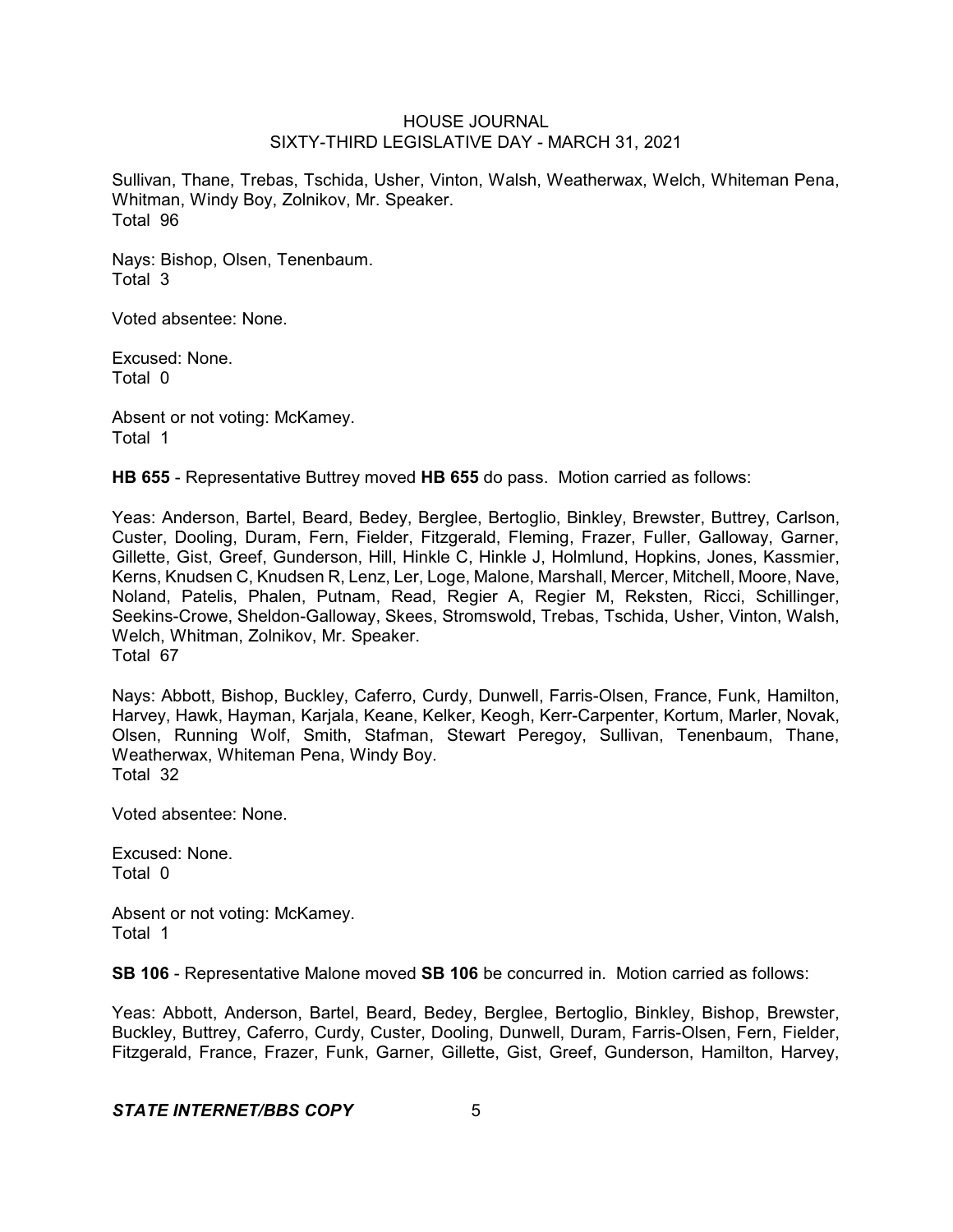Hawk, Hayman, Hill, Hinkle J, Holmlund, Hopkins, Jones, Karjala, Kassmier, Keane, Kelker, Keogh, Kerns, Kerr-Carpenter, Knudsen C, Knudsen R, Kortum, Lenz, Ler, Loge, Malone, Marler, Marshall, McKamey, Mercer, Mitchell, Moore, Nave, Noland, Novak, Olsen, Phalen, Putnam, Read, Reksten, Ricci, Running Wolf, Schillinger, Seekins-Crowe, Sheldon-Galloway, Skees, Smith, Stafman, Stewart Peregoy, Stromswold, Sullivan, Tenenbaum, Thane, Vinton, Walsh, Weatherwax, Welch, Whiteman Pena, Whitman, Windy Boy, Mr. Speaker. Total 88

Nays: Carlson, Fleming, Fuller, Galloway, Hinkle C, Patelis, Regier A, Regier M, Trebas, Tschida, Usher, Zolnikov. Total 12

Voted absentee: None.

Excused: None. Total 0

Absent or not voting: None. Total 0

**SB 163** - Representative Fitzgerald moved **SB 163** be concurred in. Motion carried as follows:

Yeas: Anderson, Bartel, Beard, Bedey, Berglee, Bertoglio, Binkley, Brewster, Buckley, Buttrey, Carlson, Custer, Dooling, Duram, Fielder, Fitzgerald, Fleming, France, Frazer, Fuller, Galloway, Garner, Gillette, Gist, Greef, Gunderson, Harvey, Hill, Hinkle C, Hinkle J, Holmlund, Hopkins, Jones, Kassmier, Kerns, Kerr-Carpenter, Knudsen C, Knudsen R, Lenz, Ler, Loge, Malone, Marshall, McKamey, Mercer, Mitchell, Moore, Nave, Noland, Novak, Patelis, Phalen, Putnam, Read, Regier A, Regier M, Reksten, Ricci, Schillinger, Seekins-Crowe, Sheldon-Galloway, Stewart Peregoy, Stromswold, Trebas, Tschida, Usher, Vinton, Walsh, Welch, Whitman, Windy Boy, Zolnikov, Mr. Speaker. Total 73

Nays: Abbott, Bishop, Caferro, Curdy, Dunwell, Farris-Olsen, Fern, Funk, Hamilton, Hawk, Hayman, Karjala, Keane, Kelker, Keogh, Kortum, Marler, Olsen, Running Wolf, Smith, Stafman, Sullivan, Tenenbaum, Thane, Weatherwax, Whiteman Pena. Total 26

Voted absentee: None.

Excused: None. Total 0

Absent or not voting: Skees. Total 1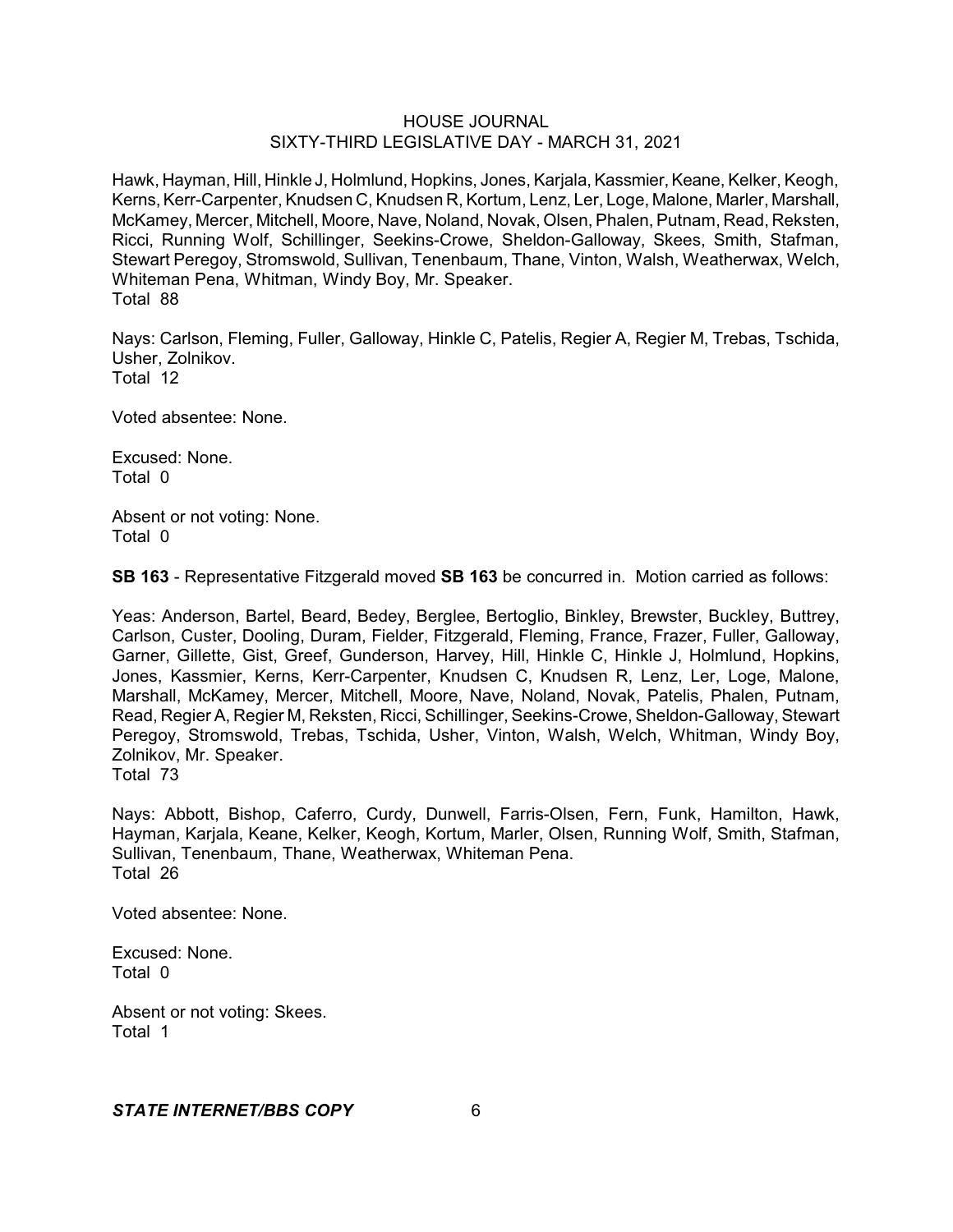**SB 184** - Representative Beard moved **SB 184** be concurred in.

**SB 184** - Representative Beard moved **SB 184**, second reading copy, be amended as follows:

1. Page 1.

**Following:** line 27

**Insert:** "(c) The term does not include either a business entity or a business entity with a financial interest in another business entity that is directly or indirectly engaged in a business activity that is illegal under federal law, regardless of how the business entity is organized."

Amendment adopted as follows:

Yeas: Anderson, Bartel, Beard, Bedey, Berglee, Bertoglio, Binkley, Brewster, Buttrey, Caferro, Carlson, Curdy, Custer, Dooling, Duram, Fern, Fielder, Fitzgerald, Fleming, Frazer, Funk, Galloway, Garner, Gillette, Gist, Greef, Gunderson, Harvey, Hawk, Holmlund, Jones, Kassmier, Keane, Kerns, Kerr-Carpenter, Knudsen C, Knudsen R, Lenz, Ler, Loge, Malone, Marshall, McKamey, Mercer, Moore, Noland, Novak, Patelis, Phalen, Putnam, Regier A, Regier M, Reksten, Ricci, Running Wolf, Schillinger, Seekins-Crowe, Sheldon-Galloway, Skees, Smith, Stromswold, Trebas, Tschida, Usher, Vinton, Walsh, Welch, Whitman, Zolnikov, Mr. Speaker. Total 70

Nays: Abbott, Bishop, Buckley, Dunwell, Farris-Olsen, France, Fuller, Hamilton, Hayman, Hill, Hinkle C, Hinkle J, Hopkins, Karjala, Kelker, Keogh, Kortum, Marler, Mitchell, Nave, Olsen, Read, Stafman, Stewart Peregoy, Sullivan, Tenenbaum, Thane, Weatherwax, Whiteman Pena, Windy Boy.

Total 30

Voted absentee: None.

Excused: None. Total 0

Absent or not voting: None. Total 0

**SB 184** - Representative Mercer moved to reconsider action of previous passage of amendment SB0184002001 on **SB 184**.

Motion **passed** as follows:

Yeas: Anderson, Bartel, Beard, Bedey, Berglee, Bertoglio, Binkley, Brewster, Buttrey, Carlson, Curdy, Custer, Dooling, Duram, Fern, Fielder, Fitzgerald, Fleming, Frazer, Fuller, Galloway, Garner, Gillette, Gist, Greef, Gunderson, Hamilton, Hill, Hinkle C, Hinkle J, Holmlund, Hopkins, Jones, Kassmier, Keane, Kerns, Knudsen C, Knudsen R, Lenz, Ler, Loge, Malone, Marshall, McKamey, Mercer, Mitchell, Moore, Nave, Noland, Novak, Patelis, Phalen, Putnam, Read,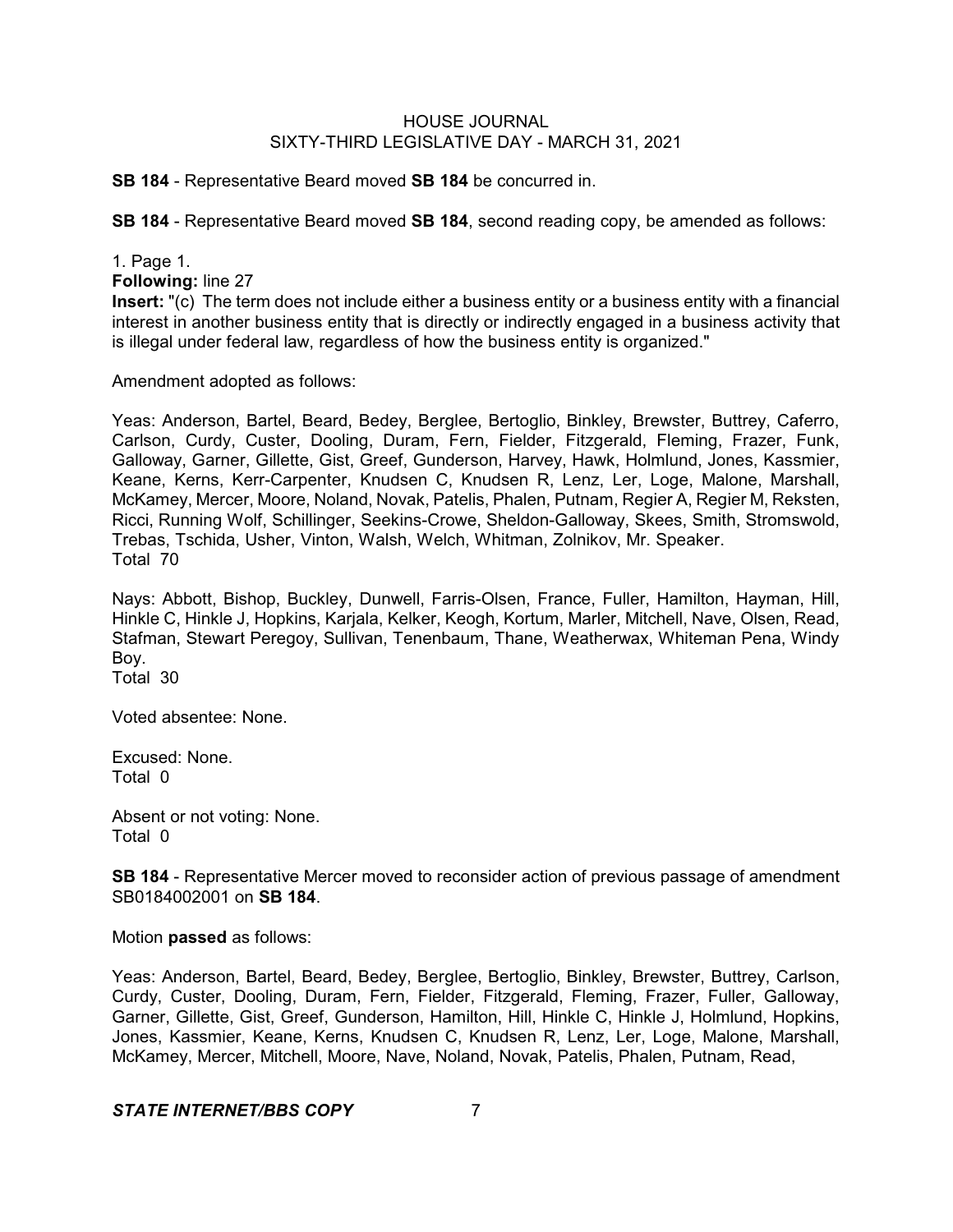Regier A, Reksten, Ricci, Schillinger, Seekins-Crowe, Sheldon-Galloway, Skees, Trebas, Tschida, Usher, Vinton, Walsh, Welch, Whitman, Zolnikov, Mr. Speaker. Total 70

Nays: Abbott, Bishop, Buckley, Caferro, Dunwell, Farris-Olsen, France, Harvey, Hawk, Hayman, Karjala, Kelker, Keogh, Kerr-Carpenter, Kortum, Marler, Olsen, Regier M, Running Wolf, Smith, Stafman, Stewart Peregoy, Stromswold, Sullivan, Tenenbaum, Thane, Weatherwax, Whiteman Pena, Windy Boy. Total 29

Voted absentee: None.

Excused: None. Total 0

Absent or not voting: Funk. Total 1

**SB 184** - Representative Mercer moved **SB 184**, second reading copy, be further amended as follows:

1. Title, line 11. **Following:** "AUTHORITY;" **Insert:** "PROVIDING RULEMAKING AUTHORITY;"

2. Page 2, line 7. **Following:** "**rulemaking**" **Insert:** "-- rulemaking"

3. Page 2. **Following:** line 17 **Insert:** "(3) The department shall adopt rules to implement and administer [sections 1 through 4]."

Amendment adopted as follows:

Yeas: Abbott, Anderson, Bartel, Beard, Bedey, Berglee, Bertoglio, Binkley, Bishop, Brewster, Buckley, Buttrey, Caferro, Carlson, Curdy, Custer, Dooling, Dunwell, Duram, Farris-Olsen, Fern, Fielder, Fitzgerald, Fleming, France, Frazer, Fuller, Funk, Galloway, Garner, Gillette, Gist, Greef, Gunderson, Harvey, Hawk, Hayman, Hill, Hinkle C, Hinkle J, Holmlund, Hopkins, Jones, Karjala, Kassmier, Keane, Kelker, Keogh, Kerns, Kerr-Carpenter, Knudsen C, Knudsen R, Kortum, Lenz, Ler, Loge, Malone, Marler, Marshall, McKamey, Mercer, Mitchell, Moore, Nave, Noland, Novak, Patelis, Phalen, Putnam, Read, Regier A, Regier M, Reksten, Ricci, Running Wolf, Schillinger, Seekins-Crowe, Skees, Stafman, Stewart Peregoy, Stromswold, Sullivan, Tenenbaum, Thane, Trebas, Tschida, Usher, Vinton, Walsh, Welch, Whitman, Zolnikov, Mr. Speaker. Total 93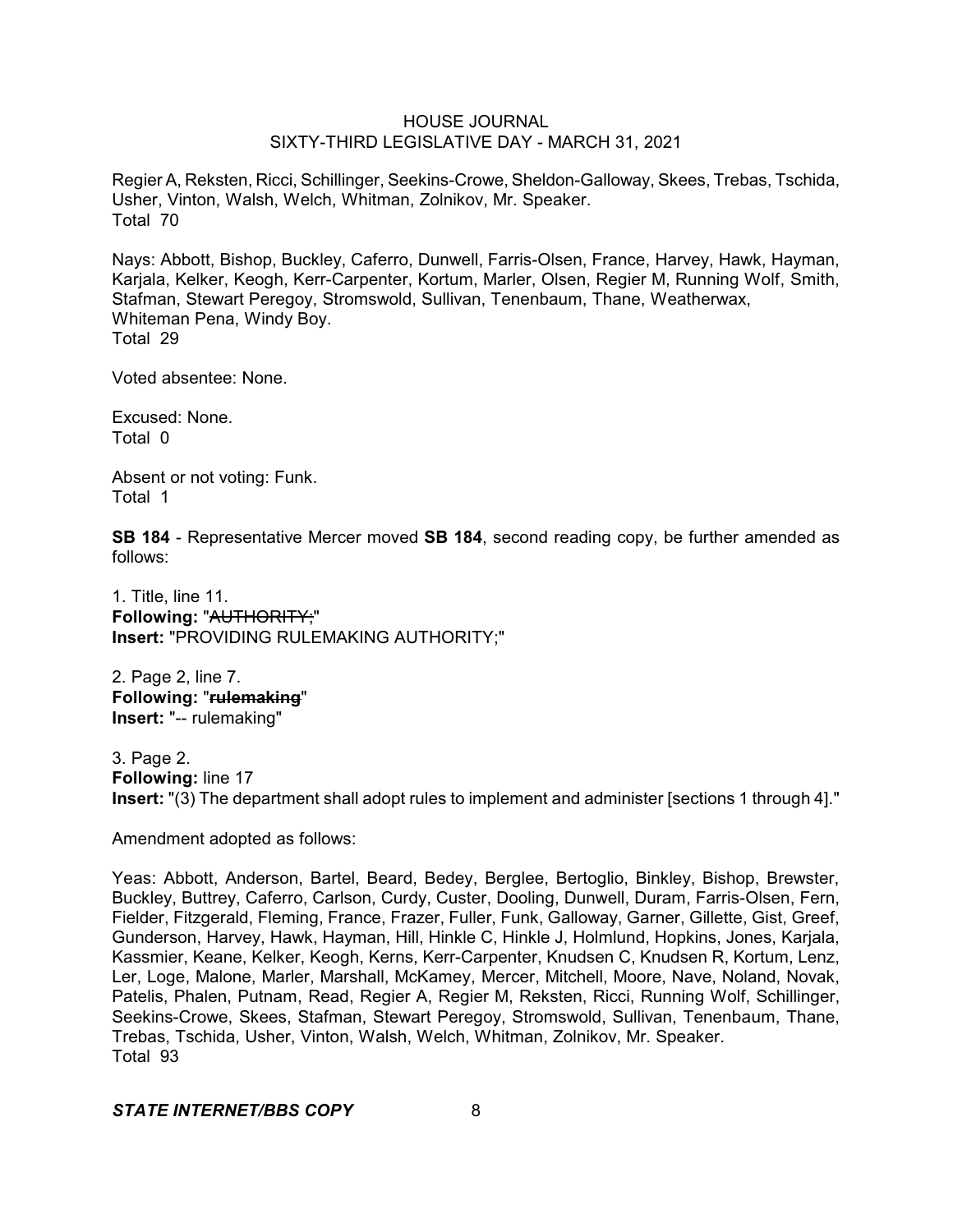Nays: Hamilton, Olsen, Sheldon-Galloway, Smith, Weatherwax, Whiteman Pena, Windy Boy. Total 7

Voted absentee: None.

Excused: None. Total 0

Absent or not voting: None. Total 0

**SB 184** - Representative Beard moved **SB 184**, as amended, be concurred in. Motion carried as follows:

Yeas: Anderson, Bartel, Beard, Bedey, Berglee, Bertoglio, Binkley, Brewster, Buttrey, Carlson, Curdy, Custer, Dooling, Duram, Fern, Fielder, Fitzgerald, Fleming, Frazer, Fuller, Galloway, Garner, Gillette, Gist, Greef, Gunderson, Harvey, Hawk, Hill, Hinkle C, Hinkle J, Holmlund, Hopkins, Jones, Kassmier, Keane, Kerns, Knudsen C, Knudsen R, Lenz, Ler, Loge, Malone, Marshall, McKamey, Mercer, Mitchell, Moore, Nave, Noland, Novak, Patelis, Phalen, Putnam, Read, Regier A, Reksten, Ricci, Schillinger, Seekins-Crowe, Sheldon-Galloway, Skees, Trebas, Tschida, Usher, Vinton, Walsh, Welch, Whitman, Zolnikov, Mr. Speaker. Total 71

Nays: Abbott, Bishop, Buckley, Caferro, Dunwell, Farris-Olsen, France, Funk, Hamilton, Hayman, Karjala, Kelker, Keogh, Kerr-Carpenter, Kortum, Marler, Olsen, Regier M, Running Wolf, Smith, Stafman, Stewart Peregoy, Stromswold, Sullivan, Tenenbaum, Thane, Weatherwax, Whiteman Pena, Windy Boy. Total 29

Voted absentee: None.

Excused: None. Total 0

Absent or not voting: None. Total 0

**SB 225** - Representative Dooling moved **SB 225** be concurred in. Motion carried as follows:

Yeas: Abbott, Anderson, Bartel, Beard, Bedey, Berglee, Bertoglio, Binkley, Brewster, Buckley, Buttrey, Caferro, Carlson, Curdy, Custer, Dooling, Duram, Fielder, Fitzgerald, Fleming, France, Frazer, Fuller, Funk, Galloway, Garner, Gillette, Gist, Greef, Gunderson, Harvey, Hawk, Hill, Hinkle C, Hinkle J, Holmlund, Hopkins, Jones, Karjala,Kassmier, Keane, Kerns, Kerr-Carpenter, Knudsen C, Knudsen R, Lenz, Ler, Loge, Malone, Marler, Marshall, McKamey, Mercer, Mitchell, Moore, Nave, Noland, Novak, Patelis, Phalen, Read, Regier A, Regier M, Reksten, Ricci, Running Wolf,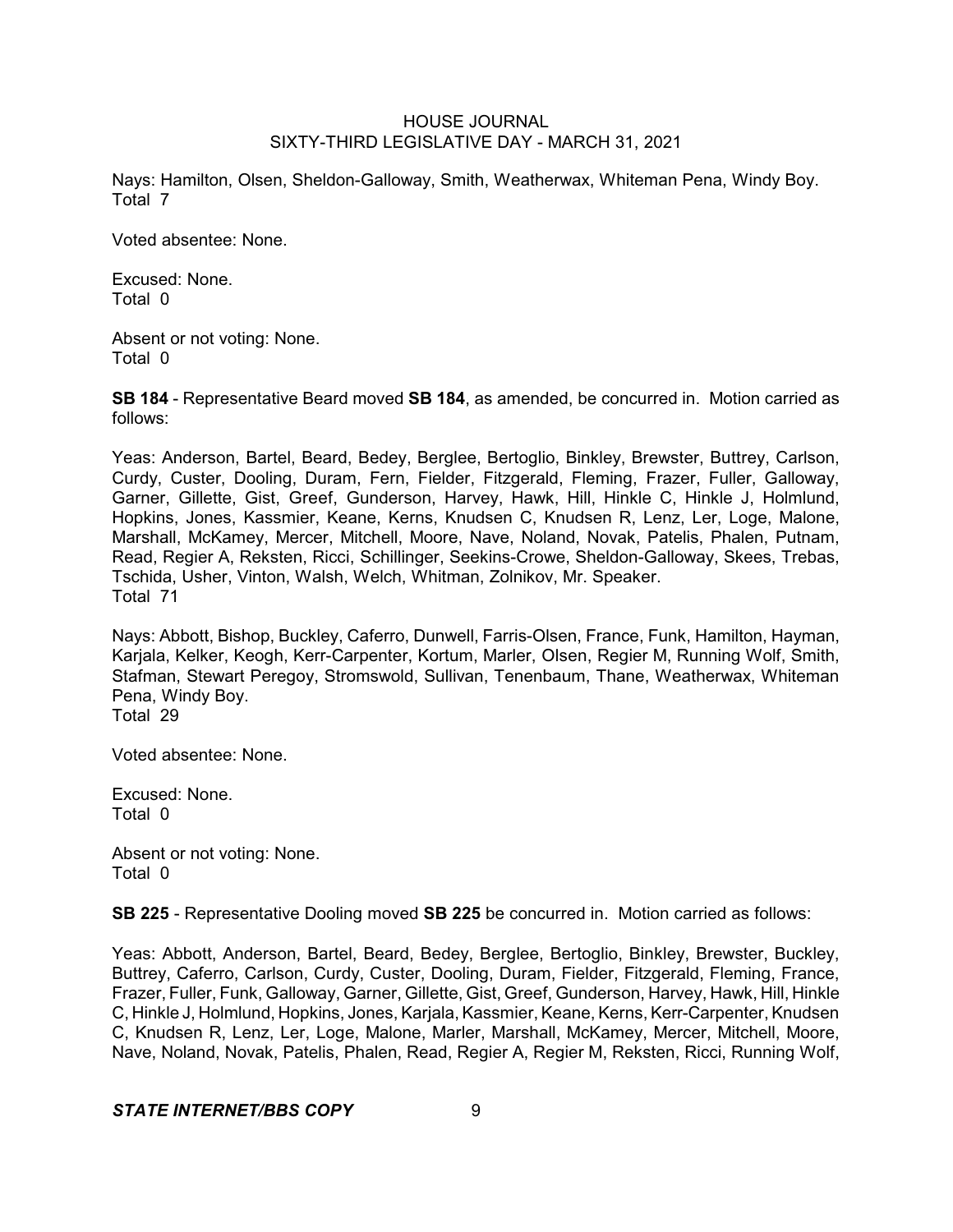Schillinger, Seekins-Crowe, Skees, Smith, Stewart Peregoy, Stromswold, Trebas, Tschida, Usher, Vinton, Walsh, Weatherwax, Welch, Whiteman Pena, Whitman, Windy Boy, Mr. Speaker. Total 83

Nays: Bishop, Dunwell, Farris-Olsen, Fern, Hamilton, Hayman, Kelker, Keogh, Kortum, Olsen, Putnam, Sheldon-Galloway, Stafman, Sullivan, Tenenbaum, Thane, Zolnikov. Total 17

Voted absentee: None.

Excused: None. Total 0

Absent or not voting: None. Total 0

**SB 226** - Representative Binkley moved **SB 226** be concurred in. Motion carried as follows:

Yeas: Anderson, Bartel, Beard, Bedey, Berglee, Bertoglio, Binkley, Brewster, Buttrey, Carlson, Custer, Dooling, Duram, Fielder, Fitzgerald, Fleming, Frazer, Fuller, Galloway, Garner, Gillette, Gist, Gunderson, Hinkle C, Hinkle J, Holmlund, Hopkins, Jones, Kassmier, Kerns, Knudsen C, Knudsen R, Lenz, Ler, Loge, Malone, Marshall, McKamey, Mercer, Mitchell, Moore, Nave, Noland, Patelis, Phalen, Putnam, Read, Regier A, Regier M, Reksten, Ricci, Schillinger, Seekins-Crowe, Sheldon-Galloway, Skees, Stromswold, Trebas, Tschida, Usher, Vinton, Walsh, Welch, Whitman, Zolnikov, Mr. Speaker.

Total 65

Nays: Abbott, Bishop, Buckley, Caferro, Curdy, Dunwell, Farris-Olsen, Fern, France, Funk, Hamilton, Harvey, Hawk, Hayman, Hill, Karjala, Keane, Kelker, Keogh, Kerr-Carpenter, Kortum, Marler, Novak, Olsen, Running Wolf, Smith, Stafman, Stewart Peregoy, Sullivan, Tenenbaum, Thane, Weatherwax, Whiteman Pena, Windy Boy. Total 34

Voted absentee: None.

Excused: None. Total 0

Absent or not voting: Greef. Total 1

**SB 251** - Representative Duram moved **SB 251** be concurred in. Motion carried as follows:

Yeas: Anderson, Bartel, Beard, Bedey, Berglee, Binkley, Brewster, Buttrey, Carlson, Custer, Dooling, Duram, Fielder, Fitzgerald, Fleming, Frazer, Fuller, Galloway, Garner, Gillette, Gist,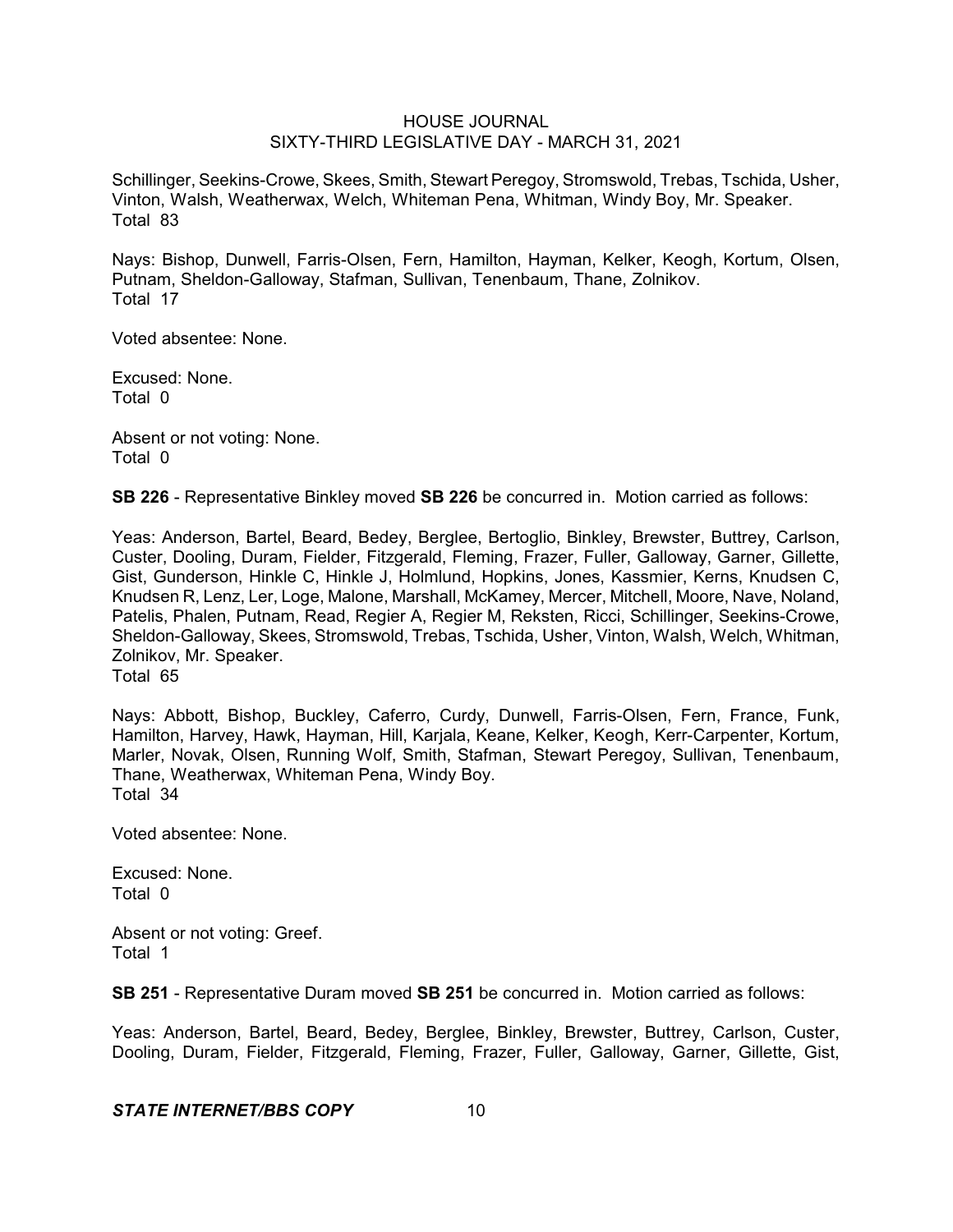Gunderson, Hill, Hinkle C, Hinkle J, Holmlund, Hopkins, Jones, Kassmier, Kerns, Knudsen C, Knudsen R, Lenz, Ler, Loge, Malone, Marshall, McKamey, Mercer, Mitchell, Moore, Nave, Noland, Patelis, Phalen, Putnam, Read, Regier A, Regier M, Reksten, Ricci, Schillinger, Seekins-Crowe, Sheldon-Galloway, Skees, Stromswold, Trebas, Tschida, Usher, Vinton, Walsh, Welch, Whitman, Zolnikov, Mr. Speaker. Total 65

Nays: Abbott, Bertoglio, Bishop, Buckley, Caferro, Curdy, Dunwell, Farris-Olsen, Fern, France, Funk, Greef, Hamilton, Harvey, Hawk, Hayman, Karjala, Keane, Kelker, Keogh, Kerr-Carpenter, Kortum, Marler, Novak, Olsen, Running Wolf, Smith, Stafman, Stewart Peregoy, Sullivan, Tenenbaum, Thane, Weatherwax, Whiteman Pena, Windy Boy. Total 35

Voted absentee: None.

Excused: None. Total 0

Absent or not voting: None. Total 0

**SB 277** - Representative Skees moved **SB 277** be concurred in. Motion carried as follows:

Yeas: Anderson, Bartel, Beard, Bedey, Berglee, Bertoglio, Binkley, Brewster, Buttrey, Carlson, Dooling, Duram, Fielder, Fitzgerald, Fleming, Frazer, Fuller, Galloway, Garner, Gillette, Gist, Greef, Gunderson, Hill, Hinkle C, Hinkle J, Holmlund, Hopkins, Jones, Kassmier, Kerns, Knudsen C, Knudsen R, Lenz, Ler, Loge, Malone, Marshall, McKamey, Mitchell, Moore, Nave, Noland, Patelis, Phalen, Putnam, Read, Regier A, Regier M, Reksten, Ricci, Schillinger, Seekins-Crowe, Sheldon-Galloway, Skees, Stromswold, Trebas, Tschida, Usher, Vinton, Walsh, Welch, Whitman, Zolnikov, Mr. Speaker. Total 65

Nays: Abbott, Bishop, Buckley, Caferro, Curdy, Custer, Dunwell, Farris-Olsen, Fern, France, Funk, Hamilton, Harvey, Hawk, Hayman, Karjala, Keane, Kelker, Keogh, Kerr-Carpenter, Kortum, Marler, Mercer, Novak, Olsen, Running Wolf, Smith, Stafman, Stewart Peregoy, Sullivan, Tenenbaum, Thane, Weatherwax, Whiteman Pena, Windy Boy. Total 35

Voted absentee: None.

Excused: None. Total 0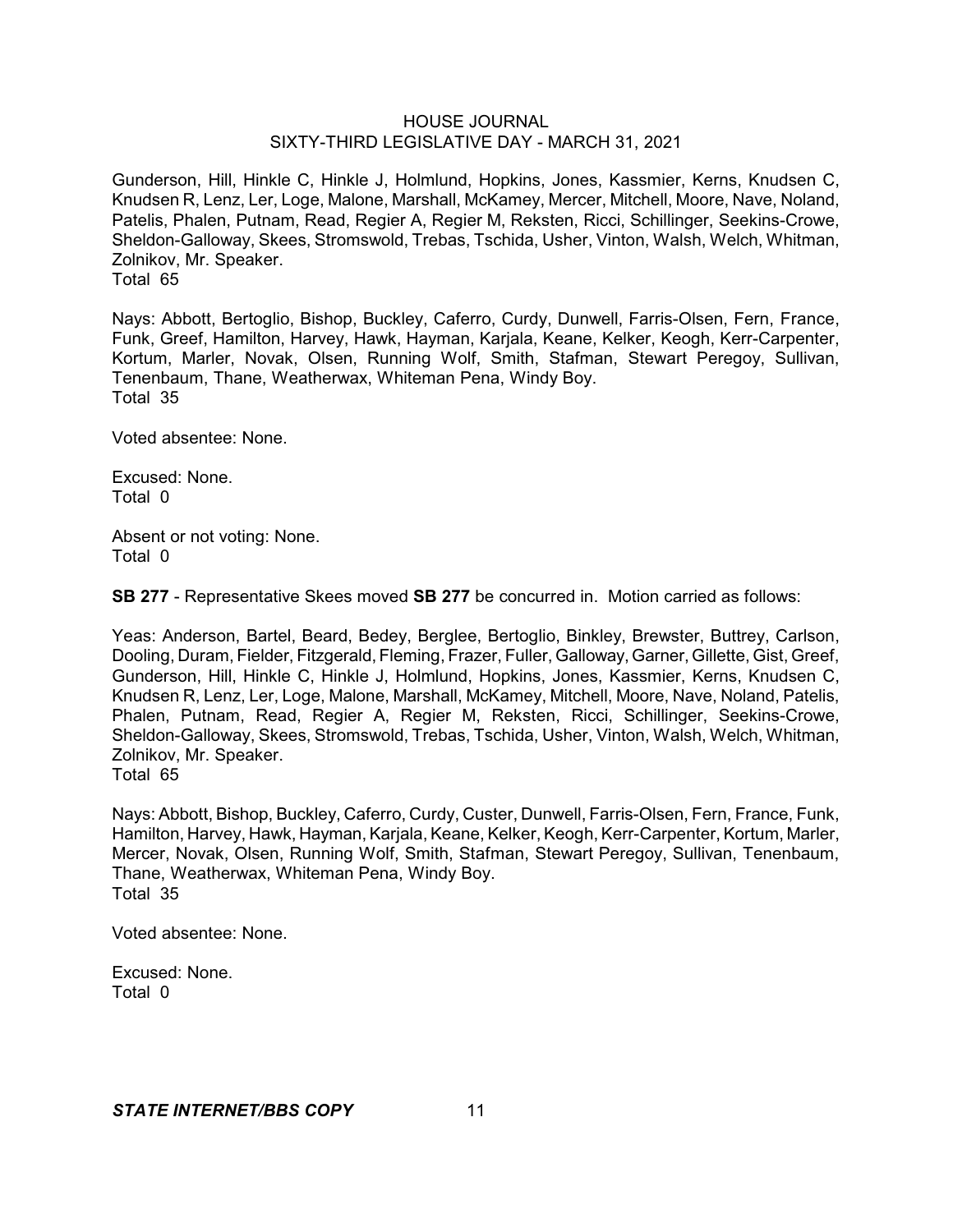Absent or not voting: None. Total 0

**SB 278** - Representative Berglee moved **SB 278** be concurred in.

**SB 278** - Representative Buttrey moved **SB 278**, second reading copy, be amended as follows:

1. Title, line 9. **Following:** "MANUFACTURES;" **Insert:** "REVISING LAWS RELATED TO LEGAL FEES AND COSTS OF NONPROFIT CORPORATIONS;"

2. Title, line 11. **Following:** "SECTIONS" **Insert:** "15-31-102," **Following:** "27-2-208" **Insert:** ","

3. Page 2.

**Following:** line 12

**Insert:** "NEW SECTION. **Section 4. Nonprofit corporation -- legal fees and costs challenging government action.** (1) (a) Except as otherwise provided in subsection (2), the payment of legal fees and costs associated with a nonprofit corporation challenging or supporting a government action is not a charitable purpose under state law, and any income used to support this activity constitutes unrelated business income under 15-31-102 and therefore is subject to taxation as provided for in 15-31-121. This requirement applies to any affiliated corporation or entity of the nonprofit corporation organized under 26 U.S.C. 501(c)(4) or 26 U.S.C. 527.

(b) Each 501(c)(3) nonprofit corporation that undertakes an activity in subsection (1)(a) shall file, under penalty of perjury, a statement with the attorney general within 30 calendar days of the action listing any donations or other financial assistance received during the previous calendar year through the date of submission of the statement with the attorney general, including providing the name and address of any individual or entity providing financial support in excess of \$50.

(2) This section does not apply if the nonprofit corporation is either defending or prosecuting a government action that involves:

(a) property belonging to the nonprofit corporation;

(b) a contract to which the nonprofit corporation is a party;

(c) a permit or license held or owned by the nonprofit corporation; or

(d) any professional license associated with an employee or the nonprofit corporation.

(3) For the purposes of this section, the following definitions apply:

(a) "Government action" means the implementation or application of any law, including but not limited to federal, state, and local laws, ordinances, rules, regulations, and policies, whether statutory or otherwise, or other action by a federal, state, or local government body or official acting in their official capacity.

(b) "Legal fees and costs" include but are not limited to:

(i) internal lawyer, internal paralegal, internal legal assistant, internal expert witness, and other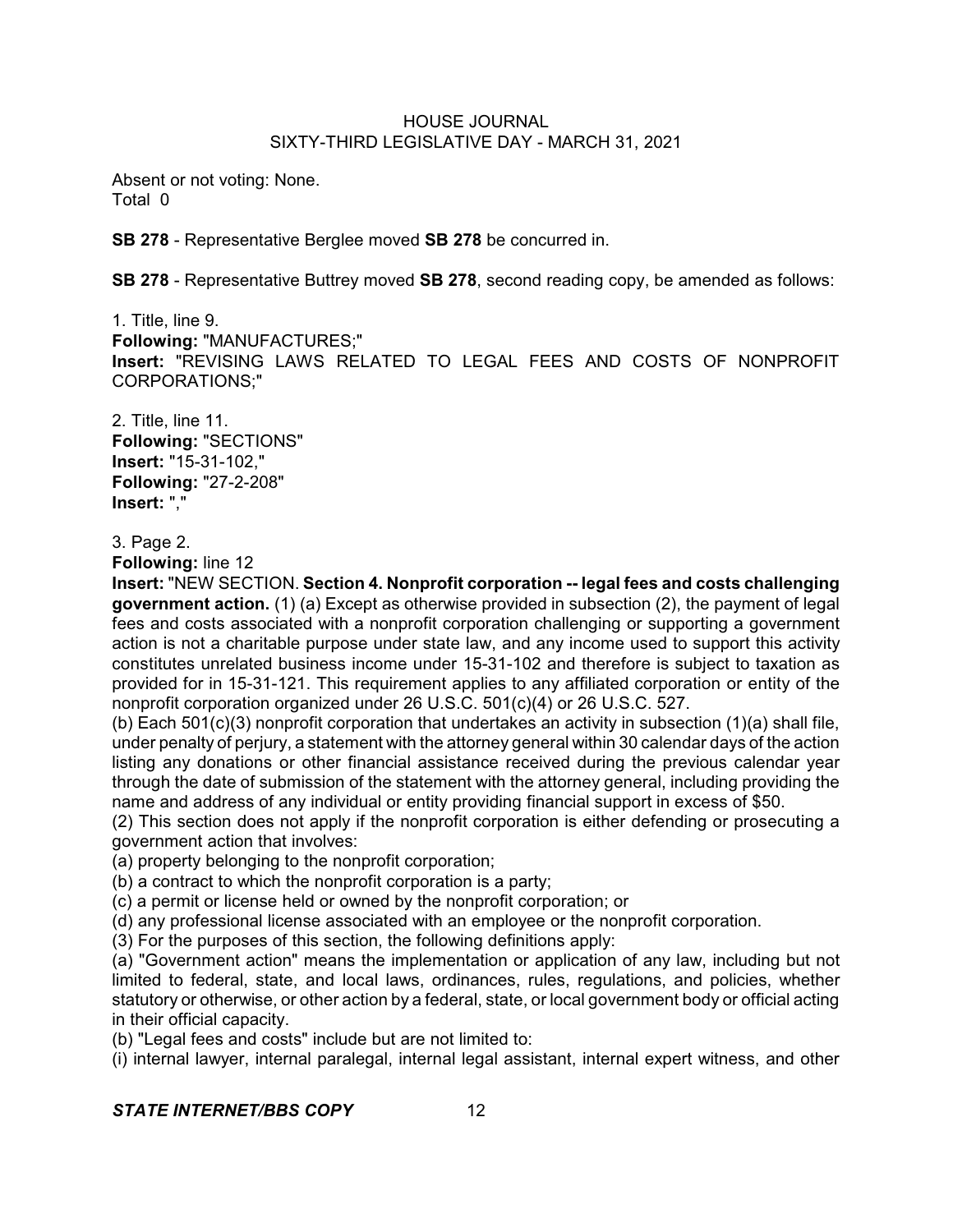internal employee time and costs, including a calculation of employee benefits, associated with employee participation in the challenge or support of a government action; and

(ii) external lawyer, external paralegal, external legal assistant, expert witness, and other external resource time and costs associated with participation in the challenge or support of a government action under this section.

(c) "Nonprofit corporation" means a nonprofit corporation exempt from taxation under 26 U.S.C. 501(c)(3) and organized for charitable purposes. "

**Insert:** "**Section 5.** Section 15-31-102, MCA, is amended to read:

"15-31-102. Organizations exempt from tax -- unrelated business income not exempt. (1) Except as provided in subsection (3), there may not be taxed under this title any income received by any: (a) labor, agricultural, or horticultural organization;

(b) fraternal beneficiary, society, order, or association operating under the lodge system or for the exclusive benefit of the members of a fraternity itself operating under the lodge system and providing for the payment of life, sick, accident, or other benefits to the members of the society, order, or association or their dependents;

(c) cemetery company owned and operated exclusively for the benefit of its members;

(d) corporation or association organized and operated exclusively forreligious, charitable, scientific, or educational purposes, no part of the net income of which inures to the benefit of any private stockholder or individual;

(e) business league, chamber of commerce, or board of trade not organized for profit, no part of the net income of which inures to the benefit of any private stockholder or individual;

(f) civic league or organization not organized for profit but operated exclusively for the promotion of social welfare;

(g) club organized and operated exclusively for pleasure, recreation, and other nonprofitable purposes, no part of the net income of which inures to the benefit of any private stockholder or members;

(h) farmers' or other mutual hail, cyclone, or fire insurance company, mutual ditch or irrigation company, mutual or cooperative telephone company, or similar organization of a purely local character, the income of which consists solely of assessments, dues, and fees collected from members for the sole purpose of meeting its expenses;

(i) cooperative association or corporation engaged in the business of operating a rural electrification system or systems for the transmission or distribution of electrical energy on a cooperative basis; (j) corporations or associations organized for the exclusive purpose of holding title to property, collecting income from the property, and turning over the entire amount of the income, less expenses, to an organization that itself is exempt from the tax imposed by this title;

(k) wool and sheep pool, which is an association owned and operated by agricultural producers organized to market association members' wool and sheep, the income of which consists solely of assessments, dues, and fees collected from members for the sole purpose of meeting its expenses. Income, for this purpose, does not include expenses and money distributed to members contributing wool and sheep.

(l) corporation that qualifies as a domestic international sales corporation (DISC) under the provisions of section 991, et seq., of the Internal Revenue Code, 26 U.S.C. 991, et seq., and that has in effect for the entire taxable year a valid election under federal law to be treated as a DISC. If a corporation makes that election under federal law, each person who at any time is a shareholder of the corporation is subject to taxation under Title 15, chapter 30, on the earnings and profits of this DISC in the same manner as provided by federal law for all periods for which the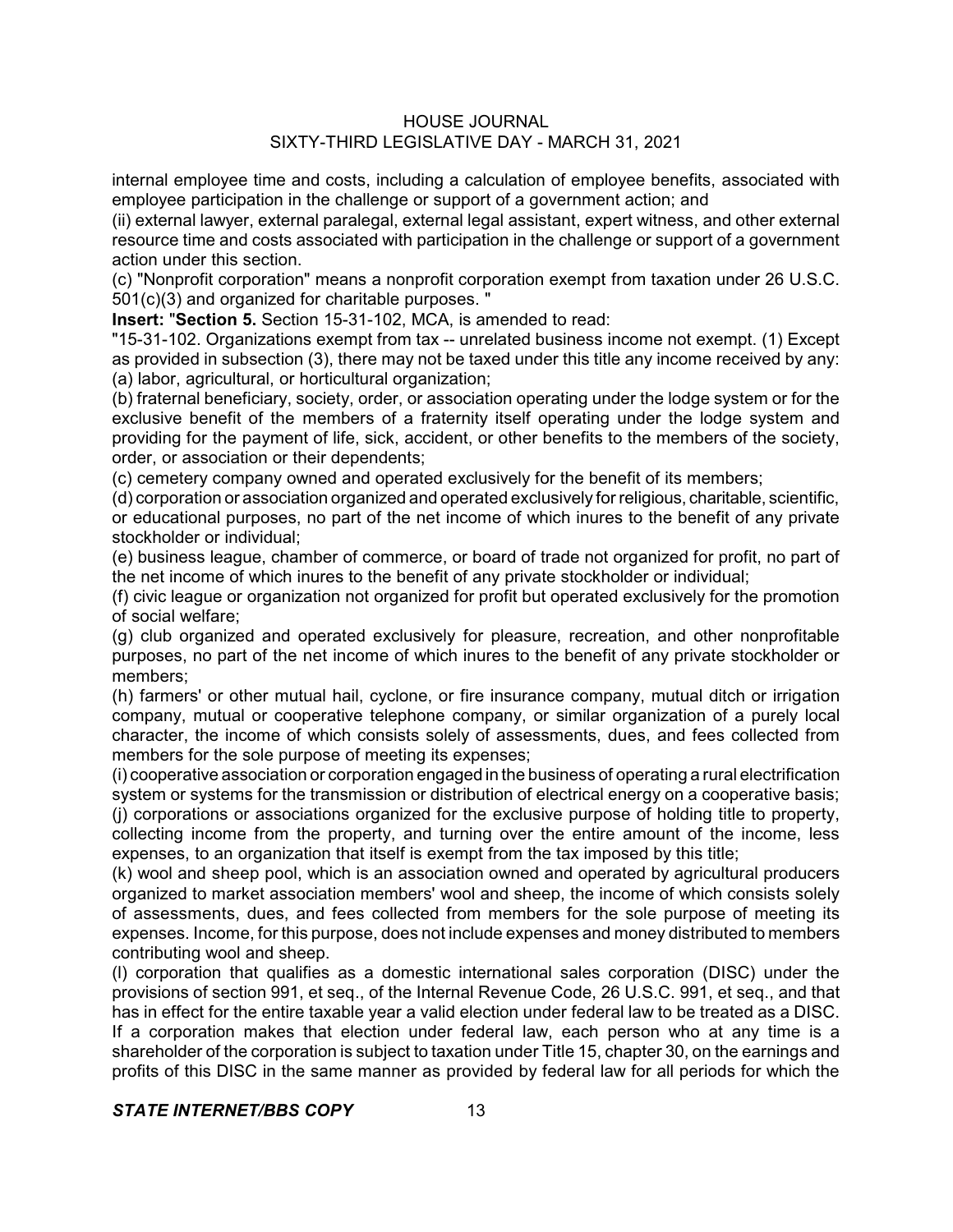election is effective.

(m) farmers' market association not organized for profit, no part of the net income of which inures to the benefit of any member, but that is organized for the sole purpose of providing for retail distribution of homegrown vegetables, handicrafts, and other products either grown or manufactured by the seller;

(n) common trust fund as defined in section 584(a) of the Internal Revenue Code, 26 U.S.C. 584(a).

(2) In determining the corporate income tax imposed under this part, there may not be included any earnings derived from any public utility managed or operated by any subdivision of the state or from the exercise of any governmental function.

(3) (a) Any Except as provided in subsection (3)(b), any unrelated business taxable income, as defined by section 512 of the Internal Revenue Code, 26 U.S.C. 512, as amended, earned by any exempt corporation resulting in a federal unrelated business income tax liability of more than \$100 must be taxed as other corporation income is taxed under this title. An exempt corporation subject to taxation on unrelated business income under this section shall file a copy of its federal exempt organization business income tax return on which it reports its unrelated business income with the department.

(b) Income associated with the activities set forth in [section 4] is deemed unrelated business taxable income and taxable under 15-31-121.""

**Renumber:** subsequent sections

4. Page 3.

**Following:** line 27

**Insert:** "(4) [Section 4] is intended to be codified as an integral part of Title 25, chapter 10, and the provisions of Title 25, chapter 10, apply to [section 4]."

5. Page 3.

**Following:** line 28

**Insert:** "NEW SECTION. **Section 9.** {standard} **Severability**. If a part of [this act] is invalid, all valid parts that are severable from the invalid part remain in effect. If a part of [this act] is invalid in one or more of its applications, the part remains in effect in all valid applications that are severable from the invalid applications."

**Renumber:** subsequent sections

6. Page 4, line 1. **Following: "Applicability." Insert: "(1)" Strike:** "[This act]" **Insert:** "Except as provided in subsection (2), [this act]"

7. Page 4. **Following:** line 3 **Insert:** "(2) [Section 4] applies to any disbursements, contributions, expenditures, and promises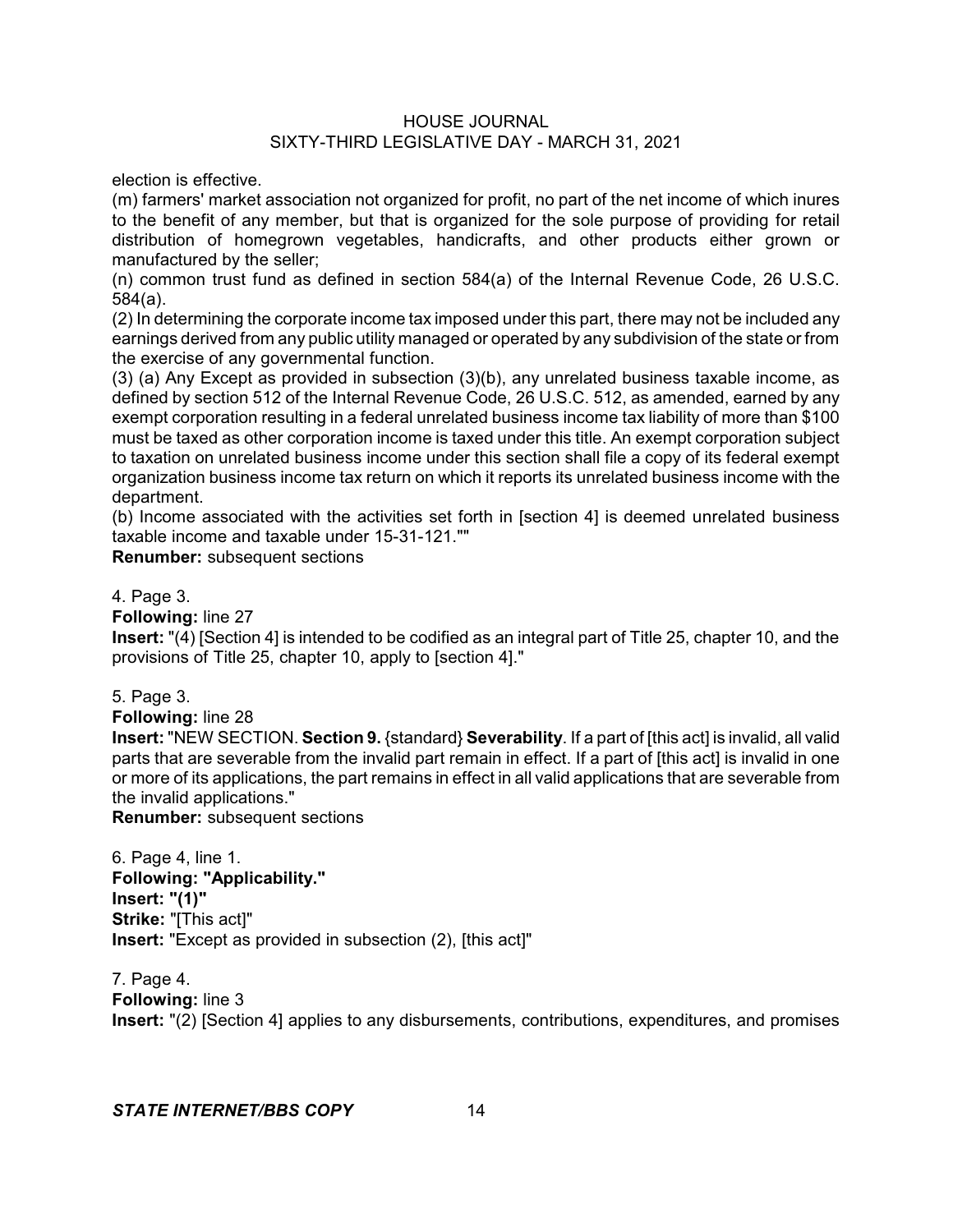associated with the payment of legal fees and costs pursuant to [section 4] on or after [the effective date of this act], regardless of whether the proceeding associated with the government action has already begun."

Amendment adopted as follows:

Yeas: Anderson, Bartel, Beard, Bedey, Berglee, Bertoglio, Binkley, Brewster, Buttrey, Carlson, Custer, Dooling, Duram, Fielder, Fitzgerald, Fleming, Frazer, Fuller, Galloway, Garner, Gillette, Gist, Greef, Gunderson, Hill, Hinkle C, Hinkle J, Holmlund, Hopkins, Jones, Kassmier, Kerns, Knudsen C, Knudsen R, Lenz, Ler, Loge, Malone, Marshall, McKamey, Mercer, Mitchell, Moore, Nave, Noland, Patelis, Phalen, Putnam, Read, Regier A, Regier M, Reksten, Ricci, Schillinger, Seekins-Crowe, Sheldon-Galloway, Skees, Stromswold, Trebas, Tschida, Usher, Vinton, Walsh, Welch, Whitman, Zolnikov, Mr. Speaker. Total 67

Nays: Abbott, Bishop, Buckley, Caferro, Curdy, Dunwell, Farris-Olsen, Fern, France, Funk, Hamilton, Harvey, Hawk, Hayman, Karjala, Keane, Kelker, Keogh, Kerr-Carpenter, Kortum, Marler, Novak, Olsen, Running Wolf, Smith, Stafman, Stewart Peregoy, Sullivan, Tenenbaum, Thane, Weatherwax, Whiteman Pena, Windy Boy. Total 33

Voted absentee: None.

Excused: None. Total 0

Absent or not voting: None. Total 0

**SB 278** - Representative Berglee moved **SB 278**, as amended, be concurred in. Motion carried as follows:

Yeas: Anderson, Bartel, Beard, Bedey, Berglee, Bertoglio, Binkley, Brewster, Buttrey, Carlson, Custer, Dooling, Duram, Fielder, Fitzgerald, Fleming, Frazer, Fuller, Galloway, Garner, Gillette, Gist, Gunderson, Hill, Hinkle C, Hinkle J, Holmlund, Hopkins, Jones, Kassmier, Kerns, Knudsen C, Knudsen R, Lenz, Ler, Loge, Malone, Marshall, McKamey, Mercer, Mitchell, Moore, Nave, Noland, Patelis, Phalen, Read, Regier A, Regier M, Reksten, Ricci, Schillinger, Seekins-Crowe, Sheldon-Galloway, Skees, Stromswold, Trebas, Tschida, Usher, Vinton, Walsh, Welch, Whitman, Zolnikov, Mr. Speaker.

Total 65

Nays: Abbott, Bishop, Buckley, Caferro, Curdy, Dunwell, Farris-Olsen, Fern, France, Funk, Greef, Hamilton, Harvey, Hawk, Hayman, Karjala, Keane, Kelker, Keogh, Kerr-Carpenter, Kortum, Marler, Olsen, Putnam, Running Wolf, Smith, Stafman, Stewart Peregoy, Sullivan, Tenenbaum, Thane, Weatherwax, Whiteman Pena, Windy Boy. Total 34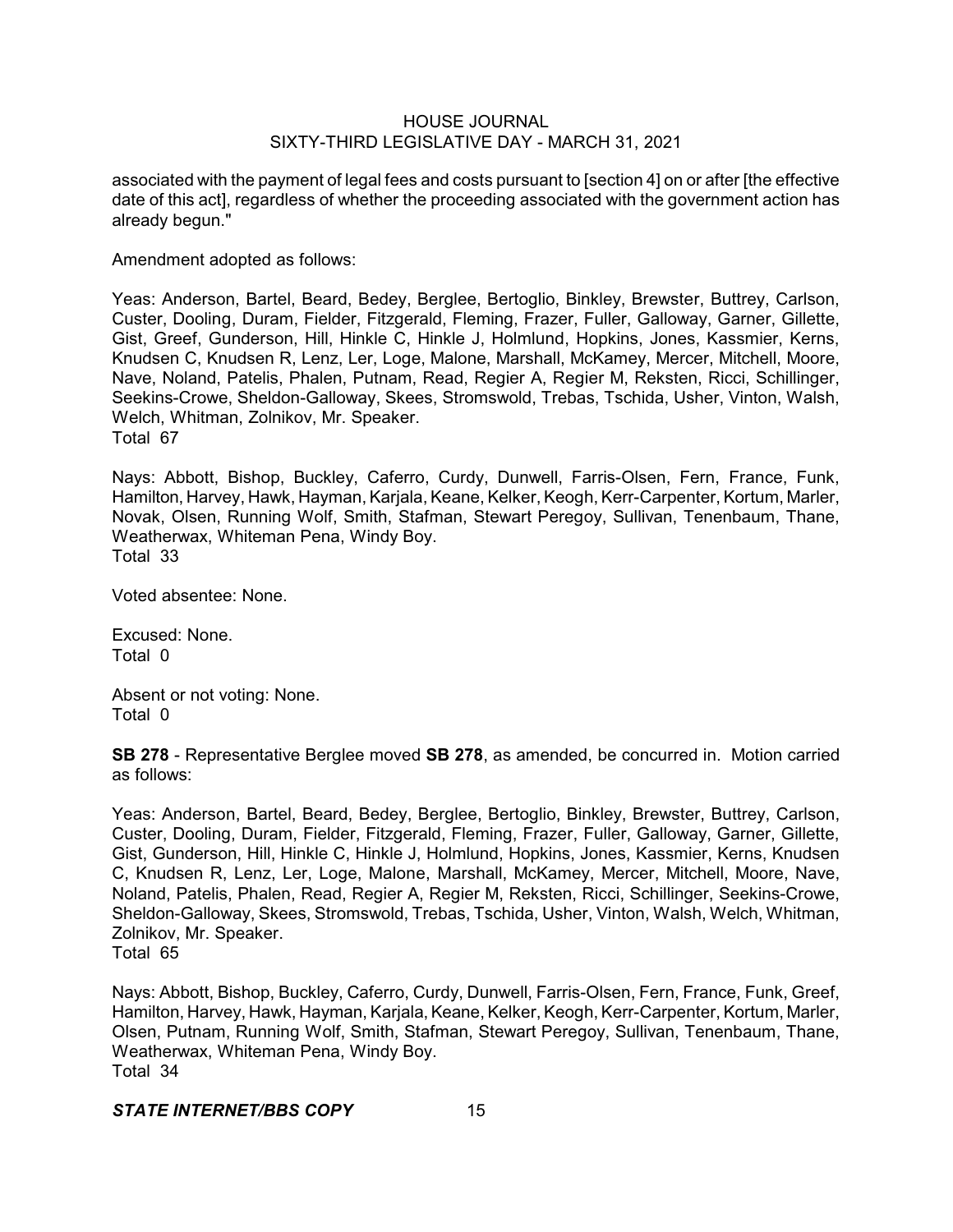Voted absentee: None.

Excused: None. Total 0

Absent or not voting: Novak. Total 1

**SB 319** - Representative McKamey moved **SB 319** be concurred in.

**SB 319** - Representative McKamey moved **SB 319**, second reading copy, be amended as follows:

1. Title, line 5. **Following:** "REPORTING;" **Strike:** "AND"

2. Title, line 8. **Following:** "MCA" **Insert:** "; AND PROVIDING AN EFFECTIVE DATE"

3. Page 30. **Following:** line 24 **Insert:** "NEW SECTION. **Section 22. Effective date**. [This act] is effective July 1, 2021."

Amendment adopted as follows:

Yeas: Anderson, Bartel, Beard, Bedey, Berglee, Bertoglio, Binkley, Brewster, Buckley, Buttrey, Carlson, Custer, Dooling, Duram, Fern, Fielder, Fitzgerald, Fleming, Frazer, Fuller, Galloway, Garner, Gillette, Gist, Greef, Gunderson, Hill, Hinkle C, Hinkle J, Holmlund, Hopkins, Jones, Kassmier, Kelker, Kerns, Knudsen C, Knudsen R, Lenz, Ler, Loge, Malone, Marshall, McKamey, Mercer, Mitchell, Moore, Nave, Noland, Novak, Patelis, Phalen, Putnam, Read, Regier A, Regier M, Reksten, Ricci, Schillinger, Seekins-Crowe, Sheldon-Galloway, Skees, Stewart Peregoy, Stromswold, Thane, Trebas, Tschida, Usher, Vinton, Walsh, Welch, Whitman, Zolnikov, Mr. Speaker. Total 73

Nays: Abbott, Bishop, Caferro, Curdy, Dunwell, Farris-Olsen, France, Funk, Hamilton, Harvey, Hawk, Hayman, Karjala, Keane, Keogh, Kerr-Carpenter, Kortum, Marler, Olsen, Running Wolf, Smith, Stafman, Sullivan, Tenenbaum, Weatherwax, Whiteman Pena, Windy Boy. Total 27

Voted absentee: None.

Excused: None. Total 0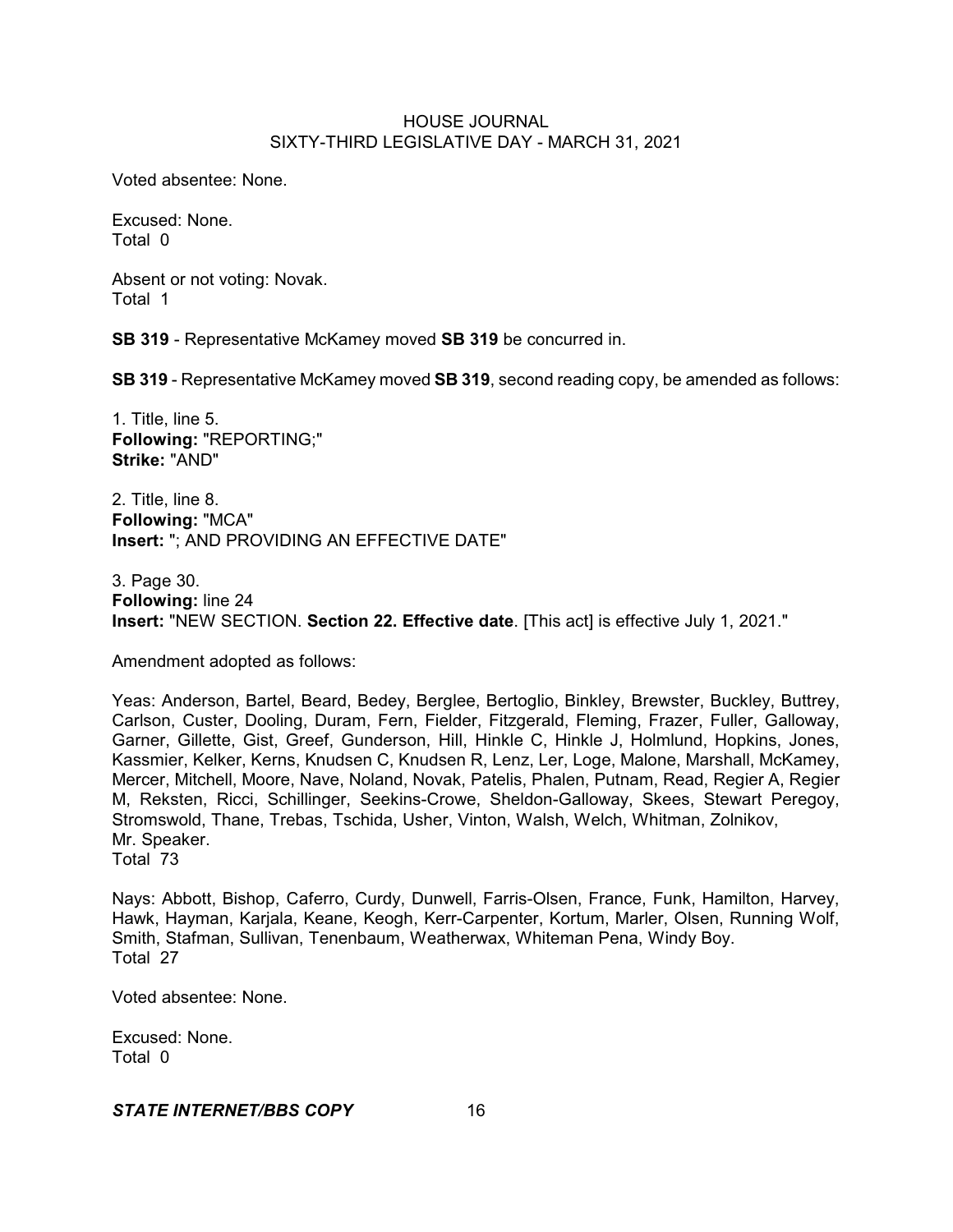Absent or not voting: None. Total 0

**SB 319** - Representative McKamey moved **SB 319**, as amended, be concurred in. Motion carried as follows:

Yeas: Bartel, Beard, Bedey, Berglee, Bertoglio, Binkley, Brewster, Buttrey, Carlson, Custer, Dooling, Duram, Fielder, Fitzgerald, Fleming, Frazer, Fuller, Galloway, Garner, Gillette, Gist, Greef, Gunderson, Hill, Hinkle C, Hinkle J, Holmlund, Hopkins, Jones, Kassmier, Kerns, Knudsen C, Knudsen R, Lenz, Ler, Loge, Malone, Marshall, McKamey, Mercer, Mitchell, Moore, Nave, Noland, Patelis, Phalen, Putnam, Read, Regier A, Regier M, Reksten, Ricci, Schillinger, Seekins-Crowe, Sheldon-Galloway, Skees, Stromswold, Trebas, Tschida, Usher, Vinton, Walsh, Welch, Whitman, Zolnikov, Mr. Speaker. Total 66

Nays: Abbott, Anderson, Bishop, Buckley, Caferro, Curdy, Dunwell, Farris-Olsen, Fern, France, Funk, Hamilton, Harvey, Hawk, Hayman, Karjala, Keane, Kelker, Keogh, Kerr-Carpenter, Kortum, Marler, Novak, Olsen, Running Wolf, Smith, Stafman, Stewart Peregoy, Sullivan, Tenenbaum, Thane, Weatherwax, Whiteman Pena, Windy Boy. Total 34

Voted absentee: None.

Excused: None. Total 0

Absent or not voting: None. Total 0

Majority Leader Vinton moved the Committee rise, report progress, and beg leave to sit again. Motion carried. Committee arose. House resumed. Mr. Speaker presiding. Chair Noland moved the Committee of the Whole report be adopted. Report adopted as follows:

Yeas: Anderson, Bartel, Beard, Bedey, Berglee, Bertoglio, Binkley, Brewster, Buckley, Buttrey, Carlson, Curdy, Custer, Dooling, Duram, Fern, Fielder, Fitzgerald, Fleming, France, Frazer, Fuller, Galloway, Garner, Gillette, Gist, Greef, Gunderson, Hamilton, Hawk, Hill, Hinkle C, Hinkle J, Holmlund, Hopkins, Jones, Kassmier, Keane, Kelker, Keogh, Kerns, Kerr-Carpenter, Knudsen C, Knudsen R, Lenz, Ler, Loge, Malone, Marler, Marshall, McKamey, Mercer, Mitchell, Moore, Nave, Noland, Novak, Patelis, Phalen, Putnam, Read, Regier A, Regier M, Reksten, Ricci, Schillinger, Seekins-Crowe, Sheldon-Galloway, Skees, Stewart Peregoy, Stromswold, Sullivan, Thane, Trebas, Tschida, Usher, Vinton, Walsh, Welch, Whitman, Mr. Speaker. Total 81

Nays: Abbott, Bishop, Caferro, Dunwell, Farris-Olsen, Harvey, Hayman, Karjala, Kortum, Olsen, Running Wolf, Smith, Stafman, Tenenbaum, Weatherwax, Whiteman Pena, Windy Boy, Zolnikov. Total 18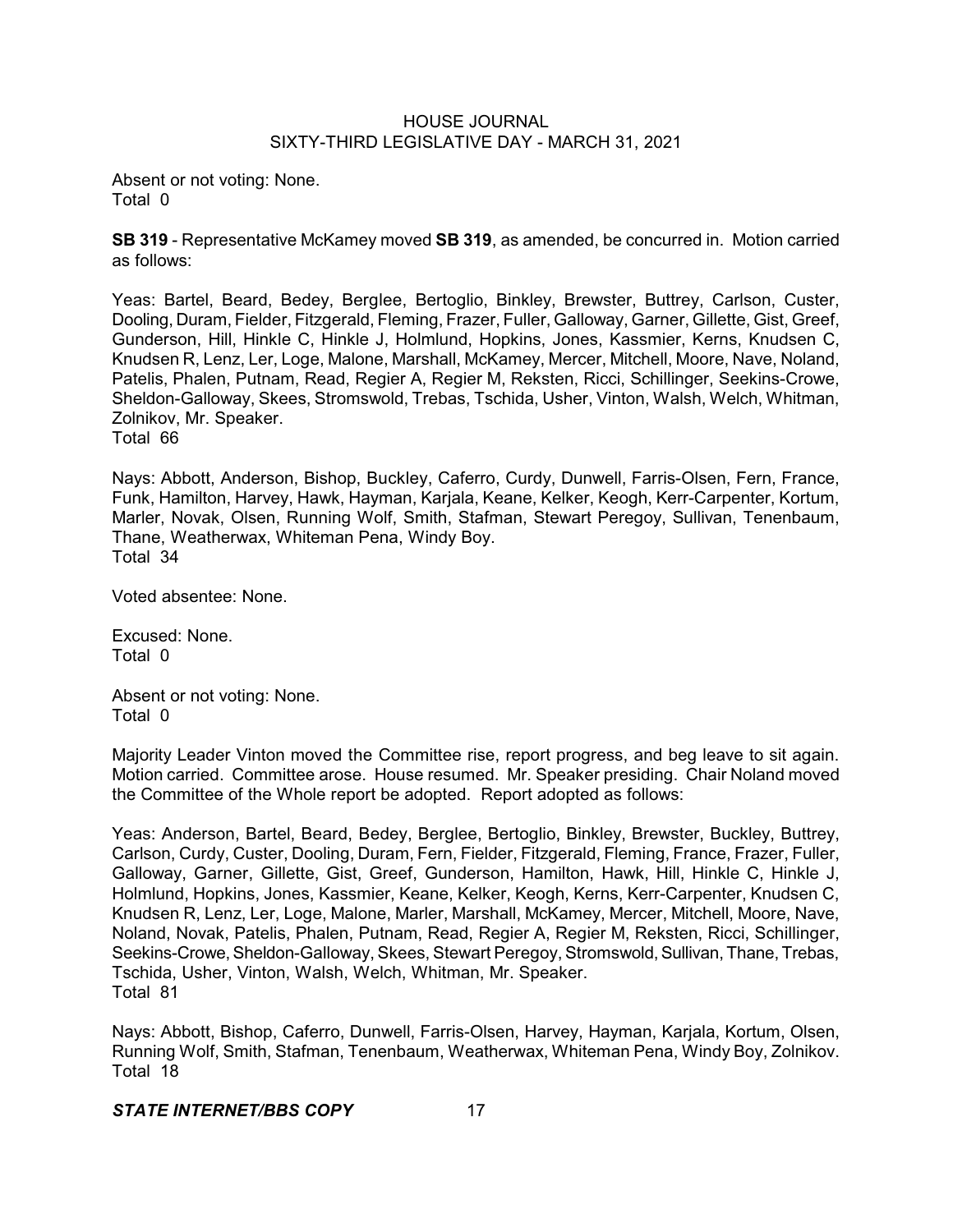Voted absentee: None.

Excused: None. Total 0

Absent or not voting: Funk. Total 1

## **THIRD READING OF BILLS**

The following bills having been read three several times, title and history agreed to, were disposed of in the following manner:

**HB 14** passed as follows:

Yeas: Abbott, Anderson, Bartel, Bedey, Berglee, Bertoglio, Binkley, Bishop, Brewster, Buckley, Buttrey, Caferro, Carlson, Curdy, Custer, Dooling, Dunwell, Duram, Farris-Olsen, Fern, Fielder, Fitzgerald, Fleming, France, Frazer, Fuller, Galloway, Garner, Gillette, Gist, Greef, Gunderson, Hamilton, Harvey, Hawk, Hayman, Hill, Holmlund, Hopkins, Jones, Kassmier, Keane, Kelker, Keogh, Kerns, Kerr-Carpenter, Knudsen C, Knudsen R, Kortum, Lenz, Ler, Loge, Malone, Marler, Marshall, McKamey, Mercer, Mitchell, Moore, Nave, Noland, Novak, Olsen, Patelis, Phalen, Putnam, Read, Regier A, Regier M, Reksten, Ricci, Running Wolf, Schillinger, Seekins-Crowe, Sheldon-Galloway, Skees, Smith, Stafman, Stewart Peregoy, Stromswold, Sullivan, Tenenbaum, Thane, Usher, Vinton, Walsh, Weatherwax, Welch, Whiteman Pena, Whitman, Windy Boy, Mr. Speaker. Total 92

Nays: Beard, Hinkle C, Hinkle J, Trebas, Tschida. Total 5

Voted absentee: None.

Excused: None. Total 0

Absent or not voting: Funk, Karjala, Zolnikov. Total 3

**HB 223** passed as follows:

Yeas: Anderson, Bartel, Beard, Bedey, Berglee, Bertoglio, Binkley, Brewster, Buttrey, Carlson, Custer, Dooling, Duram, Fielder, Fitzgerald, Fleming, Frazer, Fuller, Galloway, Garner, Gillette, Gist, Greef, Gunderson, Hill, Hinkle C, Hinkle J, Holmlund, Hopkins, Jones, Kassmier, Kerns, Knudsen C, Knudsen R, Lenz, Ler, Loge, Malone, Marshall, McKamey, Mercer, Mitchell, Moore,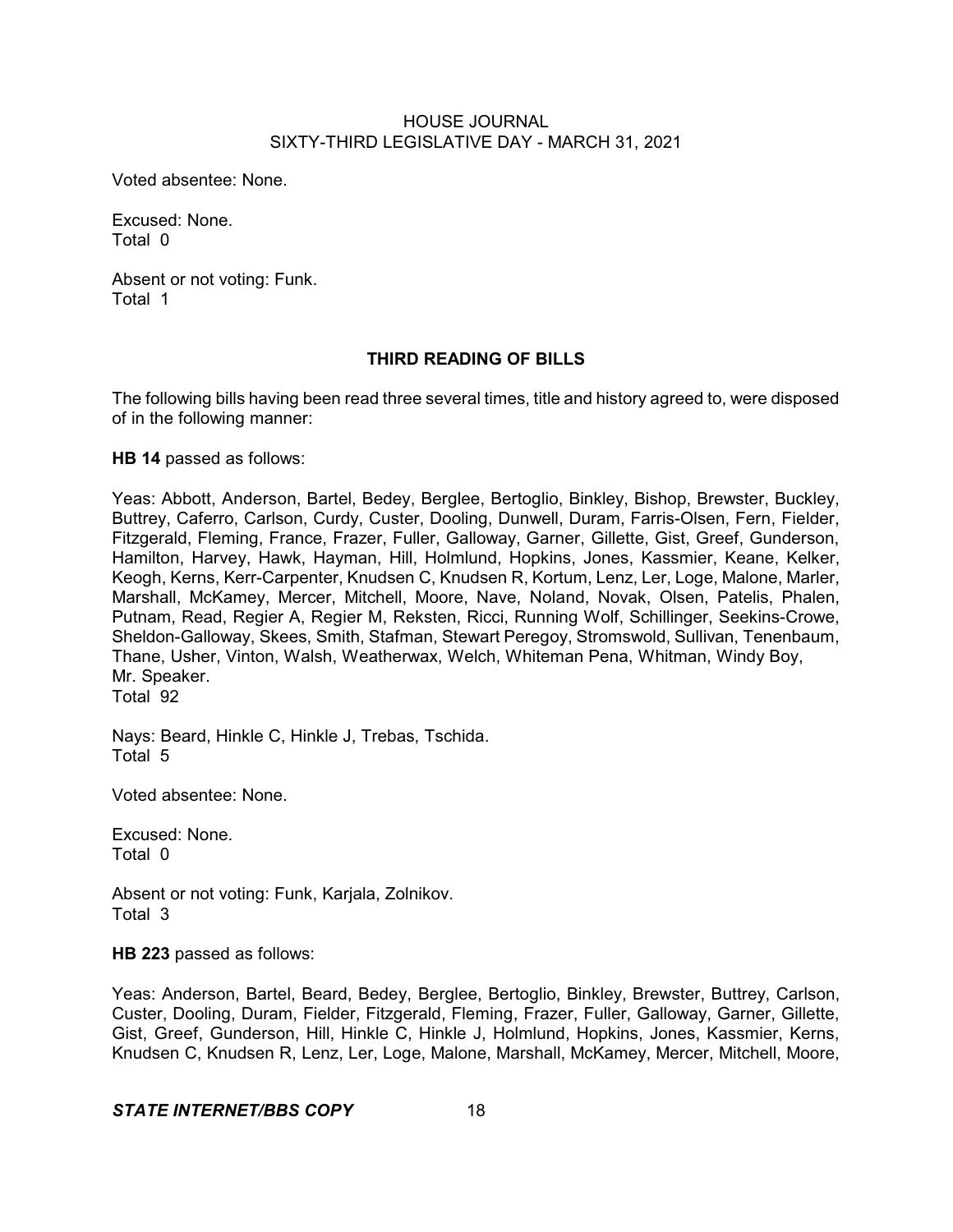Nave, Noland, Patelis, Phalen, Read, Regier A, Regier M, Reksten, Ricci, Schillinger, Seekins-Crowe, Sheldon-Galloway, Skees, Stromswold, Trebas, Tschida, Usher, Vinton, Walsh, Welch, Whitman, Mr. Speaker. Total 65

Nays: Abbott, Bishop, Buckley, Caferro, Curdy, Dunwell, Farris-Olsen, Fern, France, Hamilton, Harvey, Hawk, Hayman, Karjala, Keane, Kelker, Keogh, Kerr-Carpenter, Kortum, Marler, Novak, Olsen, Putnam, Running Wolf, Smith, Stafman, Stewart Peregoy, Sullivan, Tenenbaum, Thane, Weatherwax, Whiteman Pena, Windy Boy. Total 33

Voted absentee: None.

Excused: None. Total 0

Absent or not voting: Funk, Zolnikov. Total 2

**HB 613 failed** as follows:

Yeas: Abbott, Anderson, Bedey, Bertoglio, Bishop, Buckley, Caferro, Curdy, Custer, Dooling, Dunwell, Farris-Olsen, Fern, France, Frazer, Funk, Garner, Greef, Hamilton, Harvey, Hawk, Hayman, Holmlund, Hopkins, Jones, Karjala, Keane, Kelker, Keogh, Kerr-Carpenter, Kortum, Loge, Marler, McKamey, Novak, Olsen, Putnam, Running Wolf, Smith, Stafman, Stewart Peregoy, Sullivan, Tenenbaum, Thane, Walsh, Weatherwax, Welch, Whiteman Pena. Total 48

Nays: Bartel, Beard, Berglee, Binkley, Brewster, Buttrey, Carlson, Duram, Fielder, Fitzgerald, Fleming, Fuller, Galloway, Gillette, Gist, Gunderson, Hill, Hinkle C, Hinkle J, Kassmier, Kerns, Knudsen C, Knudsen R, Lenz, Ler, Malone, Marshall, Mercer, Mitchell, Moore, Nave, Noland, Patelis, Phalen, Read, Regier A, Regier M, Reksten, Ricci, Schillinger, Seekins-Crowe, Sheldon-Galloway, Skees, Stromswold, Trebas, Tschida, Usher, Vinton, Whitman, Windy Boy, Mr. Speaker.

Total 51

Voted absentee: None.

Excused: None. Total 0

Absent or not voting: Zolnikov. Total 1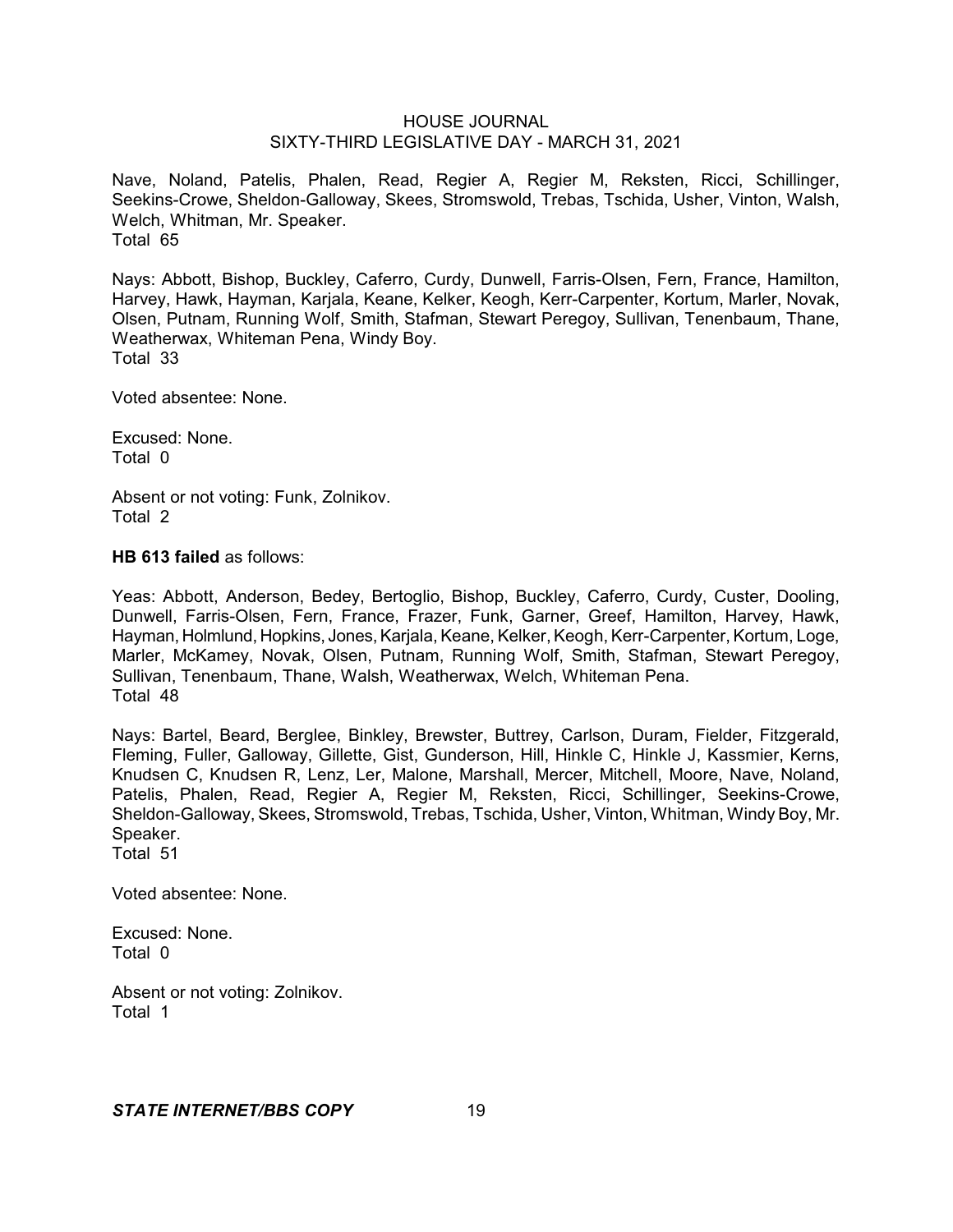#### **MOTIONS**

Majority Leader Vinton moved to re-refer **HB 637** to the Appropriations Committee. Without objection, so ordered.

#### **UNFINISHED BUSINESS**

Mr. Speaker, I move that the following undersigned name be **ADDED** as sponsor to **HB 699**. Motion carried.

**HB 699** (W. McKamey, Chief Sponsor) B. Beard, F. Garner, R. Marshall.

Mr. Speaker, I move that the following undersigned name be **ADDED** as sponsor to **HB 702**. Motion carried.

#### **HB 702** (J. Carlson, Chief Sponsor)

D. Bartel, S. Berglee, M. Binkley, L. Brewster, F. Fleming, J. Fuller, S. Galloway, W. Galt, J. Gillette, S. Gist, S. Gunderson, E. Hill, C. Hinkle, J. Hinkle, M. Hopkins, J. Kassmier, S. Kerns, C. Knudsen, R. Knudsen, D. Lenz, B. Ler, R. Marshall, B. Mitchell, T. Moore, F. Nave, M. Noland, J. Patelis, B. Phalen, J. Read, A. Regier, M. Regier, V. Ricci, J. Schillinger, K. Seekins-Crowe, L. Sheldon-Galloway, D. Skees, M. Stromswold, J. Trebas, B. Tschida, B. Usher, S. Vinton.

Mr. Speaker, I move that the following undersigned name be **ADDED** as sponsor to **HB 703**. Motion carried.

#### **HB 703** (J. Hinkle, Chief Sponsor)

F. Anderson, D. Bartel, M. Binkley, J. Carlson, N. Duram, J. Fuller, S. Galloway, S. Gist, S. Gunderson, E. Hill, C. Hinkle, S. Kerns, D. Lenz, B. Ler, R. Marshall, B. Mitchell, F. Nave, M. Noland, B. Phalen, A. Regier, M. Regier, J. Schillinger, L. Sheldon-Galloway, B. Tschida, B. Usher, M. Blasdel, B. Brown, J. Ellsworth, S. Fitzpatrick, B. Gillespie, G. Hertz, S. Hinebauch, T. McGillvray, K. Regier, C. Smith, G. Vance.

House recessed. House reconvened.

## **REPORTS OF STANDING COMMITTEES**

**AGRICULTURE** (Kassmier, Chair): 3/30/2021 **HB 628**, introduced bill, be amended as follows:

1. Title, line 4 through line 5. **Strike**: "AND" on line 4 through "FEE" on line 5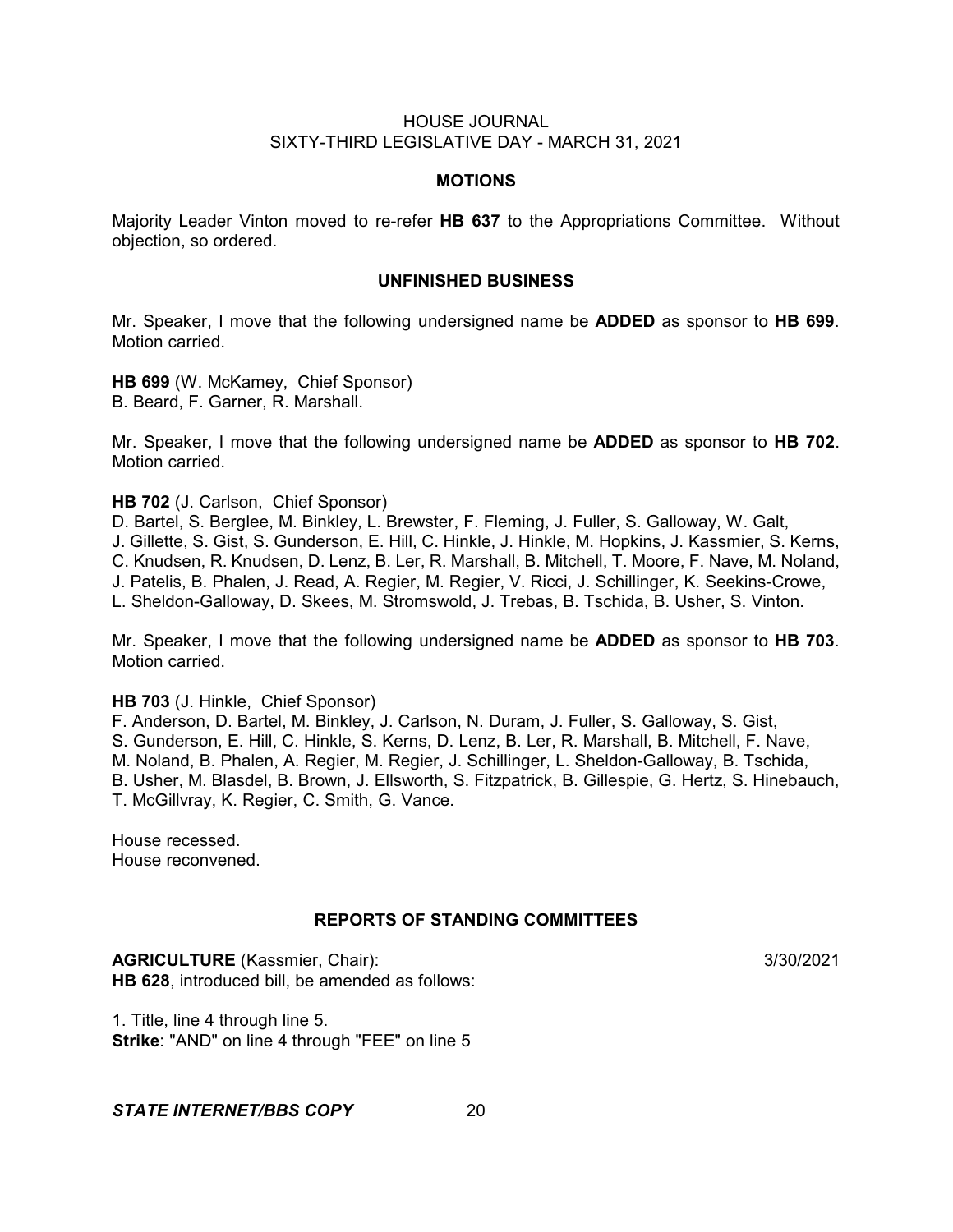2. Page 2, line 24. **Strike**: "all livestock except horses, mules, and asses" **Insert**: "all cow-calf pairs"

3. Page 2, line 25 through line 28. **Strike**: "inspection" on line 25 through "range" on line 28 **Insert**: "the inspector making the inspection must receive a fee of one-half the rate of a change of ownership inspection fee"

4. Page 3, line 1 through line 2. **Strike**: "state" on line 1 through "pasture" on line 2 **Insert**: "inspector making the inspection must receive a fee of one-half the rate of a change of ownership inspection fee"

And, as amended, do pass. Report adopted.

**APPROPRIATIONS** (Jones, Chair): 3/31/2021 **HB 279**, introduced bill, be amended as follows:

1. Page 1, line 26. **Strike**: "2026" **Insert**: "2029" 2. Page 3, line 4. **Strike**: "2026" **Insert**: "2029" 3. Page 4, line 4. **Strike**: "2026" **Insert**: "2029"

4. Page 4, line 14. **Strike**: "2026" **Insert**: "2029"

5. Page 4, line 28. **Strike**: "2026" **Insert**: "2029"

6. Page 5, line 21. **Strike**: "\$3" **Insert**: "\$1"

7. Page 5, line 22. **Strike**: "beginning"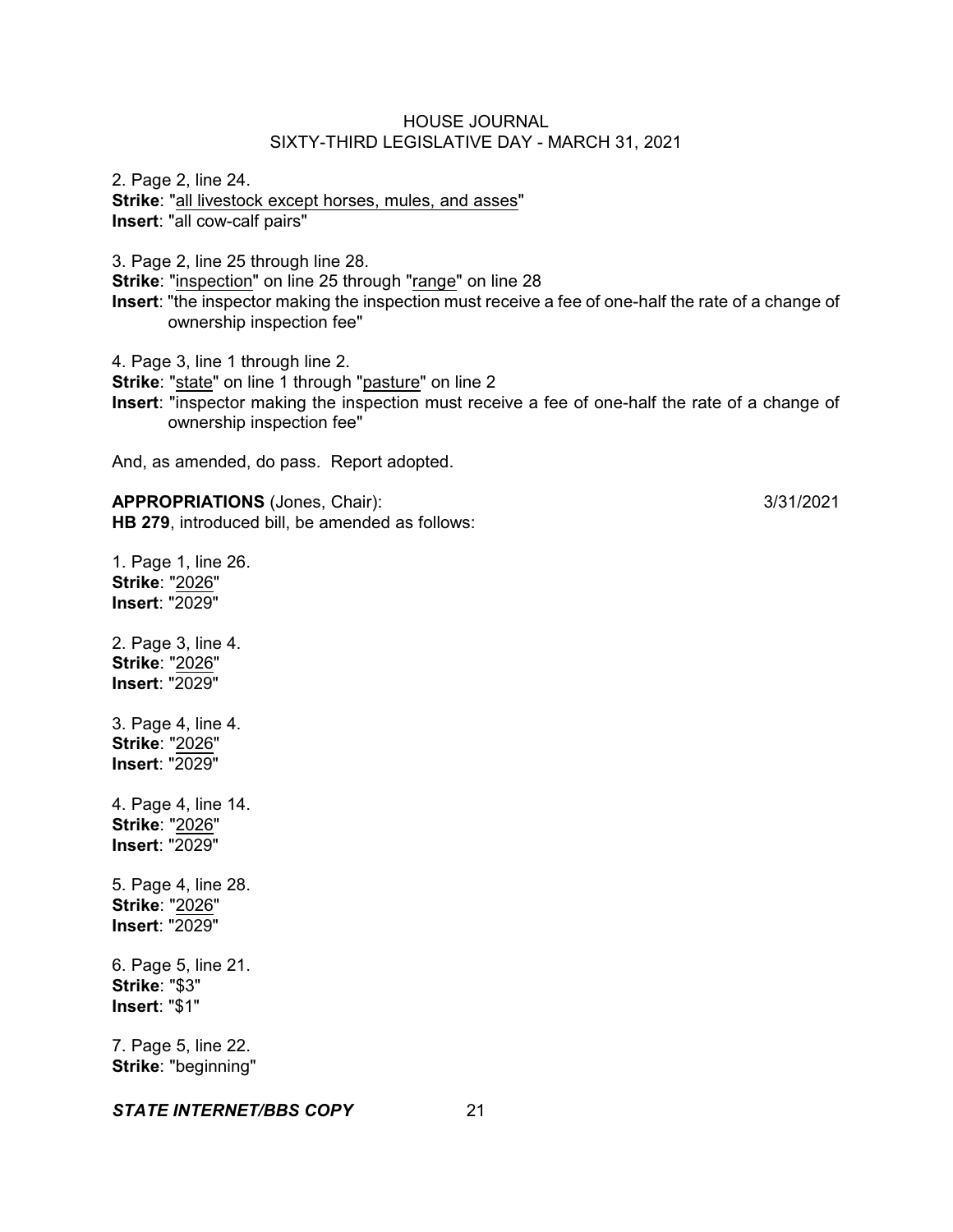Following: "2021"

**Insert**: "and \$2 million per year in tax year 2022 and subsequent tax years except as provided in this subsection (4)(a)"

8. Page 6, line 16. **Strike**: "2026" **Insert**: "2029"

9. Page 7, line 8. **Strike**: "\$3" **Insert**: "\$1"

10. Page 7, line 9.

**Strike**: "beginning"

**Following**: "2021"

**Insert**: "and \$2 million per year in tax year 2022 and subsequent tax years except as provided in this subsection (4)(a)"

11. Page 8, line 10. **Strike**: "2026" **Insert**: "2029"

12. Page 8, line 13. **Strike**: "2026" **Insert**: "2029"

13. Page 8, line 20. **Strike**: "2026" **Insert**: "2029"

And, as amended, do pass. Report adopted.

**HB 629**, introduced bill, be amended as follows:

1. Page 3, line 17 through line 19. **Strike**: "key" on line 17 through "science" on line 19 **Insert**: "the sectors of construction, natural resources, mining, agriculture, forestry, manufacturing, transportation, utilities, or outdoor recreation"

And, as amended, do pass. Report adopted.

**SB 191**, be amended as follows:

1. Title, line 5. **Following**: "FUND;"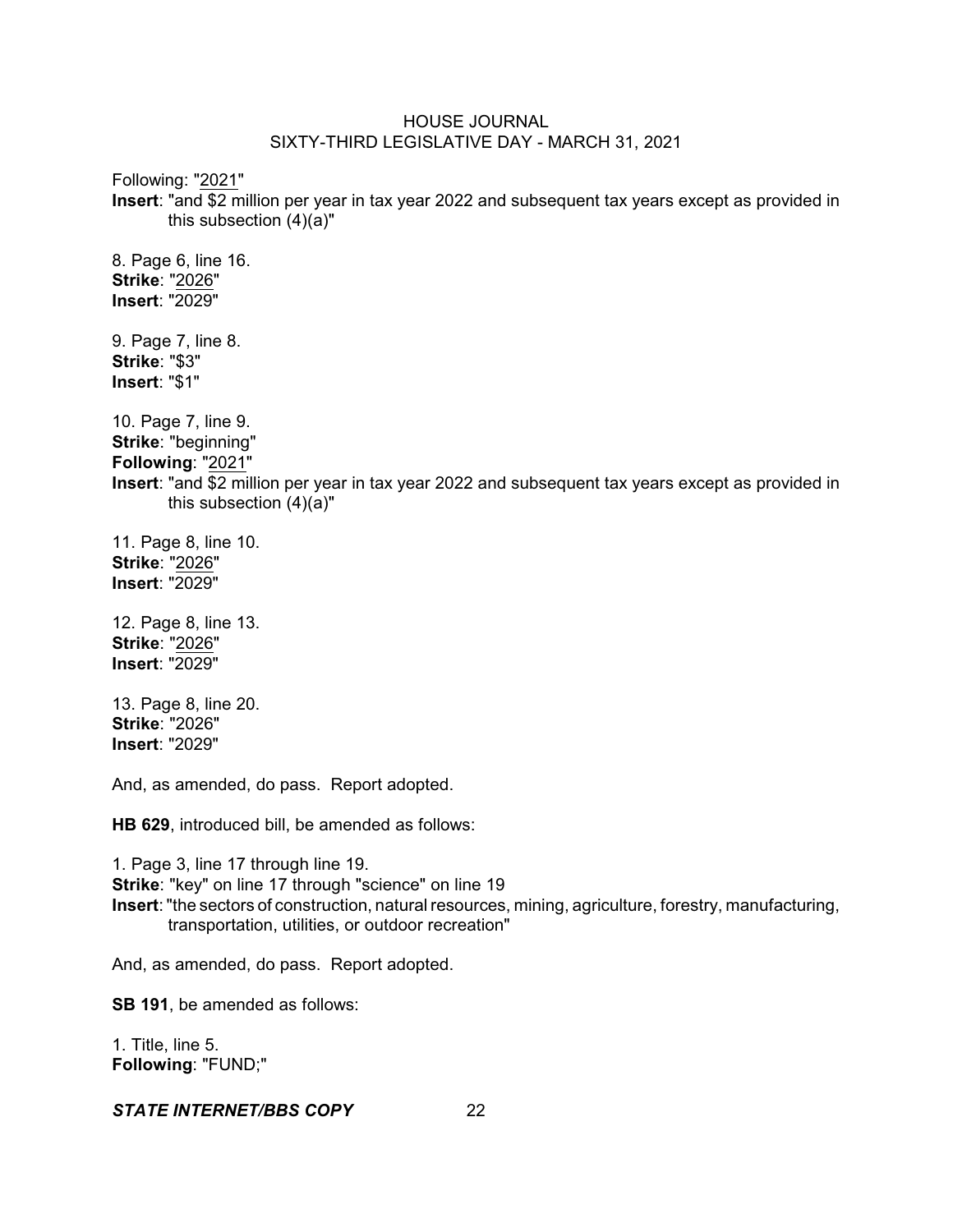**Insert**: "REVISING THE PURPOSE OF THE BUDGET STABILIZATION FUND; DEFINING TERMS; REVISING THE CAPITAL DEVELOPMENTS LONG-RANGE BUILDING PROGRAM ACCOUNT; CLARIFYING BUDGET AMENDMENT REQUIREMENTS;"

2. Title, line 5. **Strike**: "SECTION" **Insert**: "SECTIONS"

3. Title, line 5. **Following**: "17-7-130," **Insert**: "17-7-209, AND 17-7-402,"

4. Page 1, line 14 through line 15. **Strike**: ":" on line 14 through "(a)" on line 15

5. Page 1, line 15. **Strike**: "; and" **Insert**: "."

6. Page 1, line 16 through line 19. **Strike:** subsection (b) in its entirety

7. Page 1, line 22. **Strike**: "prior" **Insert**: "most recently completed"

8. Page 2, line 15. **Following**: "(a) "Adjusted" **Insert**: "compound annual growth rate" **Following**: "the" **Insert**: "fiscal year prior to the"

9. Page 2, line 18. **Following**: "adjusted" **Insert**: "compound annual growth rate"

10. Page 2, line 19. **Strike**: "prior" **Insert**: "fiscal year prior to the most recently completed"

11. Page 2, line 21 through line 22.

**Strike**: "average" on line 21 through "years" on line 22

**Insert**: "annual compound growth rate of general fund revenue realized over the period 12 years prior to the most recently completed fiscal year, including the most recently completed fiscal year"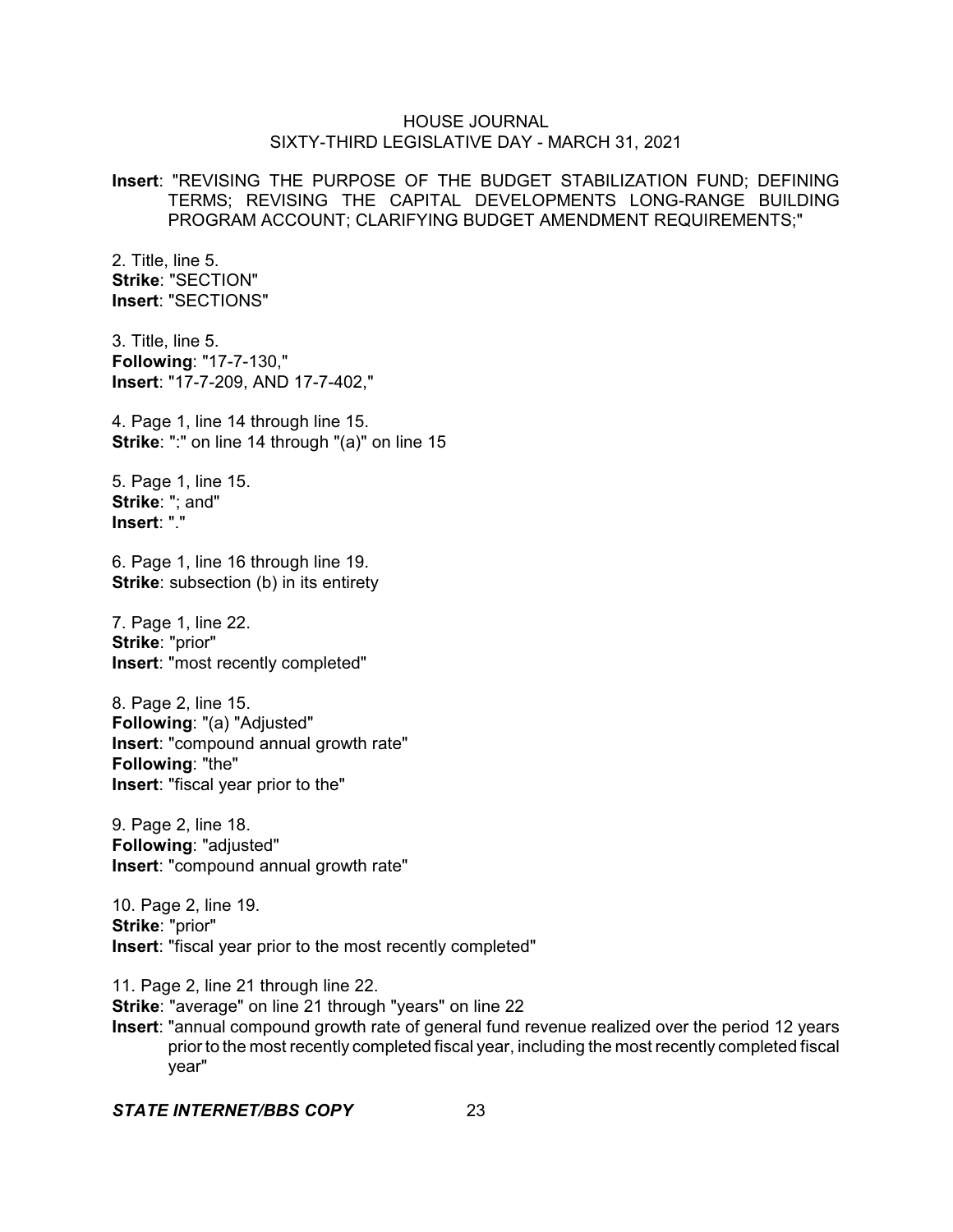12. Page 2.

**Following**: line 23

**Insert**: "**Section 2.** Section 17-7-209, MCA, is amended to read:

"**17-7-209. Capital developments long-range building program account.** (1) (a) There is a capital developments long-range building program account in the capital projects fund type to fund capital developments.

(b) If there are funds in excess of the amount needed for appropriations of the capital fund type, then the excess funds:

(i) may be used to pay down the debt service on bonds for capital projects previously authorized by the legislature if allowed without penalty by the terms of the bond issuance; and

(ii) must be used to delay, forego, or reduce the amount of an issuance of bonds authorized by the legislature.

(2) Interest earnings, project carryover funds, administrative fees, and miscellaneous revenue must be retained in the account.

(3) The legislature may transfer unencumbered funds from the account only to supplement funding local infrastructure.

(4) The state treasurer may temporarily borrow from the fund to address cash balance deficiencies in the general fund. A loan made to the general fund does not bear interest and must be recorded in the state accounting records. The fund may not be so impaired by a loan that all legal obligations against the fund cannot be met." "

Insert: "**Section 3.** Section 17-7-402, MCA, is amended to read:

"**17-7-402. Budget amendment requirements.** (1) Except as provided in subsection (7), a budget amendment may not be approved:

(a) by the approving authority, except a budget amendment to spend:

(i) additional federal revenue;

(ii) additional tuition collected by the Montana university system;

(iii) additional revenue deposited in the internal service funds within the department or the office of the commissioner of higher education as a result of increased service demands by state agencies;

(iv) Montana historical society enterprise revenue resulting from sales to the public;

(v) additional revenue that is deposited in funds other than the general fund and that is from the sale of fuel for those agencies participating in the Montana public vehicle fueling program established by Executive Order 22-91;

(vi) revenue resulting from the sale of goods produced or manufactured by the industries program of an institution within the department of corrections;

(vii) revenue collected for the administration of the state grain laboratory under the provisions of Title 80, chapter 4, part 7;

(viii) revenue collected for the Water Pollution Control State Revolving Fund Act under the provisions of Title 75, chapter 5, part 11;

(ix) revenue collected for the Drinking Water State Revolving Fund Act under the provisions of Title 75, chapter 6, part 2;

(x) state special revenue adjustments required to allocate costs for leave or terminal leave within an agency in accordance with federal circular A-87; or

(xi) revenue generated from fees collected by the department of justice for dissemination of criminal history record information pursuant to Title 44, chapter 5, part 3; or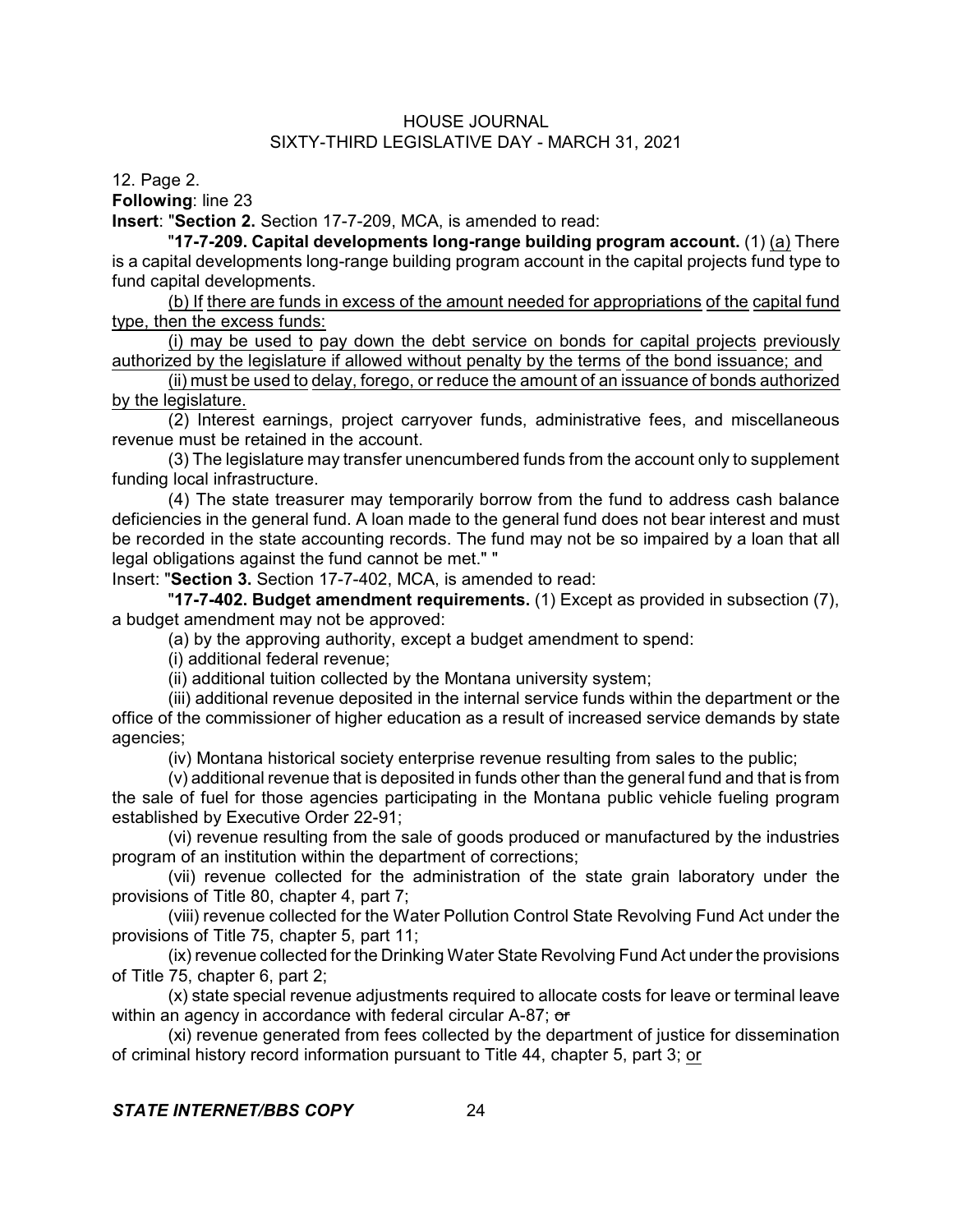(xii) additional state special funds and proprietary funds identified in House Bill No. 2 as being eligible for budget amendments for the fiscal years beginning July 1, 2021, and July 1, 2022;

(b) by the approving authority if the budget amendment contains any significant ascertainable commitment for any present or future increased general fund support;

(c) by the approving authority for the expenditure of money in the state special revenue fund unless:

(i) an emergency justifies the expenditure;

(ii) the expenditure is authorized under subsection (1)(a); or

(iii) the expenditure is exempt under subsection (5);

(d) by the approving authority unless it will provide additional services;

(e) by the approving authority for any matter of which the requesting agency had knowledge at a time when the proposal could have been presented to an appropriation subcommittee, the house appropriations committee, or the senate finance and claims committee of the most recent legislative session open to that matter, except when the legislative finance committee is given specific notice by the approving authority that significant identifiable events, specific to Montana and pursuant to provisions or requirements of Montana state law, have occurred since the matter was raised with or presented for consideration by the legislature; or

(f) to extend beyond June 30 of the last year of any biennium, except that budget amendments for federal funds may extend to the end of the federal fiscal year.

(2) A general fund loan made pursuant to 17-2-107 does not constitute a significant ascertainable commitment of present general fund support.

(3) Subject to subsection (1)(f), all budget amendments must itemize planned expenditures by fiscal year.

(4) Each budget amendment must be submitted by the approving authority to the budget director and the legislative fiscal analyst.

(5) Money from nonstate or nonfederal sources that would be deposited in the state special revenue fund and that is restricted by law or by the terms of a written agreement, such as a contract, trust agreement, or donation, is exempt from the requirements of this part.

(6) An appropriation for a nonrecurring item that would usually be the subject of a budget amendment must be submitted to the legislature for approval during a legislative session between January 1 and the senate hearing on the budget amendment bill. The bill may include authority to spend money in the current fiscal year and in both fiscal years of the next biennium.

(7) A budget amendment to spend state funds, other than from the general fund, required for matching funds in order to receive a grant is exempt from the provisions of subsection (1)."" **Renumber:** subsequent sections

And, as amended, be concurred in. Report adopted.

**SB 247**, be concurred in. Report adopted.

**BUSINESS AND LABOR** (Noland, Chair): 3/31/2021 **SB 121**, be concurred in. Report adopted. **SB 308**, be concurred in. Report adopted.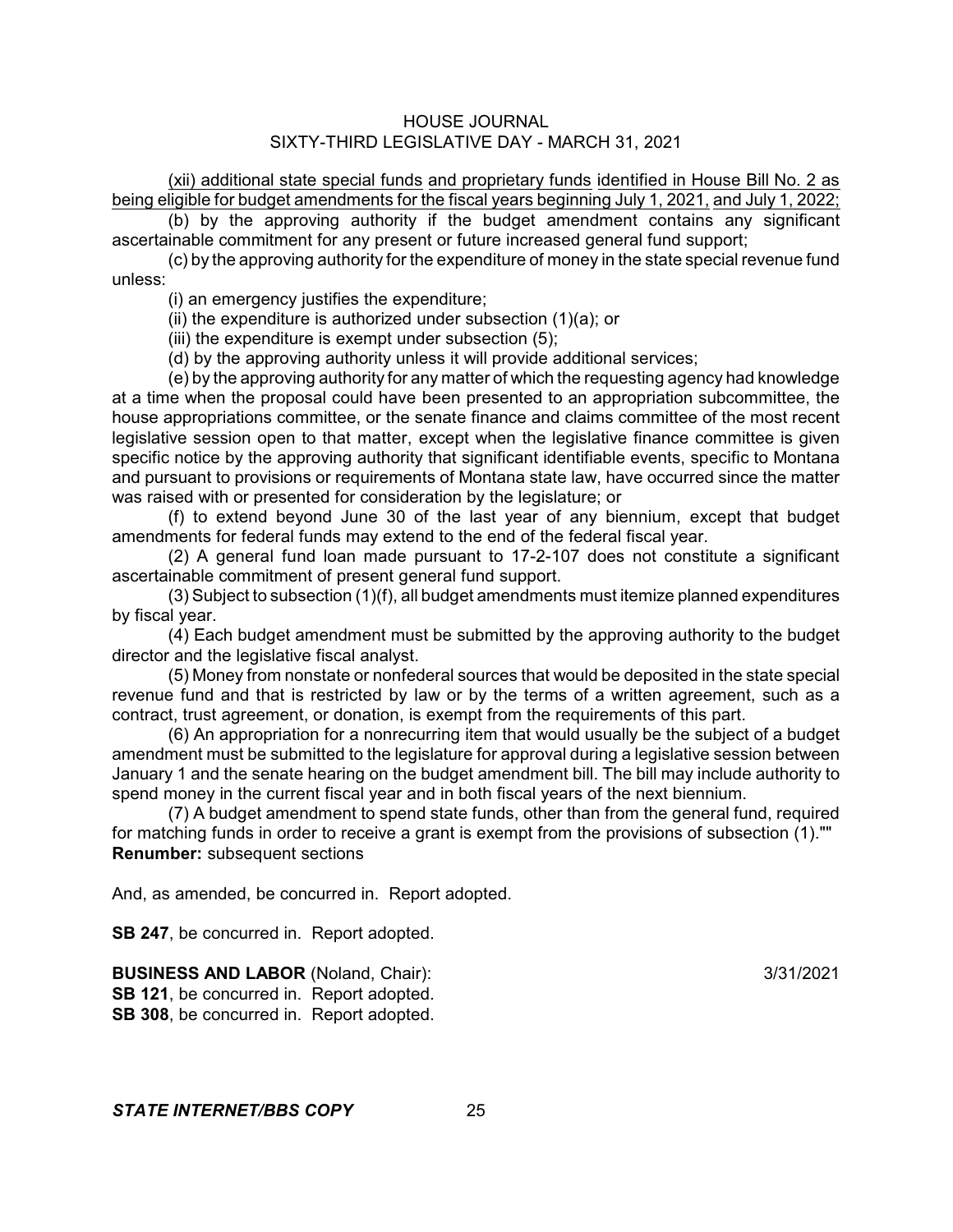| <b>EDUCATION</b> (Berglee, Chair):<br>HB 663, do pass. Report adopted.                                                                                                                              | 3/31/2021 |
|-----------------------------------------------------------------------------------------------------------------------------------------------------------------------------------------------------|-----------|
| <b>JUDICIARY</b> (Usher, Chair):<br>HB 685, do pass. Report adopted.<br>HB 702, do pass. Report adopted.                                                                                            | 3/31/2021 |
| <b>NATURAL RESOURCES (Gunderson, Chair):</b><br><b>SB 328, be amended as follows:</b>                                                                                                               | 3/29/2021 |
| 1. Page 14, line 24.<br>Strike: "may"<br>Insert: "shall"                                                                                                                                            |           |
| 2. Page 14, line 27.<br>Following: "82-4-231(10)(k);"<br>Strike: "or"                                                                                                                               |           |
| 3. Page 15, line 2.<br>Following: "survey"<br>Insert: "; or<br>(C) the permittee has not successfully completed all reclamation activities, including water<br>replacement, in the designated area" |           |
| And, as amended, be concurred in. Report adopted.                                                                                                                                                   |           |
| <b>STATE ADMINISTRATION (McKamey, Chair):</b><br>HB 651, introduced bill, be amended as follows:                                                                                                    | 3/31/2021 |
| 1. Title, line 6.<br>Following: "REQUIRING"<br>Insert: "EMPLOYERS OF"                                                                                                                               |           |
| 2. Title, line 12.<br>Strike: "13-27-102,"                                                                                                                                                          |           |
| 3. Page 3, line 18 through line 27.<br>Strike: section 4 in its entirety<br><b>Renumber:</b> subsequent sections                                                                                    |           |
| 4. Page 4, line 10.<br>Following: "by a"<br><b>Strike: "\$100"</b><br>Following: "filing fee"<br>Insert: "of \$100 or an amount set by the secretary of state"                                      |           |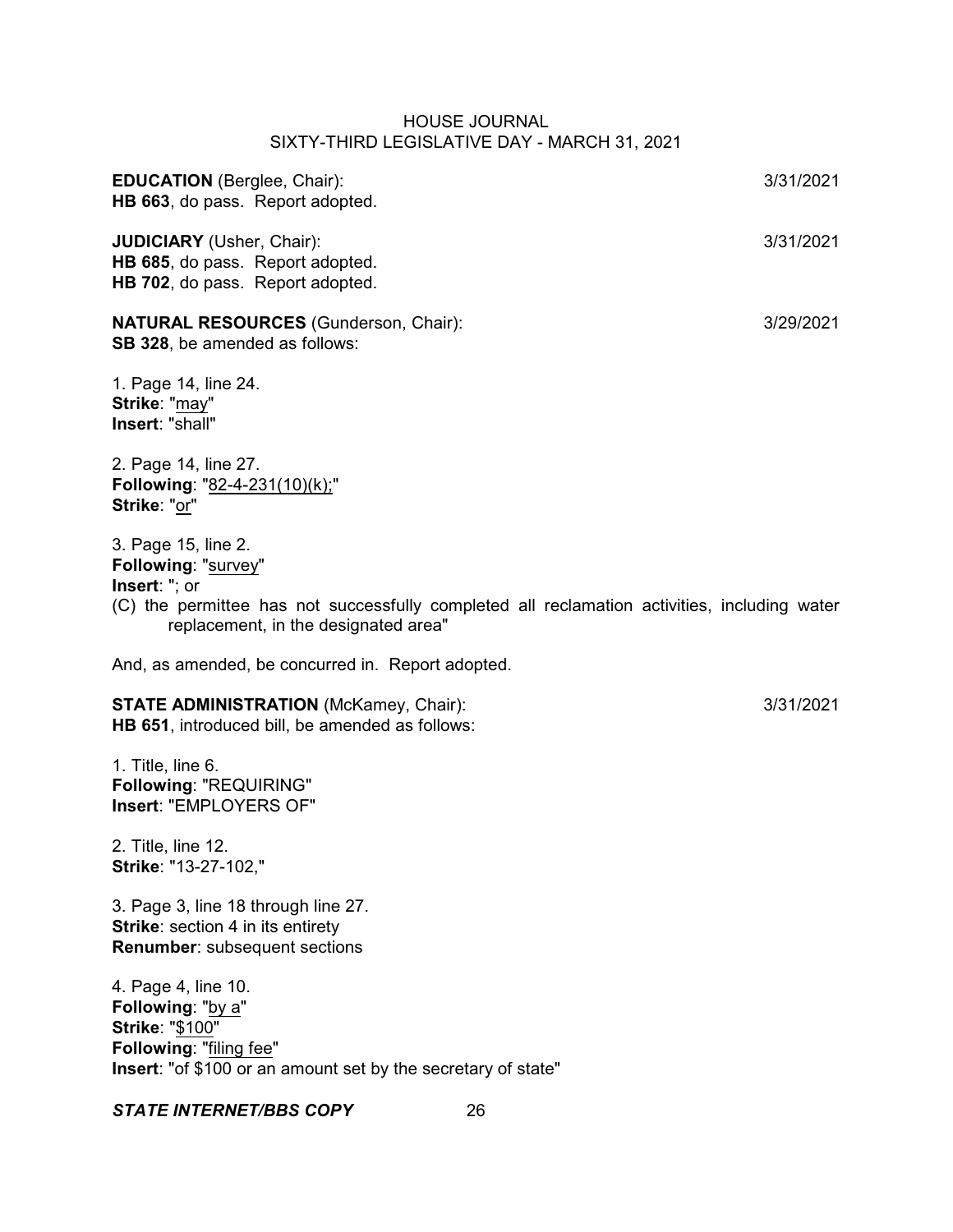5. Page 4, line 15. **Following**: "implement" **Insert**: "a standard registration form and"

6. Page 5, line 24. **Following**: "conducted" **Strike**: "by the appropriate interim committee or the legislative council"

7. Page 5, line 26. **Strike**: "If the attorney general approves the proposed issue and after" Insert: "After"

8. Page 6, line 6. **Strike**: "(c)" **Insert**: "(f)" **Renumber:** subsequent subsections

9. Page 8, line 22. **Strike**: "(7)" **Insert**: "(8)" **Renumber:** subsequent subsections

And, as amended, do pass. Report adopted.

**TAXATION** (Beard, Chair): 3/31/2021 **HB 667**, do pass. Report adopted. **HB 675**, do pass. Report adopted. **HB 682**, do pass. Report adopted. **HB 683**, do pass. Report adopted. **SB 355**, be amended as follows:

1. Title, line 4. **Following**: "LODGING" **Strike**: "FACILITY USE"

2. Title, line 5 through line 6. **Strike**: "FACILITY" on line 5 through "USE" on line 6 **Insert**: "SALES"

3. Title, line 6. **Strike**: "15-65-121 AND 90-1-135" **Insert**: "15-68-820, 22-3-1303, AND 22-3-1307"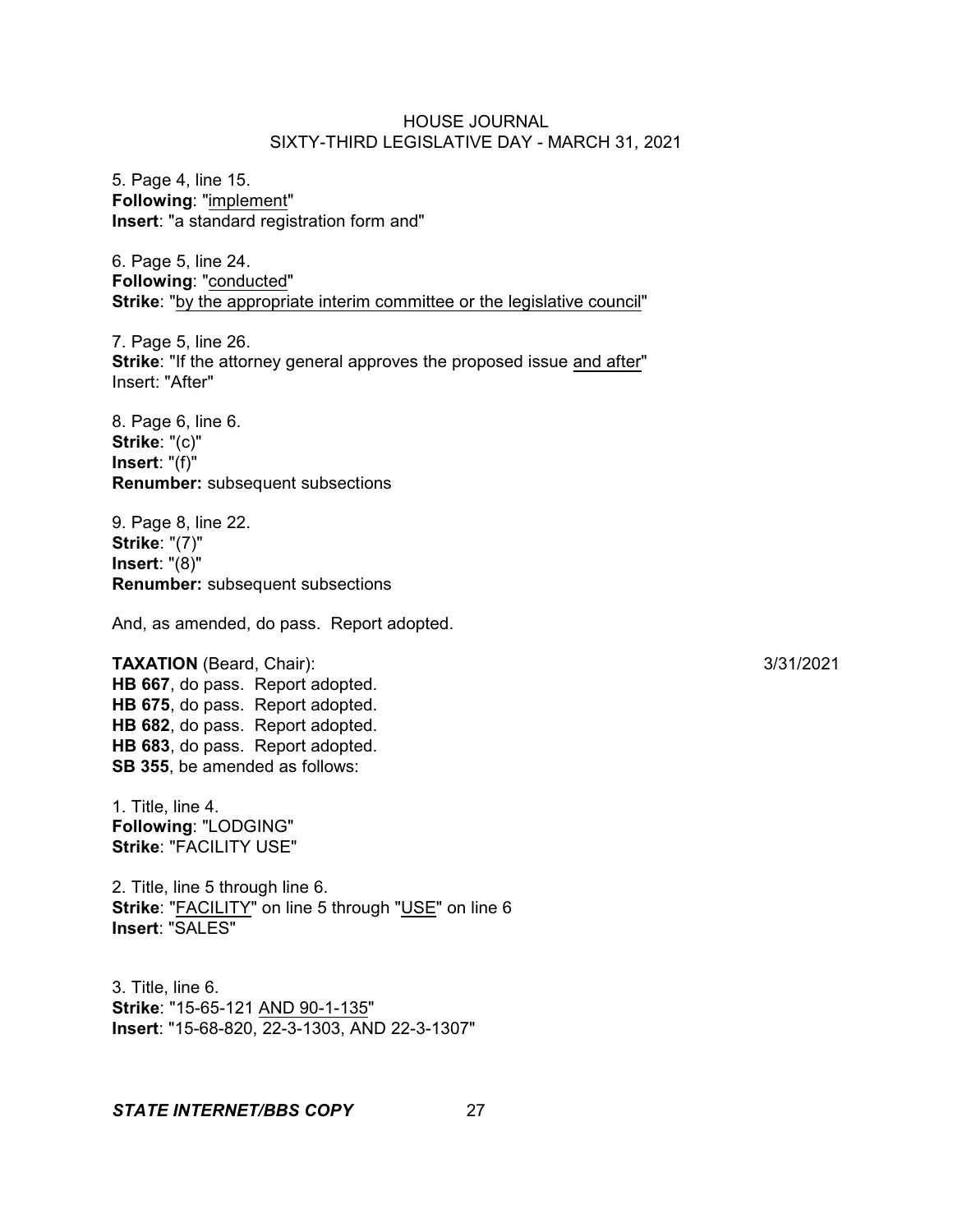4. Title, line 7. **Following**: "DATE" **Insert**: "AND A TERMINATION DATE"

5. Page 1, line 13 through line 14. **Strike**: "facility" on line 13 through "use" on line 14 **Insert**: "sales"

6. Page 1, line 18 through page 4, line 9.

**Strike:** section 1 in its entirety

**Insert**: "**Section 1.** Section 15-68-820, MCA, is amended to read:

"**15-68-820. Sales tax and use tax proceeds.** (1) Except as provided in subsections (2) through (6), all money collected under this chapter must, in accordance with the provisions of 17-2- 124, be deposited by the department into the general fund.

(2) Twenty-five percent of the revenue collected on the base rental charge for rental vehicles under 15-68-102(1)(b) and 15-68-102(3)(a)(ii) must be deposited in the state special revenue fund to the credit of the senior citizen and persons with disabilities transportation services account provided for in 7-14-112.

(3) (a) The amount of \$482,000 must be distributed annually to the following counties and in the percentage allocations indicated:

(i) Daniels County, 69.4%; (ii) Chouteau County, 12.89%; (iii) Liberty County, 2.64%; (iv) Hill County, 1.76%; (v) Judith Basin County, 0.87%; (vi) Toole County, 1.14%; (vii) Wheatland County, 0.98%; (viii) Teton County, 1.03%; (ix) Prairie County, 0.07%; (x) Lake County, 2.47%; (xi) Fallon County, 3.29%; (xii) Powder River County, 0.25%; (xiii) Carter County, 0.98%; (xiv) Custer County, 0.53%; (xv) Musselshell County, 0.37%; and (xvi) Richland County, 1.33%.

(b) Until December 30, 2024, a portion of the revenue collected on the sale or use of accommodations and campgrounds under 15-68-102 (1)(a) and (3)(a)(i) must be deposited as follows:

 $(a)$ (i) 20% in the account established in 22-3-1303 for construction of the Montana heritage center; and

 $(b)(ii)$  5% in the account established in 22-3-1307 for historic preservation grants.

(4) Starting January 1, 2025, a portion of the revenue collected on the sale or use of accommodations and campgrounds under 15-68-102(1)(a) and (3)(a)(i) must be deposited or distributed as follows: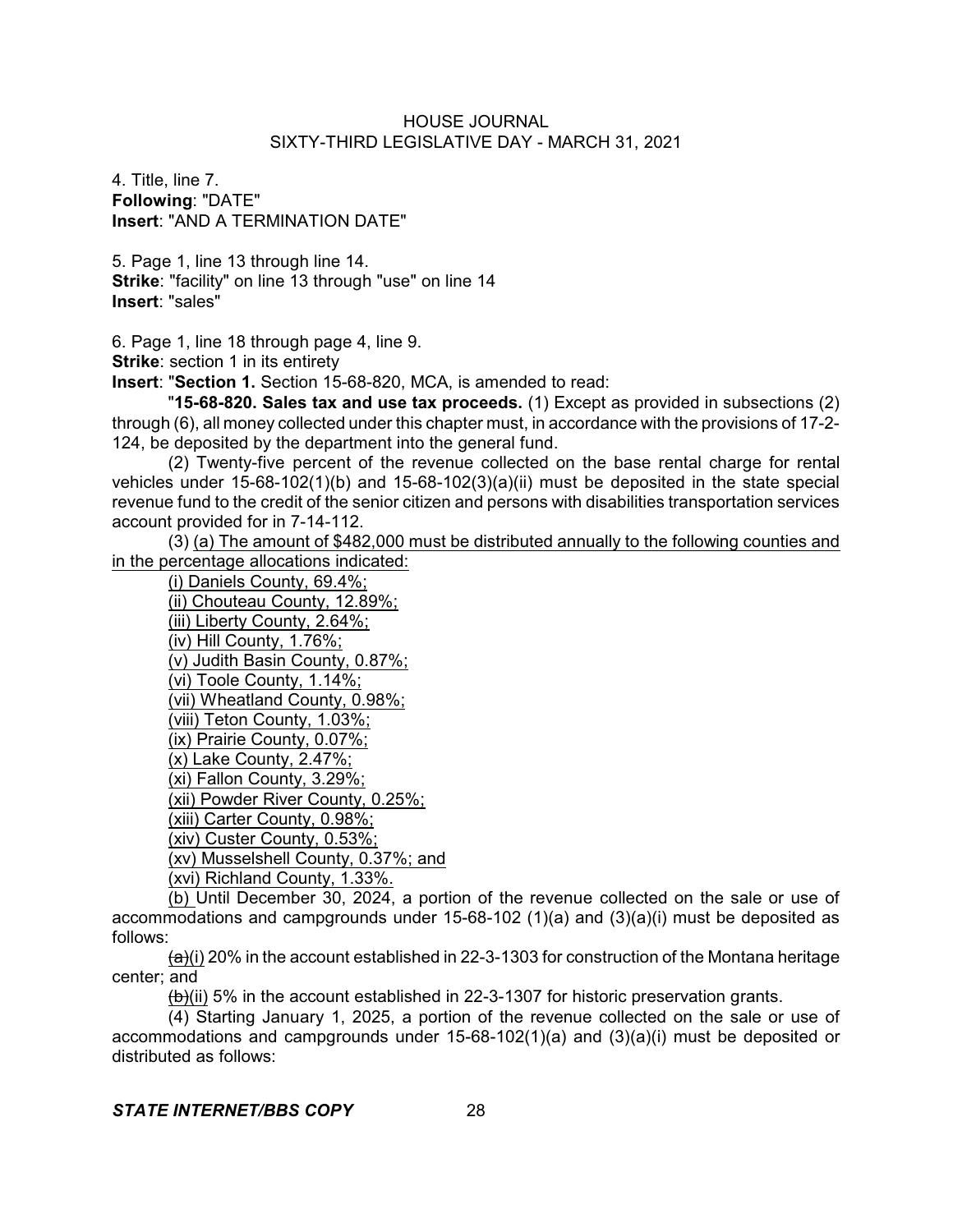(a) 6% in the account established in 22-3-1304 for operation and maintenance of the Montana heritage center;

(b) 6% distributed as provided in subsection (5);

(c) 6% in the account established in 22-3-1307 for historic preservation grants; and

(d) 7% in the account established in 17-7-209.

(5) (a) Before allocating the balance of the tax proceeds in accordance with the provisions of 17-2-124 and as provided in subsection (5)(b) of this section, the department shall determine the expenditures by state agencies for in-state lodging for each reporting period and deduct 1% of that amount from the tax proceeds received each reporting period. The department shall distribute the portion of the 1% that was paid with federal funds to the agency that made the instate lodging expenditure and deposit 30% of the amount deducted less the portion paid with federal funds in the state general fund.

(b) The balance of the tax proceeds received each reporting period and not distributed to agencies that paid the tax with federal funds must be transferred to an account in the state special revenue fund to the credit of the department of commerce for tourism promotion and promotion of the state as a location for the production of motion pictures and television commercials, to the department of fish, wildlife, and parks, and to the state-tribal economic development commission as follows:

(i) 7% to the department of fish, wildlife, and parks for the maintenance of facilities in state parks that have both resident and nonresident use;

(ii) 68.5% to be used directly by the department of commerce;

(iii) (A) except as provided in subsection  $(5)(b)(iii)(B)$ , 24% to be distributed by the department of commerce to regional nonprofit tourism corporations in the ratio of the proceeds collected in each tourism region to the total proceeds collected statewide; and

(B) if 24% of the proceeds collected annually within the limits of a city, consolidated citycounty, resort area, or resort area district exceeds \$35,000, 50% of the amount available for distribution to the regional nonprofit tourism corporation in the region where the city, consolidated city-county, resort area, or resort area district is located to be distributed to the nonprofit convention and visitors bureau in that city, consolidated city-county, resort area, or resort area district; and

(iv) 0.5% to the state special revenue account provided for in 90-1-135 for use by the statetribal economic development commission established in 90-1-131 for activities in the Indian tourism region.

(6) The tax proceeds received that are transferred to a state special revenue account pursuant to subsection (5)(b) are allocated to the entities." "

Insert: "**Section 2.** Section 22-3-1303, MCA, is amended to read:

"**22-3-1303. Account -- Montana heritage center construction.** There is an account in the capital projects fund established in 17-2-102 known as the Montana heritage center construction account. The tax collections allocated in 15-68-820 $(3)(a)$  must be deposited in the account until December 30, 2024. The money in the account is authorized to the department of administration and may be used only for capital construction of the Montana heritage center." " Insert: "**Section 3.** Section 22-3-1307, MCA, is amended to read:

"**22-3-1307. Historic preservation grant program account.** (1) There is an account in the state special revenue fund established in 17-2-102 known as the historic preservation grant program account. The tax collections allocated in 15-68-820 $(3)(b)$  and  $(4)(c)$  must be deposited in the account.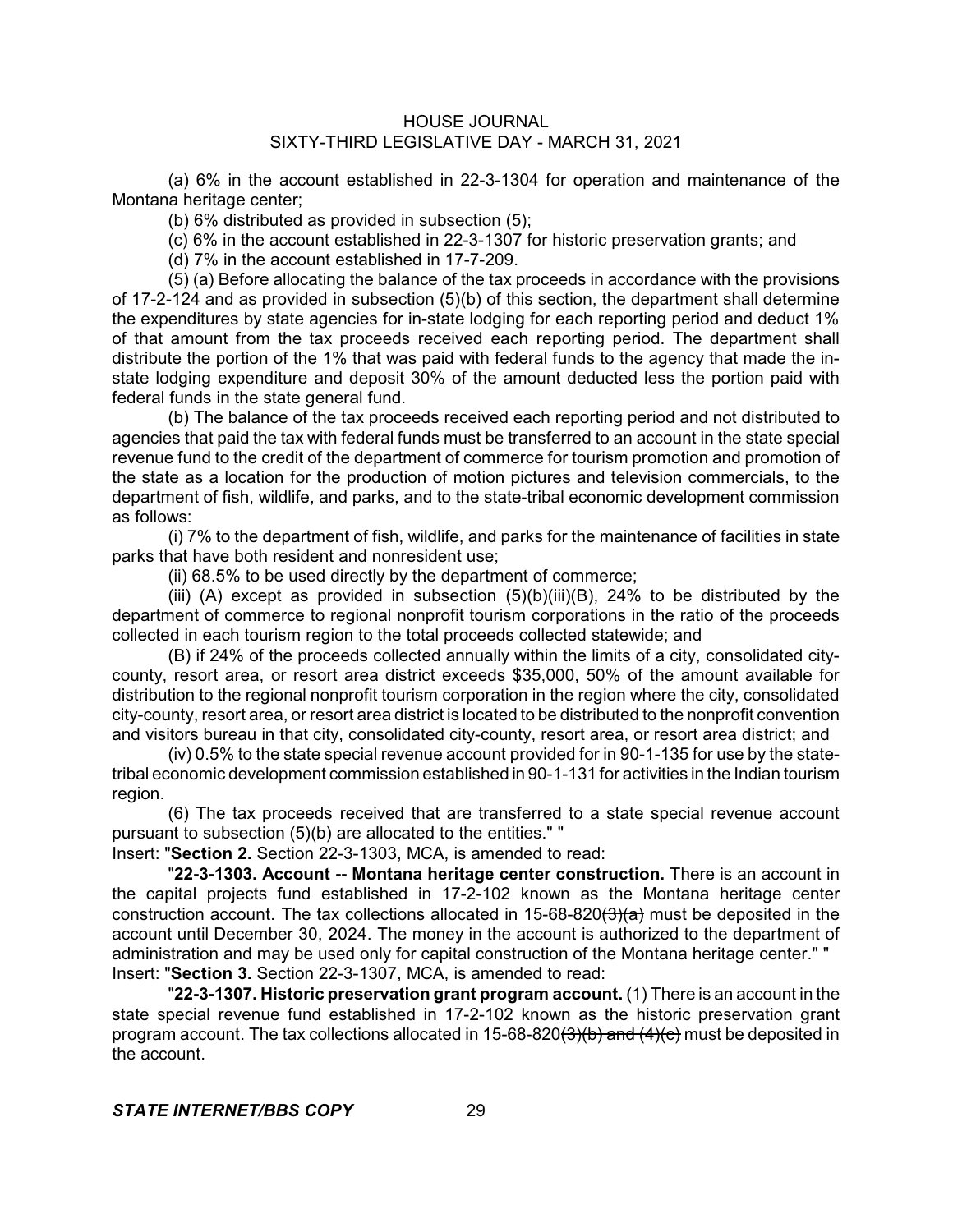(2) Money deposited in the account is subject to appropriation by the legislature and may be used only for historic preservation grants to be administered by the department of commerce.

(3) The department shall allocate and disburse historic preservation account funds as appropriated by the legislature." " Renumber: subsequent sections

7. Page 4, line 11 through page 5, line 1. **Strike:** section 2 in its entirety **Renumber**: subsequent sections

8. Page 5. **Following**: line 4 **Insert**: "NEW SECTION. **Section 5. Termination**. [This act] terminates June 30, 2023."

And, as amended, be concurred in. Report adopted.

## **MESSAGES FROM THE SENATE**

**House bills** concurred in and returned to the House: 3/30/2021 **HB 50**, introduced by F. Garner **HB 307**, introduced by J. Gillette **HB 328**, introduced by C. Keogh **HB 364**, introduced by J. Trebas **HB 386**, introduced by S. Gist **HB 494**, introduced by . Harvey **HB 499**, introduced by J. Trebas **HB 556**, introduced by K. Walsh **House joint resolution** concurred in and returned to the House: 3/30/2021 **HJR 6**, introduced by D. Fern **House bill** concurred in as amended and returned to the House for concurrence in Senate amendments: 3/30/2021 **HB 459**, introduced by D. Lenz **House bill not** concurred in and returned to the House: 3/30/2021 **HB 368**, introduced by S. Greef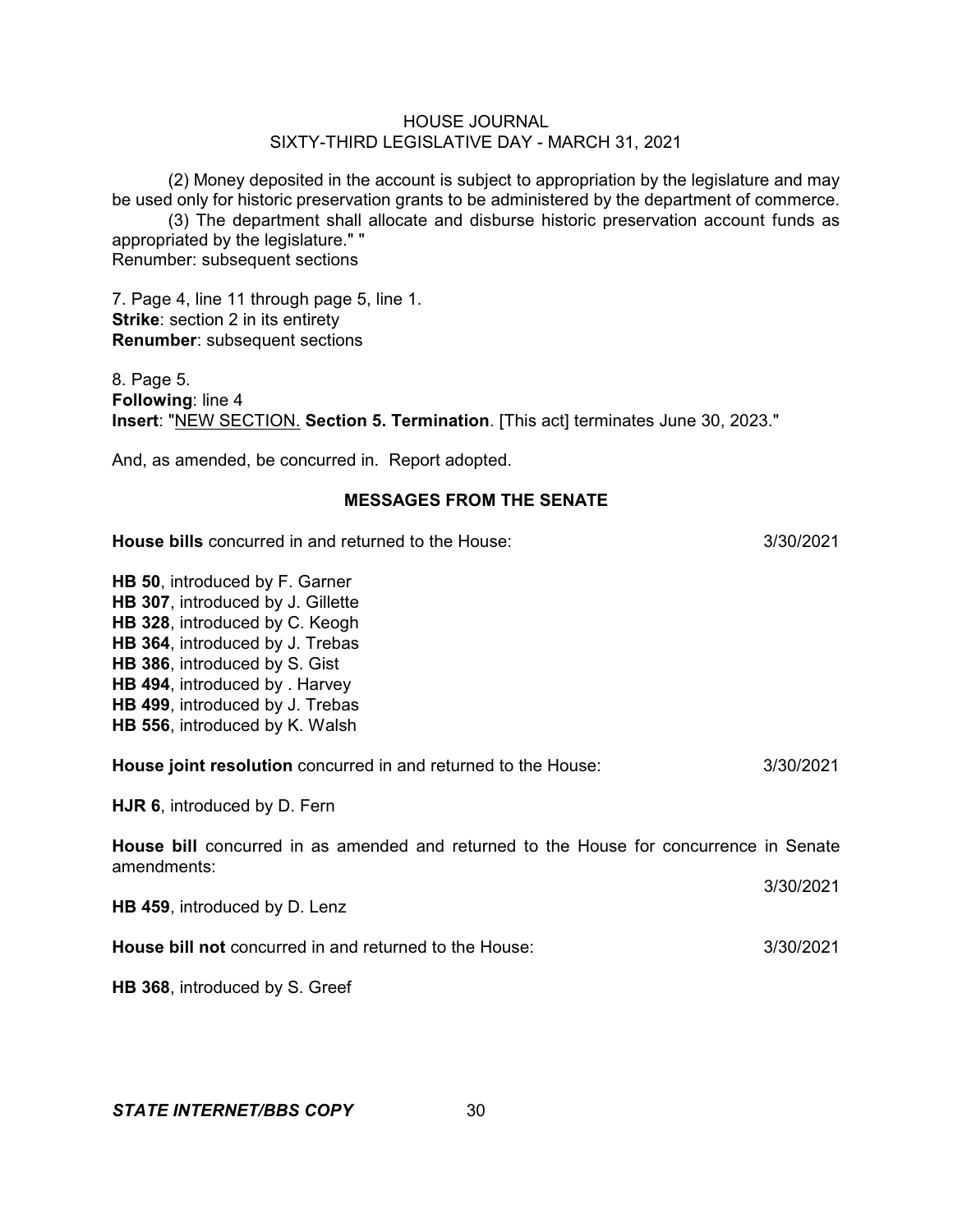## **House amendments to Senate bill** concurred in: 3/30/2021

**SB 168**, introduced by S. Fitzpatrick

**Senate bills** passed and transmitted to the House for concurrence: 3/30/2021

**SB 269**, introduced by B. Hoven **SB 320**, introduced by E. Boldman

**SB 300** - The Senate failed to concur in House amendments to **SB 300,** authorized the President to appoint the following **Free** Conference Committee, and requested that the House appoint a like committee to confer on **SB 300:**

3/31/2021

Senator Glimm, Chair Senator Sands Senator Vance

# **MESSAGES FROM THE GOVERNOR**

March 31, 2021

The Honorable Wylie Galt Speaker of the House State Capitol Helena, Montana 59620

Dear Speaker Galt:

On Wednesday, March 31, 2021, I signed the following bill:

**House Bill 200** - Holmlund

The bill has been delivered to the Secretary of State's Office.

Sincerely,

GREG GIANFORTE Governor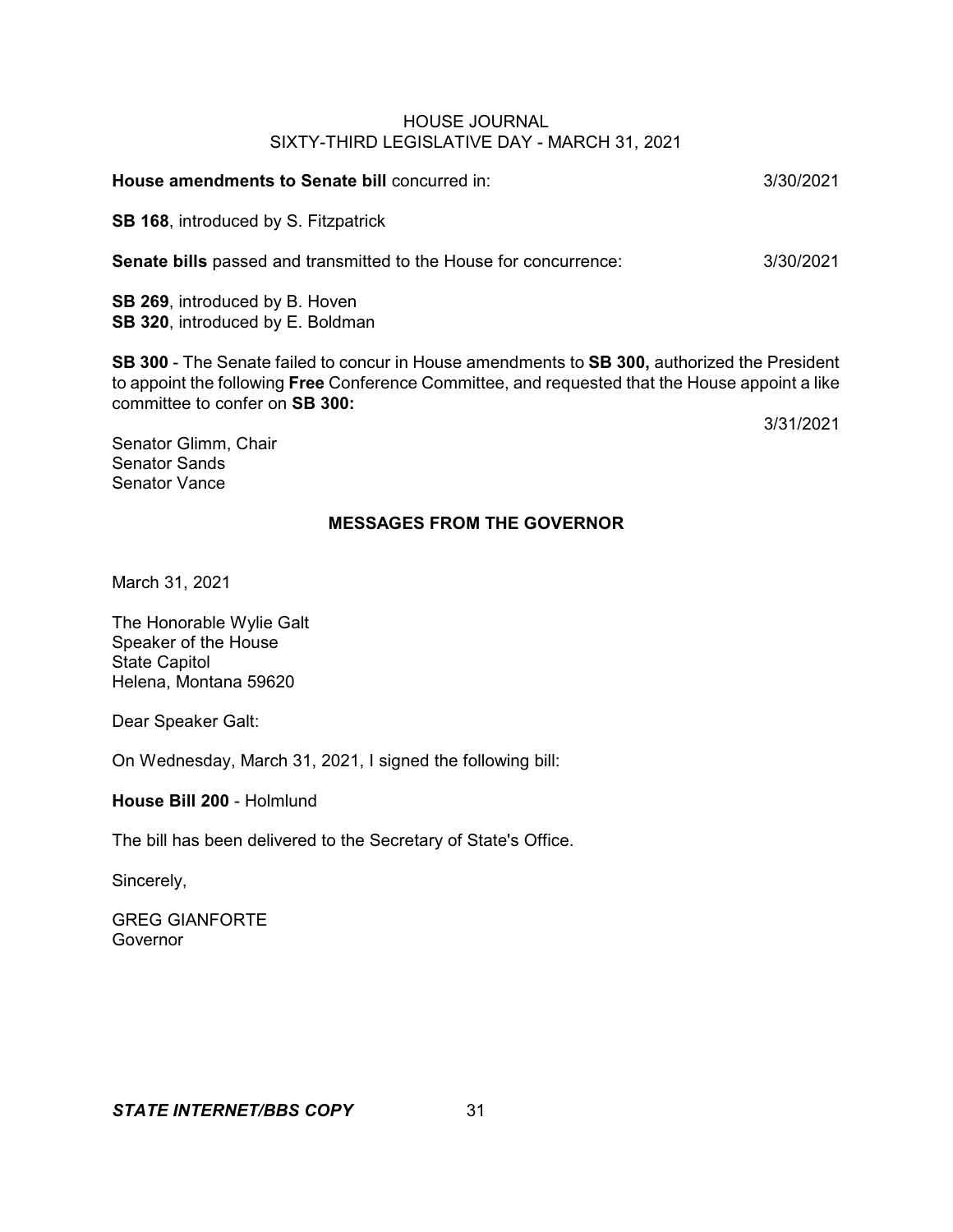# **SECOND READING OF BILLS (COMMITTEE OF THE WHOLE)**

Majority Leader Vinton moved the House resolve itself into a Committee of the Whole for consideration of business on second reading. Motion carried. Speaker Pro Tempore Knudsen in the chair.

Mr. Speaker: We, your Committee of the Whole, having had under consideration business on second reading, recommend as follows:

**HB 162** - Representative Fielder moved **HB 162** do pass. Motion carried as follows:

Yeas: Anderson, Bartel, Beard, Bedey, Berglee, Bertoglio, Binkley, Brewster, Buttrey, Custer, Duram, Fielder, Fitzgerald, Fleming, Frazer, Fuller, Galloway, Garner, Gillette, Gist, Greef, Gunderson, Hamilton, Hawk, Hill, Hinkle C, Hinkle J, Hopkins, Jones, Kassmier, Kerns, Knudsen C, Knudsen R, Lenz, Ler, Loge, Malone, Marshall, McKamey, Mitchell, Nave, Noland, Patelis, Phalen, Read, Regier A, Regier M, Reksten, Ricci, Schillinger, Seekins-Crowe, Sheldon-Galloway, Skees, Stromswold, Trebas, Tschida, Usher, Vinton, Walsh, Whitman, Zolnikov, Mr. Speaker. Total 62

Nays: Abbott, Bishop, Buckley, Caferro, Carlson, Curdy, Dooling, Dunwell, Farris-Olsen, Fern, France, Funk, Harvey, Hayman, Holmlund,Karjala, Keane, Kelker, Keogh, Kerr-Carpenter,Kortum, Marler, Mercer, Moore, Novak, Olsen, Putnam, Running Wolf, Smith, Stafman, Stewart Peregoy, Sullivan, Tenenbaum, Thane, Weatherwax, Welch, Whiteman Pena, Windy Boy. Total 38

Voted absentee: None.

Excused: None. Total 0

Absent or not voting: None. Total 0

**HB 372** - Representative Ler moved **HB 372** do pass. Motion carried as follows:

Yeas: Anderson, Bartel, Bedey, Berglee, Bertoglio, Binkley, Buttrey, Carlson, Custer, Dooling, Duram, Fielder, Fitzgerald, Fleming, Frazer, Fuller, Galloway, Garner, Gillette, Gist, Greef, Gunderson, Hill, Hinkle C, Hinkle J, Hopkins, Jones, Kassmier, Knudsen C, Knudsen R, Lenz, Ler, Loge, Malone, Marshall, McKamey, Mitchell, Nave, Noland, Patelis, Phalen, Putnam, Read, Regier A, Reksten, Ricci, Schillinger, Seekins-Crowe, Sheldon-Galloway, Skees, Stromswold, Tschida, Usher, Vinton, Walsh, Welch, Whitman, Zolnikov, Mr. Speaker. Total 59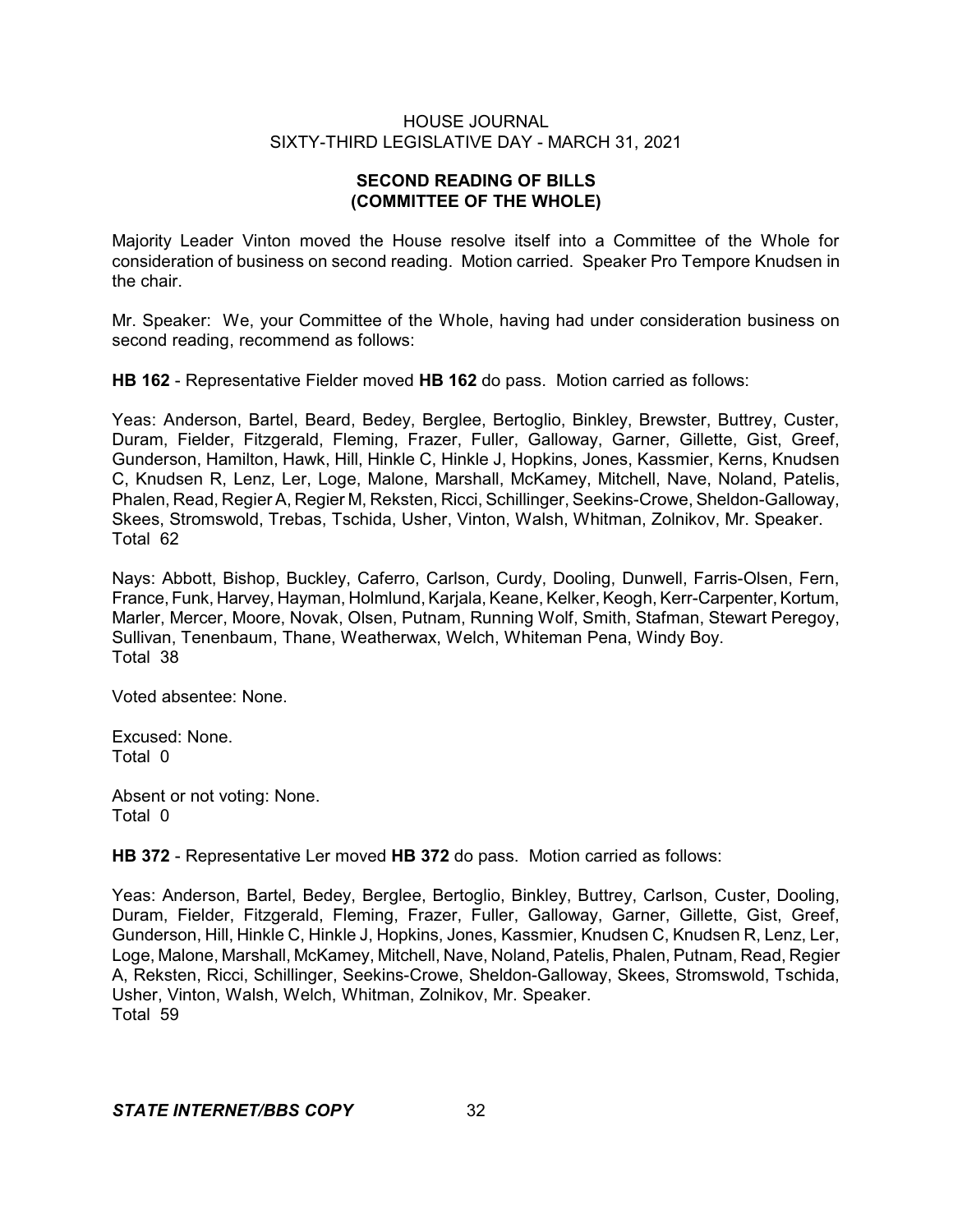Nays: Abbott, Beard, Bishop, Brewster, Buckley, Caferro, Curdy, Dunwell, Farris-Olsen, Fern, France, Funk, Hamilton, Harvey, Hawk, Hayman, Holmlund, Karjala, Keane, Kelker, Keogh, Kerns, Kerr-Carpenter, Kortum, Marler, Mercer, Moore, Novak, Olsen, Regier M, Running Wolf, Smith, Stafman, Stewart Peregoy, Sullivan, Tenenbaum, Thane, Trebas, Weatherwax, Whiteman Pena, Windy Boy. Total 41

Voted absentee: None.

Excused: None. Total 0

Absent or not voting: None. Total 0

**SB 215** - Representative Berglee moved **SB 215** be concurred in.

**SB 215** - Representative Abbott moved **SB 215**, second reading copy, be amended as follows:

1. Page 3, line 14. **Following:** "**protected**" **Insert:** "-- limitation"

2. Page 3. **Following:** line 25 **Insert:** "(3) Nothing in [sections 1 through 5] may be used as a defense in a claim brought under Title 49, chapter 2, or under a local nondiscrimination ordinance."

Amendment **not** adopted as follows:

Yeas: Abbott, Bishop, Buckley, Caferro, Curdy, Custer, Dooling, Dunwell, Farris-Olsen, Fern, Fitzgerald, France, Frazer, Funk, Garner, Greef, Hamilton, Harvey, Hawk, Hayman, Hopkins, Karjala, Keane, Kelker, Keogh, Kerr-Carpenter, Kortum, Marler, McKamey, Novak, Olsen, Putnam, Running Wolf, Smith, Stafman, Stewart Peregoy, Stromswold, Sullivan, Tenenbaum, Thane, Walsh, Weatherwax, Welch, Whiteman Pena, Whitman, Windy Boy, Zolnikov. Total 47

Nays: Anderson, Bartel, Beard, Bedey, Berglee, Bertoglio, Binkley, Brewster, Buttrey, Carlson, Duram, Fielder, Fleming, Fuller, Galloway, Gillette, Gist, Gunderson, Hill, Hinkle C, Hinkle J, Holmlund, Jones, Kassmier, Kerns, Knudsen C, Knudsen R, Lenz, Ler, Loge, Malone, Marshall, Mercer, Mitchell, Moore, Nave, Noland, Patelis, Phalen, Read, Regier A, Regier M, Reksten, Ricci, Schillinger, Seekins-Crowe, Sheldon-Galloway, Skees, Trebas, Tschida, Usher, Vinton, Mr. Speaker.

Total 53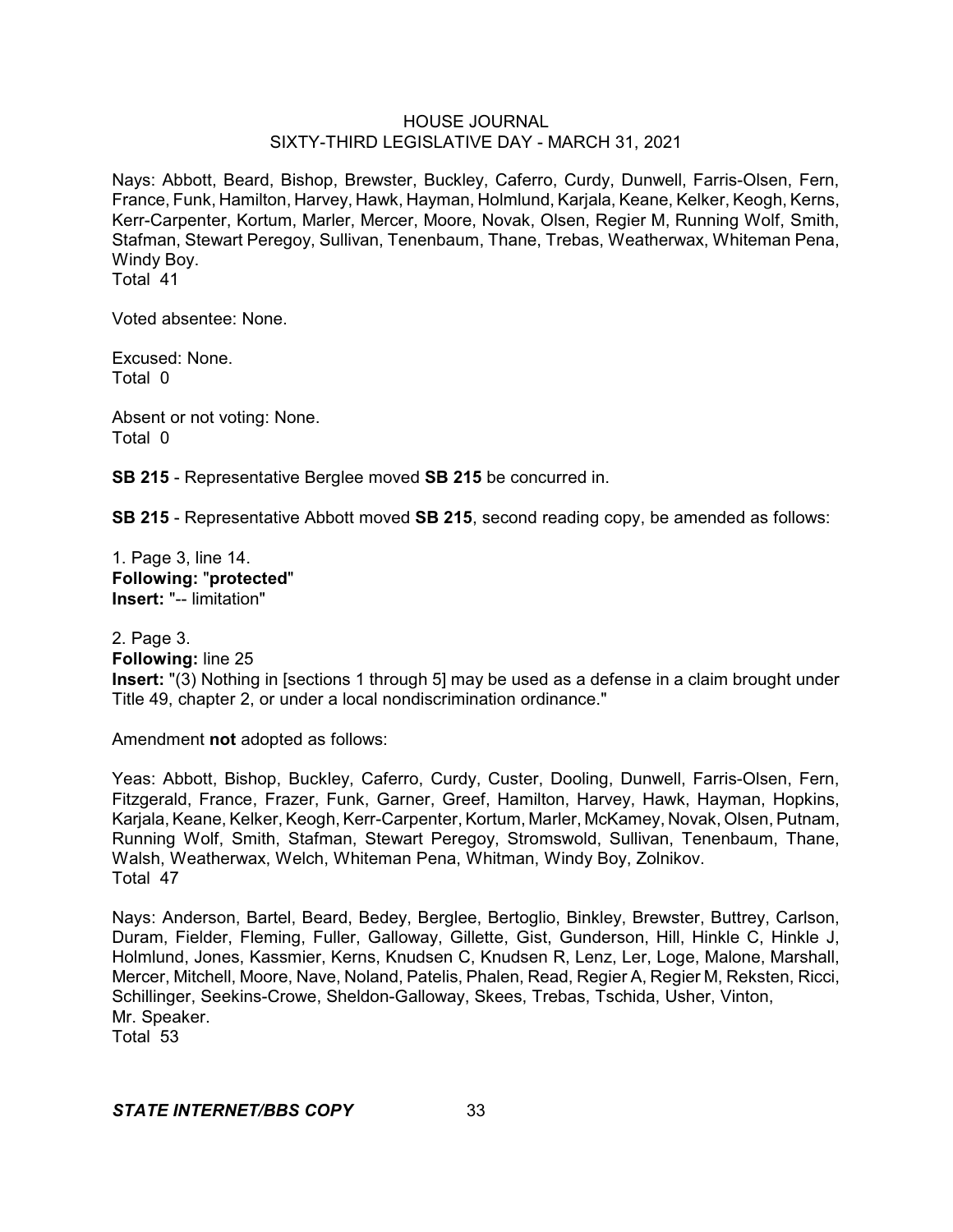Voted absentee: None.

Excused: None. Total 0

Absent or not voting: None. Total 0

**SB 215** - Representative Berglee moved **SB 215** be concurred in. Motion carried as follows:

Yeas: Anderson, Bartel, Beard, Bedey, Berglee, Bertoglio, Binkley, Brewster, Buttrey, Carlson, Dooling, Duram, Fielder, Fitzgerald, Fleming, Frazer, Fuller, Galloway, Gillette, Gist, Greef, Gunderson, Hill, Hinkle C, Hinkle J, Holmlund, Jones, Kassmier, Kerns, Knudsen C, Knudsen R, Lenz, Ler, Loge, Malone, Marshall, McKamey, Mercer, Mitchell, Moore, Nave, Noland, Patelis, Phalen, Read, Regier A, Regier M, Reksten, Ricci, Schillinger, Seekins-Crowe, Sheldon-Galloway, Skees, Trebas, Tschida, Usher, Vinton, Walsh, Welch, Whitman, Mr. Speaker. Total 61

Nays: Abbott, Bishop, Buckley, Caferro, Curdy, Custer, Dunwell, Farris-Olsen, Fern, France, Funk, Garner, Hamilton, Harvey, Hawk, Hayman, Hopkins, Karjala, Keane, Kelker, Keogh, Kerr-Carpenter, Kortum, Marler, Novak, Olsen, Putnam, Running Wolf, Smith, Stafman, Stewart Peregoy, Stromswold, Sullivan, Tenenbaum, Thane, Weatherwax, Whiteman Pena, Windy Boy, Zolnikov. Total 39

Voted absentee: None.

Excused: None. Total 0

Absent or not voting: None. Total 0

**HB 403** - Representative Running Wolf moved **HB 403** do pass. Motion carried as follows:

Yeas: Abbott, Anderson, Bartel, Beard, Bedey, Berglee, Bertoglio, Bishop, Brewster, Buckley, Buttrey, Caferro, Carlson, Curdy, Custer, Dooling, Dunwell, Duram, Farris-Olsen, Fern, Fitzgerald, Fleming, France, Frazer, Fuller, Funk, Garner, Gillette, Gist, Greef, Gunderson, Hamilton, Harvey, Hawk, Hayman, Hill, Holmlund, Hopkins, Jones, Karjala, Kassmier, Keane, Kelker, Keogh, Kerns, Kerr-Carpenter, Knudsen C, Knudsen R, Kortum, Ler, Loge, Malone, Marler, Marshall, McKamey, Noland, Novak, Olsen, Patelis, Putnam, Read, Reksten, Ricci, Running Wolf, Schillinger, Seekins-Crowe, Smith, Stafman, Stewart Peregoy, Stromswold, Sullivan, Tenenbaum, Thane, Vinton, Walsh, Weatherwax, Welch, Whiteman Pena, Whitman, Windy Boy, Mr. Speaker. Total 81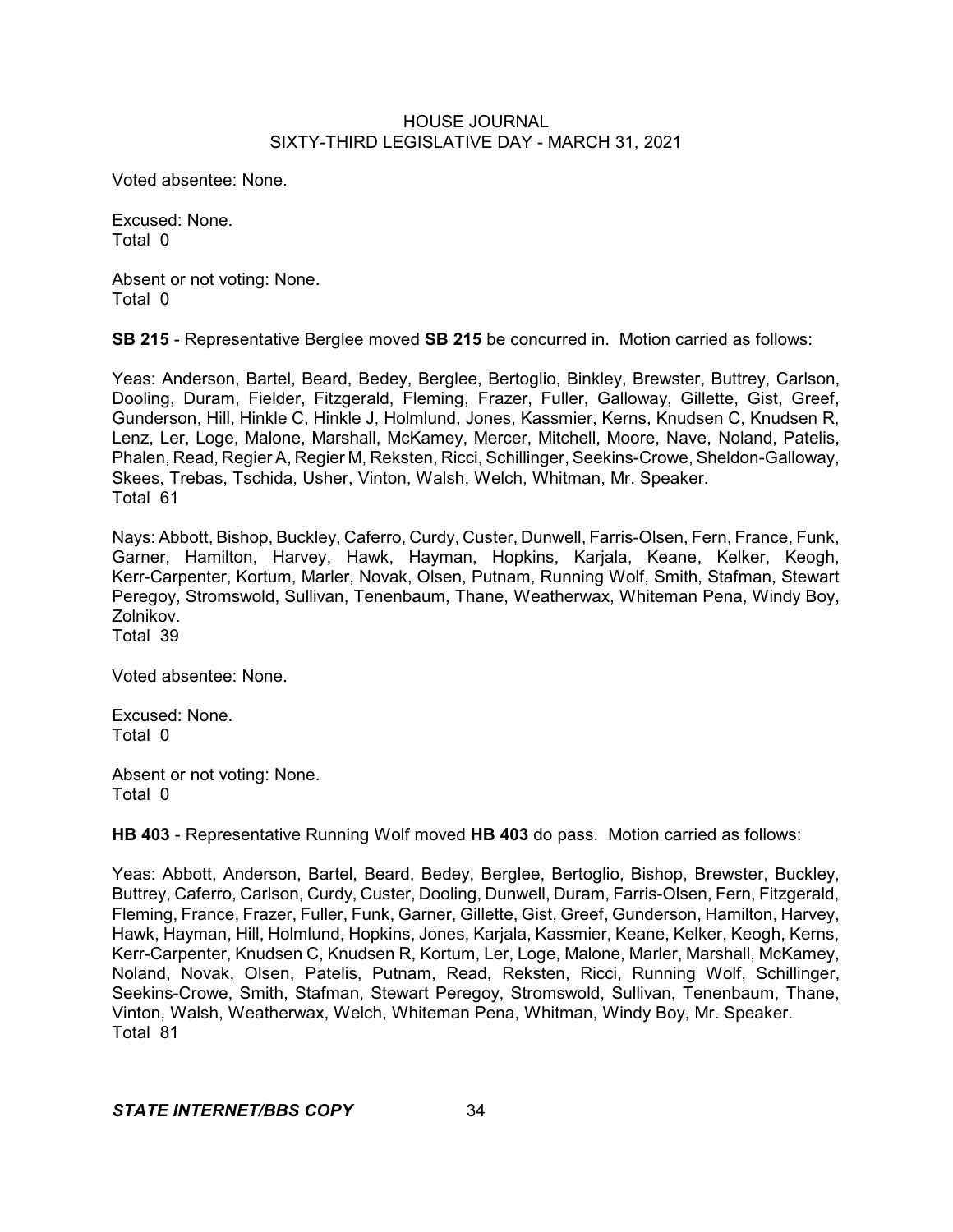Nays: Binkley, Fielder, Galloway, Hinkle C, Hinkle J, Lenz, Mercer, Mitchell, Moore, Nave, Phalen, Regier A, Regier M, Sheldon-Galloway, Skees, Trebas, Tschida, Usher. Total 18

Voted absentee: None.

Excused: None. Total 0

Absent or not voting: Zolnikov. Total 1

**HB 522** - Representative Buttrey moved **HB 522** do pass. Motion carried as follows:

Yeas: Abbott, Anderson, Bartel, Beard, Bedey, Berglee, Bertoglio, Bishop, Brewster, Buckley, Buttrey, Caferro, Carlson, Curdy, Custer, Dooling, Dunwell, Duram, Farris-Olsen, Fern, Fielder, Fitzgerald, Fleming, France, Frazer, Fuller, Funk, Galloway, Garner, Gillette, Gist, Greef, Gunderson, Hamilton, Harvey, Hawk, Hill, Hinkle C, Hinkle J, Holmlund, Hopkins, Jones, Karjala, Kassmier, Keane, Kelker, Keogh, Kerns, Kerr-Carpenter, Knudsen C, Knudsen R, Lenz, Ler, Loge, Malone, Marshall, McKamey, Mitchell, Moore, Nave, Noland, Novak, Olsen, Patelis, Phalen, Putnam, Read, Reksten, Ricci, Running Wolf, Schillinger, Seekins-Crowe, Sheldon-Galloway, Skees, Smith, Stafman, Stewart Peregoy, Stromswold, Sullivan, Tenenbaum, Thane, Trebas, Tschida, Vinton, Walsh, Weatherwax, Welch, Whiteman Pena, Whitman, Windy Boy, Zolnikov, Mr. Speaker. Total 92

Nays: Binkley, Hayman, Kortum, Marler, Mercer, Regier A, Regier M, Usher. Total 8

Voted absentee: None.

Excused: None. Total 0

Absent or not voting: None. Total 0

**HB 625** - Representative Lenz moved **HB 625** do pass. Motion carried as follows:

Yeas: Abbott, Anderson, Bartel, Beard, Bedey, Berglee, Bertoglio, Binkley, Bishop, Brewster, Buckley, Buttrey, Carlson, Curdy, Custer, Dooling, Duram, Fern, Fielder, Fitzgerald, Fleming, Frazer, Fuller, Funk, Galloway, Garner, Gillette, Gist, Greef, Gunderson, Hamilton, Harvey, Hayman, Hill, Hinkle C, Hinkle J, Holmlund, Hopkins, Jones, Kassmier, Kelker, Kerns, Kerr-Carpenter, Knudsen C, Knudsen R, Kortum, Lenz, Ler, Loge, Malone, Marshall, McKamey, Mercer, Mitchell, Moore, Nave, Noland, Novak, Patelis, Phalen, Putnam, Read, Regier A,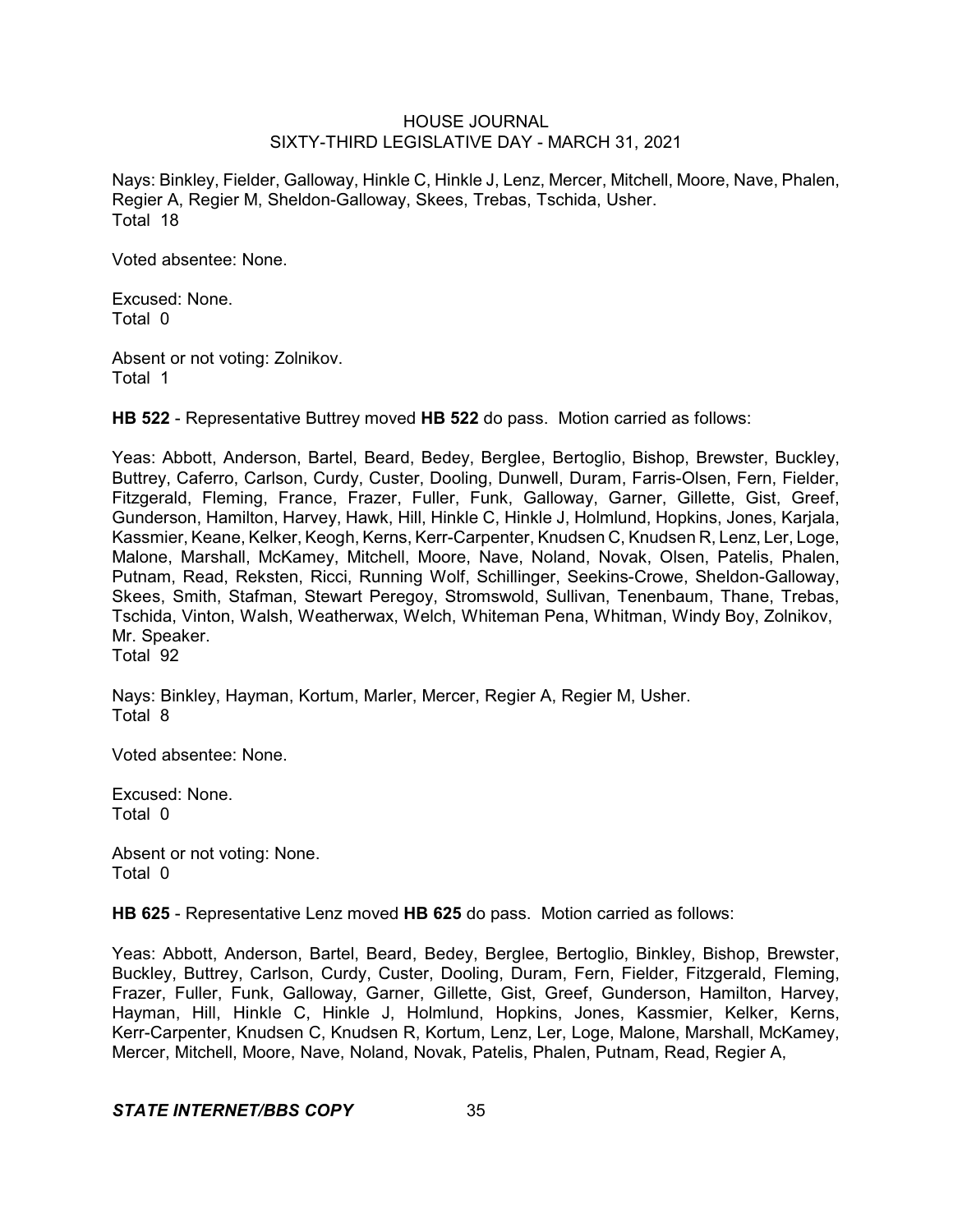Regier M, Reksten, Ricci, Running Wolf, Schillinger, Seekins-Crowe, Sheldon-Galloway, Skees, Smith, Stafman, Stewart Peregoy, Stromswold, Sullivan, Tenenbaum, Thane, Trebas, Tschida, Usher, Vinton, Walsh, Weatherwax, Welch, Whiteman Pena, Whitman, Zolnikov, Mr. Speaker. Total 89

Nays: Caferro, Dunwell, Farris-Olsen, France, Hawk, Karjala, Keane, Keogh, Marler, Olsen, Windy Boy. Total 11

Voted absentee: None.

Excused: None. Total 0

Absent or not voting: None. Total 0

**HB 634** - Representative Skees moved **HB 634** do pass. Motion carried as follows:

Yeas: Bartel, Beard, Berglee, Binkley, Brewster, Carlson, Duram, Fern, Fielder, Fleming, Frazer, Fuller, Galloway, Gillette, Gist, Gunderson, Hill, Hinkle C, Hinkle J, Kerns, Knudsen C, Knudsen R, Lenz, Ler, Malone, Marshall, Mercer, Mitchell, Moore, Nave, Noland, Patelis, Phalen, Read, Regier A, Regier M, Reksten, Ricci, Schillinger, Seekins-Crowe, Sheldon-Galloway, Skees, Stromswold, Trebas, Tschida, Usher, Vinton, Zolnikov, Mr. Speaker. Total 49

Nays: Abbott, Anderson, Bedey, Bertoglio, Bishop, Buckley, Buttrey, Caferro, Curdy, Custer, Dooling, Dunwell, Farris-Olsen, Fitzgerald, France, Funk, Garner, Greef, Hamilton, Harvey, Hawk, Hayman, Holmlund, Hopkins, Jones, Karjala, Kassmier, Keane, Kelker, Keogh, Kerr-Carpenter, Kortum, Loge, Marler, McKamey, Novak, Olsen, Putnam, Running Wolf, Smith, Stafman, Stewart Peregoy, Sullivan, Tenenbaum, Thane, Walsh, Weatherwax, Welch, Whiteman Pena, Whitman, Windy Boy. Total 51

Voted absentee: None.

Excused: None. Total 0

Absent or not voting: None. Total 0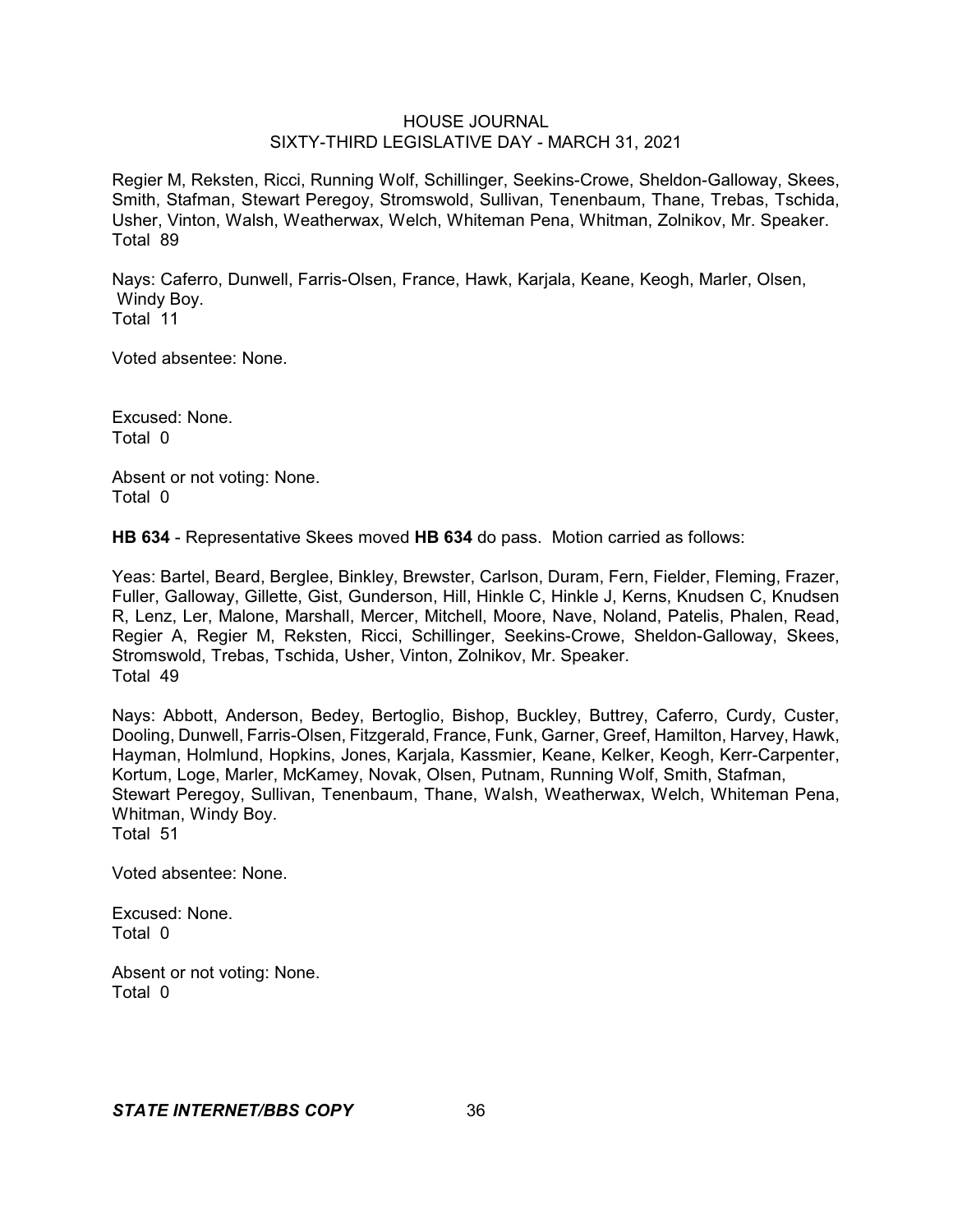**HB 635** - Representative Skees moved **HB 635** do pass. Motion carried as follows:

Yeas: Anderson, Bartel, Beard, Berglee, Bertoglio, Binkley, Brewster, Buttrey, Carlson, Dooling, Duram, Fielder, Fitzgerald, Fleming, Frazer, Fuller, Galloway, Garner, Gillette, Gist, Greef, Gunderson, Hill, Hinkle C, Hinkle J, Holmlund, Hopkins, Jones, Kassmier, Kerns, Knudsen C, Knudsen R, Lenz, Ler, Loge, Malone, Marshall, McKamey, Mercer, Mitchell, Moore, Nave, Noland, Patelis, Phalen, Read, Regier A, Regier M, Reksten, Ricci, Schillinger, Seekins-Crowe, Sheldon-Galloway, Skees, Stromswold, Trebas, Tschida, Usher, Vinton, Walsh, Welch, Whitman, Zolnikov, Mr. Speaker.

Total 64

Nays: Abbott, Bedey, Bishop, Buckley, Caferro, Curdy, Custer, Dunwell, Farris-Olsen, Fern, France, Funk, Hamilton, Harvey, Hawk, Hayman, Karjala, Keane, Kelker, Keogh, Kerr-Carpenter,

Kortum, Marler, Novak, Olsen, Putnam, Running Wolf, Smith, Stafman, Stewart Peregoy, Sullivan, Tenenbaum, Thane, Weatherwax, Whiteman Pena, Windy Boy. Total 36

Voted absentee: None.

Excused: None. Total 0

Absent or not voting: None. Total 0

**HB 656** - Representative Read moved **HB 656** do pass. Motion carried as follows:

Yeas: Anderson, Bartel, Beard, Bedey, Berglee, Bertoglio, Binkley, Brewster, Buttrey, Carlson, Custer, Dooling, Duram, Fielder, Fitzgerald, Fleming, Frazer, Fuller, Galloway, Garner, Gillette, Gist, Greef, Gunderson, Hill, Hinkle C, Hinkle J, Holmlund, Hopkins, Jones, Kassmier, Kerns, Knudsen C, Knudsen R, Lenz, Ler, Loge, Malone, Marshall, McKamey, Mercer, Mitchell, Moore, Nave, Noland, Patelis, Phalen, Putnam, Read, Regier A, Regier M, Reksten, Ricci, Schillinger, Seekins-Crowe, Sheldon-Galloway, Skees, Stromswold, Tschida, Usher, Vinton, Walsh, Welch, Whitman, Zolnikov, Mr. Speaker. Total 66

Nays: Abbott, Bishop, Buckley, Caferro, Curdy, Dunwell, Farris-Olsen, Fern, France, Funk, Hamilton, Harvey, Hawk, Hayman, Karjala, Keane, Kelker, Keogh, Kerr-Carpenter, Kortum, Marler, Novak, Olsen, Running Wolf, Smith, Stafman, Stewart Peregoy, Sullivan, Tenenbaum, Thane, Trebas, Weatherwax, Whiteman Pena, Windy Boy. Total 34

Voted absentee: None.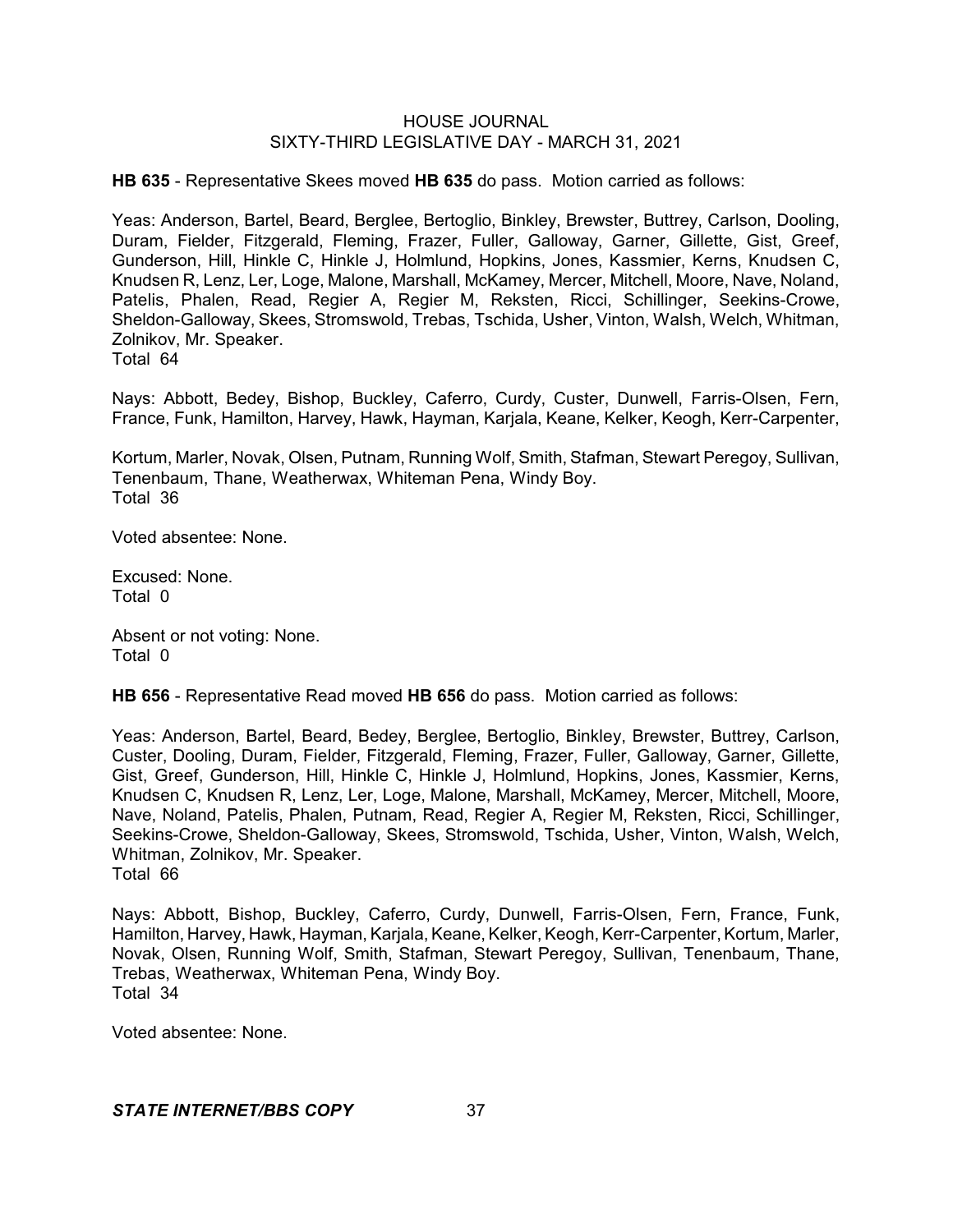Excused: None. Total 0

Absent or not voting: None. Total 0

**HB 660** - Representative Kassmier moved **HB 660** do pass. Motion carried as follows:

Yeas: Abbott, Anderson, Bartel, Beard, Bedey, Berglee, Bertoglio, Binkley, Bishop, Brewster, Buckley, Buttrey, Caferro, Carlson, Curdy, Custer, Dooling, Dunwell, Duram, Farris-Olsen, Fern, Fielder, Fitzgerald, Fleming, France, Frazer, Fuller, Funk, Galloway, Garner, Gillette, Gist, Greef, Gunderson, Hamilton, Harvey, Hawk, Hayman, Hill, Holmlund, Hopkins, Jones, Karjala, Kassmier, Keane, Kelker, Keogh, Kerns, Kerr-Carpenter, Knudsen C, Knudsen R, Kortum, Lenz, Ler, Loge, Malone, Marler, Marshall, McKamey, Mitchell, Nave, Noland, Novak, Olsen, Patelis, Phalen, Putnam, Read, Regier A, Reksten, Ricci, Running Wolf, Schillinger, Seekins-Crowe, Sheldon-Galloway, Skees, Smith, Stafman, Stewart Peregoy, Sullivan, Tenenbaum, Thane, Usher, Vinton, Walsh, Weatherwax, Welch, WhitemanPena, Whitman, WindyBoy, Zolnikov, Mr. Speaker. Total 92

Nays: Hinkle C, Hinkle J, Mercer, Moore, Regier M, Stromswold, Trebas, Tschida. Total 8

Voted absentee: None.

Excused: None. Total 0

Absent or not voting: None. Total 0

**HB 669** - Representative Buttrey moved **HB 669** do pass. Motion carried as follows:

Yeas: Abbott, Anderson, Bartel, Beard, Bedey, Berglee, Bertoglio, Binkley, Bishop, Brewster, Buckley, Buttrey, Caferro, Carlson, Curdy, Custer, Dooling, Dunwell, Duram, Farris-Olsen, Fern, Fielder, Fitzgerald, Fleming, France, Frazer, Fuller, Funk, Galloway, Garner, Gillette, Gist, Greef, Gunderson, Hamilton, Harvey, Hawk, Hayman, Hill, Hinkle C, Hinkle J, Holmlund, Hopkins, Jones, Karjala, Kassmier, Keane, Kelker, Keogh, Kerns, Kerr-Carpenter, Knudsen C, Knudsen R, Kortum, Lenz, Ler, Loge, Malone, Marler, Marshall, McKamey, Mercer, Mitchell, Moore, Nave, Noland, Novak, Olsen, Patelis, Phalen, Putnam, Read, Regier A, Regier M, Reksten, Ricci, Running Wolf, Schillinger, Seekins-Crowe, Sheldon-Galloway, Skees, Smith, Stafman, Stewart Peregoy, Stromswold, Sullivan, Tenenbaum, Thane, Trebas, Tschida, Usher, Vinton, Walsh, Weatherwax, Welch, Whitman, Windy Boy, Zolnikov, Mr. Speaker. Total 99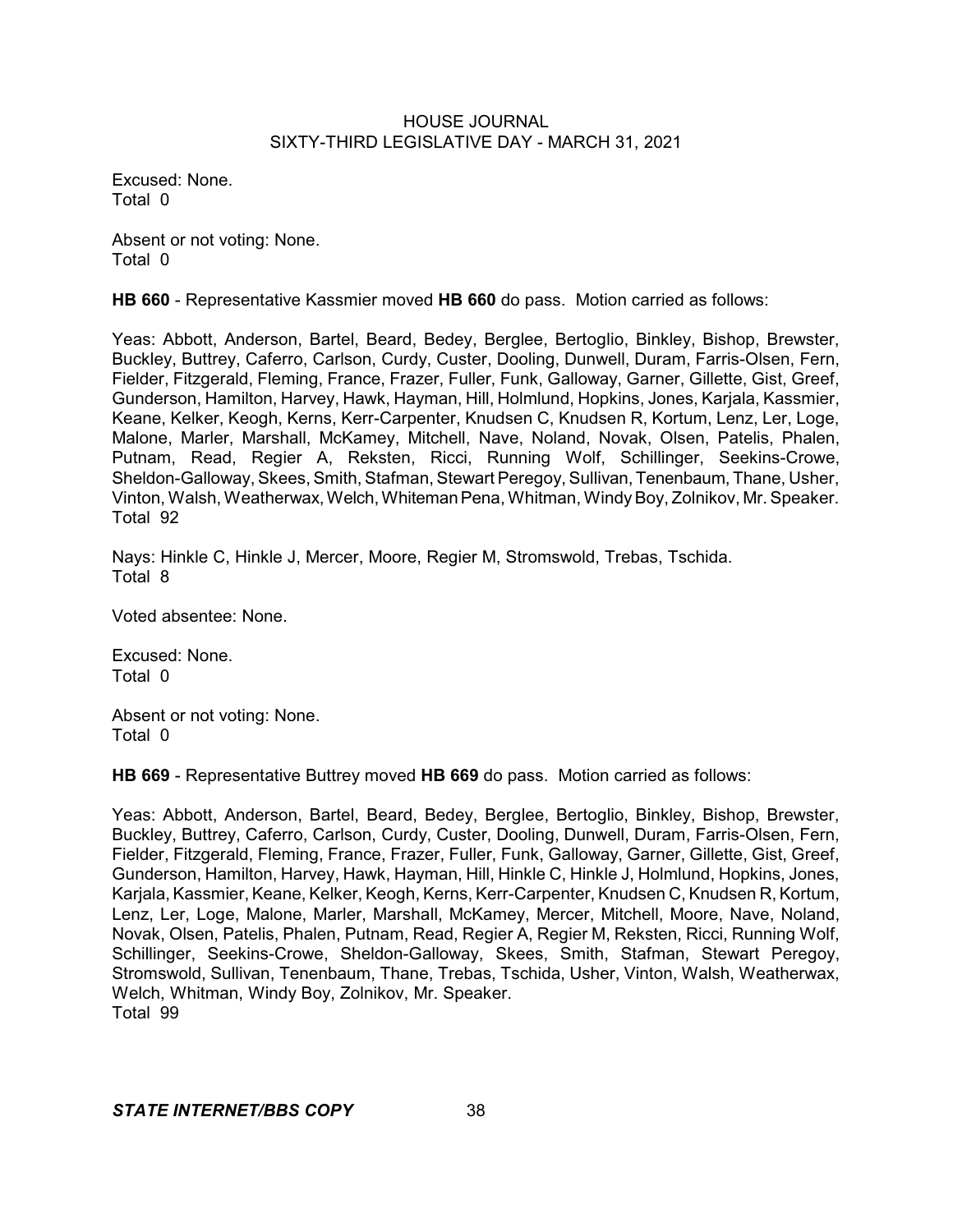Nays: Whiteman Pena. Total 1

Voted absentee: None.

Excused: None. Total 0

Absent or not voting: None. Total 0

Majority Leader Vinton moved the Committee rise and report. Motion carried. Committee arose. House resumed. Mr. Speaker presiding. Chair C. Knudsen moved the Committee of the Whole report be adopted. Report adopted as follows:

Yeas: Abbott, Anderson, Bartel, Beard, Bedey, Berglee, Bertoglio, Binkley, Brewster, Buttrey, Caferro, Carlson, Curdy, Custer, Dooling, Duram, Fern, Fielder, Fitzgerald, Fleming, Frazer, Fuller, Funk, Galloway, Garner, Gillette, Gist, Greef, Gunderson, Hawk, Hill, Hinkle C, Hinkle J, Holmlund, Hopkins, Jones, Kassmier, Keane, Kelker, Keogh, Kerns, Kerr-Carpenter, Knudsen R, Lenz, Ler, Loge, Malone, Marshall, McKamey, Mercer, Mitchell, Moore, Nave, Noland, Novak, Patelis, Phalen, Read, Regier A, Regier M, Reksten, Ricci, Running Wolf, Schillinger, Seekins-Crowe, Sheldon-Galloway, Skees, Stewart Peregoy, Stromswold, Tenenbaum, Thane, Trebas, Usher, Vinton, Walsh, Weatherwax, Welch, Whitman, Zolnikov, Mr. Speaker. Total 80

Nays: Bishop, Buckley, Dunwell, Farris-Olsen, France, Hamilton, Harvey, Hayman, Karjala, Kortum, Marler, Olsen, Smith, Sullivan, Tschida, Windy Boy. Total 16

Voted absentee: None.

Excused: None. Total 0

Absent or not voting: Knudsen C, Putnam, Stafman, Whiteman Pena. Total 4

### **MOTIONS**

Majority Leader Vinton moved to re-refer **HB 162** to the Appropriations Committee. Without objection, so ordered.

Majority Leader Vinton moved to re-refer **HB 372** to the Appropriations Committee. Without objection, so ordered.